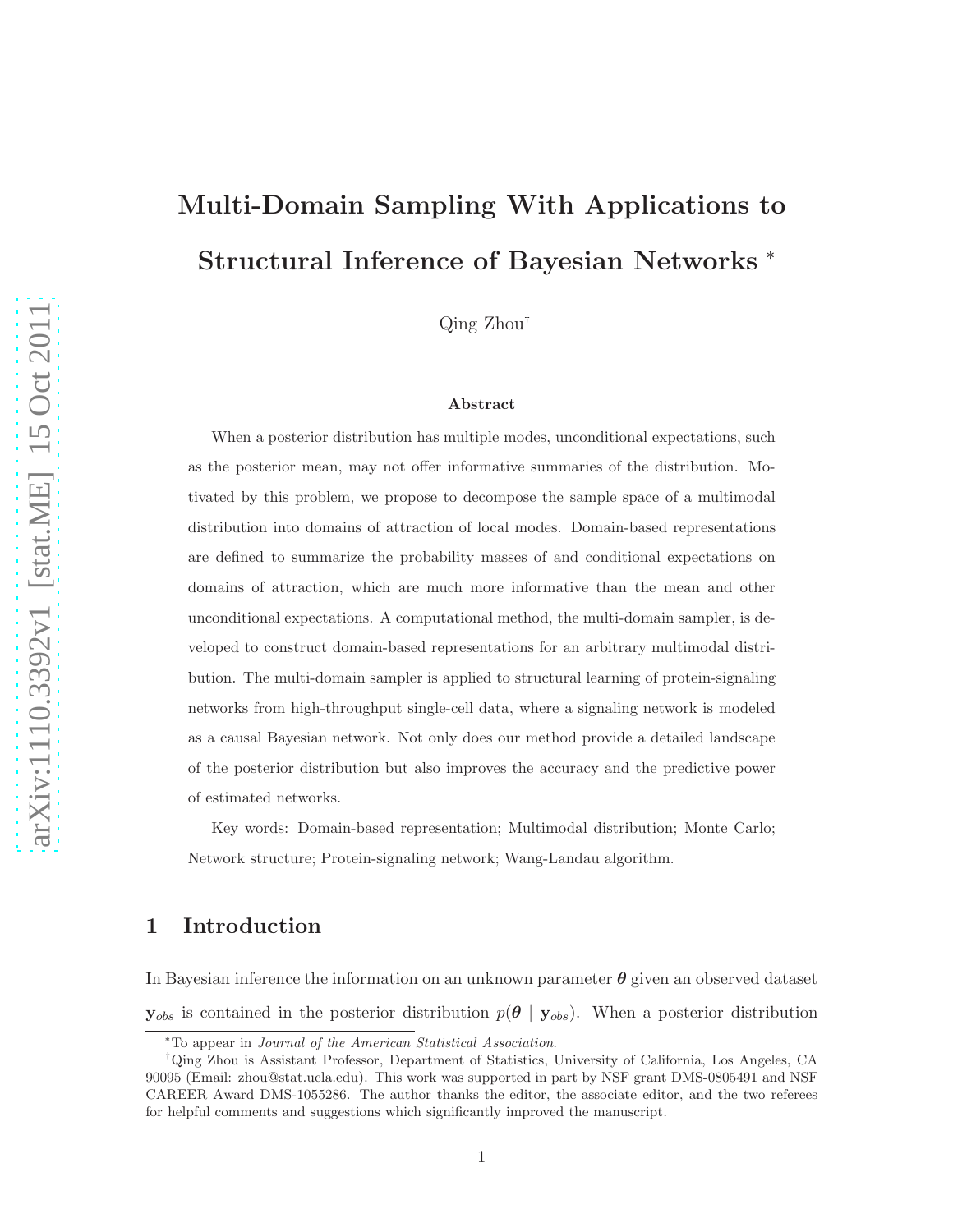does not belong to a well-characterized family of distributions, Markov chain Monte Carlo (MCMC) is a standard computational approach to Bayesian inference via sampling from the posterior distribution. Typical examples of MCMC include the Metropolis-Hastings (MH) algorithm (Metropolis et al. 1953, Hastings 1970) and the Gibbs sampler (Geman and Geman 1984, Gelfand and Smith 1990, Tanner and Wong 1987). Thorough reviews of recent developments on Monte Carlo methods and their applications in Bayesian computation can be found in Chen et al. (2001) and Liu (2008). The posterior mean  $E(\theta | y_{obs})$ and other expectations are usually approximated from a Monte Carlo sample to summarize the posterior distribution. However, these unconditional expectations may not offer good summaries of the information for Bayesian inference when a posterior distribution has multiple local modes. One can easily construct a multimodal posterior distribution of which the mean is located in a low-density region and thus using it as an estimator for  $\theta$  lacks a conventional interpretation. To extract more information contained in a multimodal posterior distribution, it is desired to identify all major modes and calculate various statistics in appropriate neighborhoods of these modes.

To achieve these tasks, we propose to partition the sample space of  $\theta$  into a collection of domains such that the posterior distribution restricted to each domain is unimodal. The most parsimonious partition that minimizes the number of domains is to use the domains of attraction (to be defined rigorously later) of the local modes. Take the trimodal distribution  $p(\theta)$  in Figure 1 as an illustration. The space is partitioned into three domains, denoted by  $\Theta_1, \Theta_2$  and  $\Theta_3$ : Each domain contains exactly one local mode; if we move any  $\theta \in \Theta_k$  $(k = 1, 2, 3)$  along the trajectory that always follows the gradient direction of  $p(\theta)$ , it will eventually reach the mode in the domain  $\Theta_k$ . We may then calculate various conditional expectations on these domains,  $E[h(\theta) | \theta \in \Theta_k]$   $(k = 1, 2, 3)$ , for different functions h. Together with the probability masses of the domains,  $P(\theta \in \Theta_k)$ , they provide more informative summaries of the distribution  $p(\theta)$  than unconditional expectations. Such a summary is called a domain-based representation (DR) for  $p(\theta)$ .

Although desired, construction of DRs for an arbitrary distribution is very challenging in practice. Sufficient Monte Carlo samples from domains of all local modes are necessary for estimating DRs, but efficient sampling from a multimodal distribution has always been a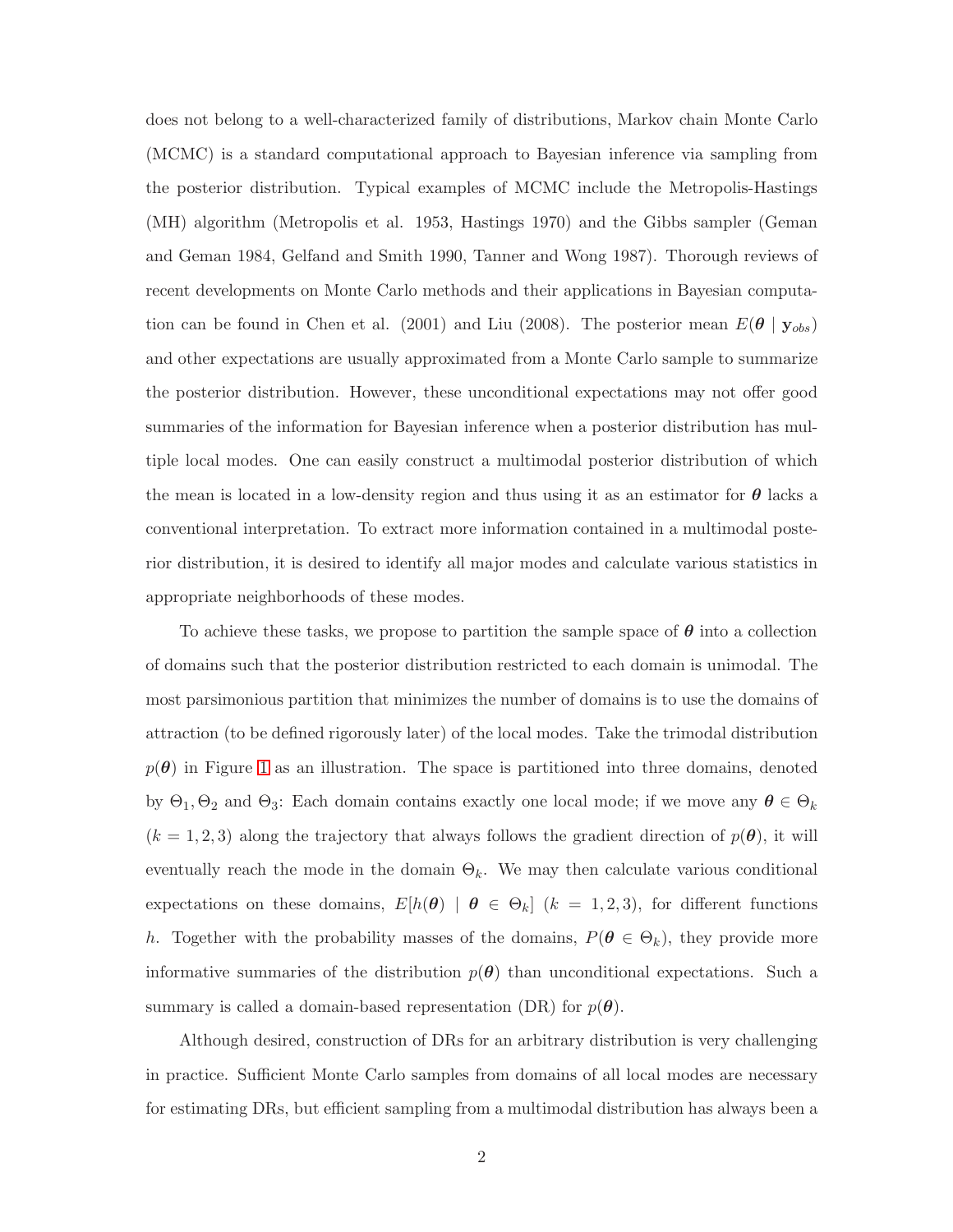

Figure 1: Contour plot of a two-dimensional density with three modes labeled A, B and C. The numbers report log densities of contours and the dashed curves mark the boundaries between domains of attraction.

hard problem. In this article, we develop a computational method that is able to construct domain-based representations for an arbitrary multimodal distribution. We partition the sample space into domains of attraction and utilize an iterative weighting scheme aiming at sampling from each domain with an equal frequency. The weighting scheme was proposed by Wang and Landau (2001), and further developed and generalized by Liang (2005), Liang et al. (2007) and Atchadé and Liu (2010) among others. However, a direct application of these existing methods cannot provide accurate estimation of DRs, due to at least two reasons. First, sample space partition used in these methods is usually predetermined according to a set of selected density levels. But partitioning the space into domains of attraction, as employed in our method, cannot be completed beforehand because it is a nontrivial job to detect all local modes and their domains in real applications. Second, the above methods mostly rely on simple local moves and lack a coherent global move to jump between different local modes. To obtain accurate estimation of DRs, we propose a dynamic scheme to partition the sample space into domains of attraction and devise a global move that utilizes estimated DRs along sampling iterations to enable fast transitions between multiple domains. Since the main feature of our method is to sample from multiple domains and construct DRs, we call it the multi-domain (MD) sampler.

The MD sampler can be applied to a wide range of Bayesian inference problems and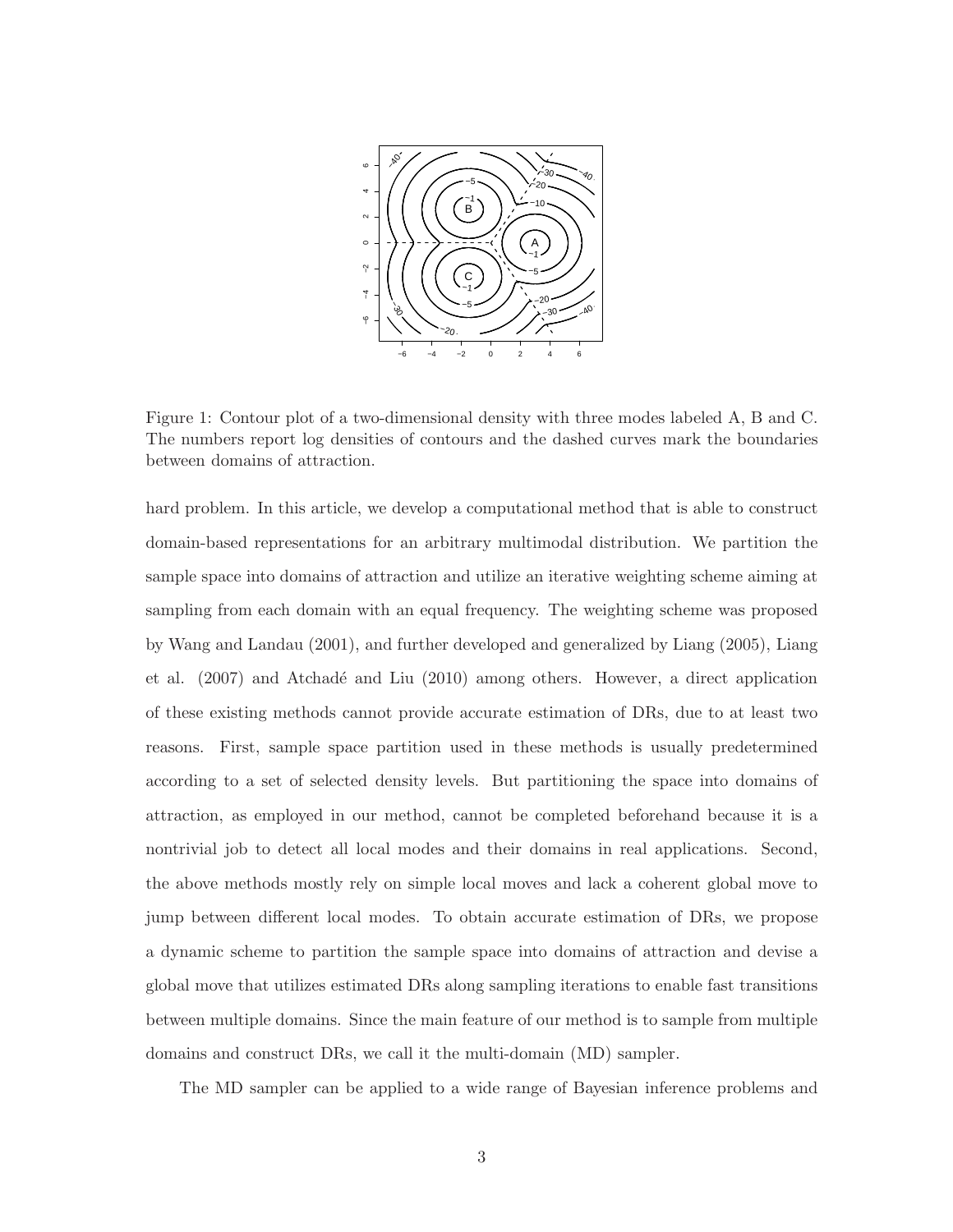it is particularly powerful in tackling problems with complicated posterior distributions. Although there are many such applications in different fields, this article mainly concerns structural learning of causal Bayesian networks from experimental data. Learning network structure via Monte Carlo sampling is very challenging as the multimodality of the posterior distribution is extremely severe (Friedman and Koller 2003, Ellis and Wong 2008, Liang and Zhang 2009). In this problem, a domain of attraction is defined by a set of network structures, each represented by a directed acyclic graph (DAG). In a sense, the goal of the MD sampler is to construct a detailed landscape of the posterior distribution, which can provide new insights into the structural learning problem. Application of our method to a scientific problem is illustrated by a study on constructing protein-signaling networks from single-cell experimental data. A living cell is highly responsive to its environment due to the existence of widespread and diverse signal transduction pathways. These pathways constitute a complex signaling network as cross-talks usually exist between them. Knowledge of the structure of this network is critical to the understanding of various cellular behaviors and human diseases. Recent advances in biotechnology allow the biologist to measure the states of a collection of molecules on a cell-by-cell basis. Such large-scale data contain rich information for statistical inference of signaling networks, but powerful computational methods are needed given the complexity in the likelihood function and the posterior distribution. With the MD sampler, not only can we build a signaling network from the posterior mean graph, but also we may discover new pathway connections revealed by different domains of the posterior distribution, which are not accessible by other approaches.

The remaining part of this article is organized as follows. Section 2 defines the domain of attraction and domain-based representation. In Section 3 we develop the MD sampler and its estimation of DRs, with convergence and ergodicity of the sampler established in Appendix. The method is tested in Section 4 on an example in Euclidean space and implemented in Section 5 for Bayesian inference of network structure with a simulation study. Section 6 is the main application to the construction of signaling networks in human T cells. The article concludes with a discussion on related and future works.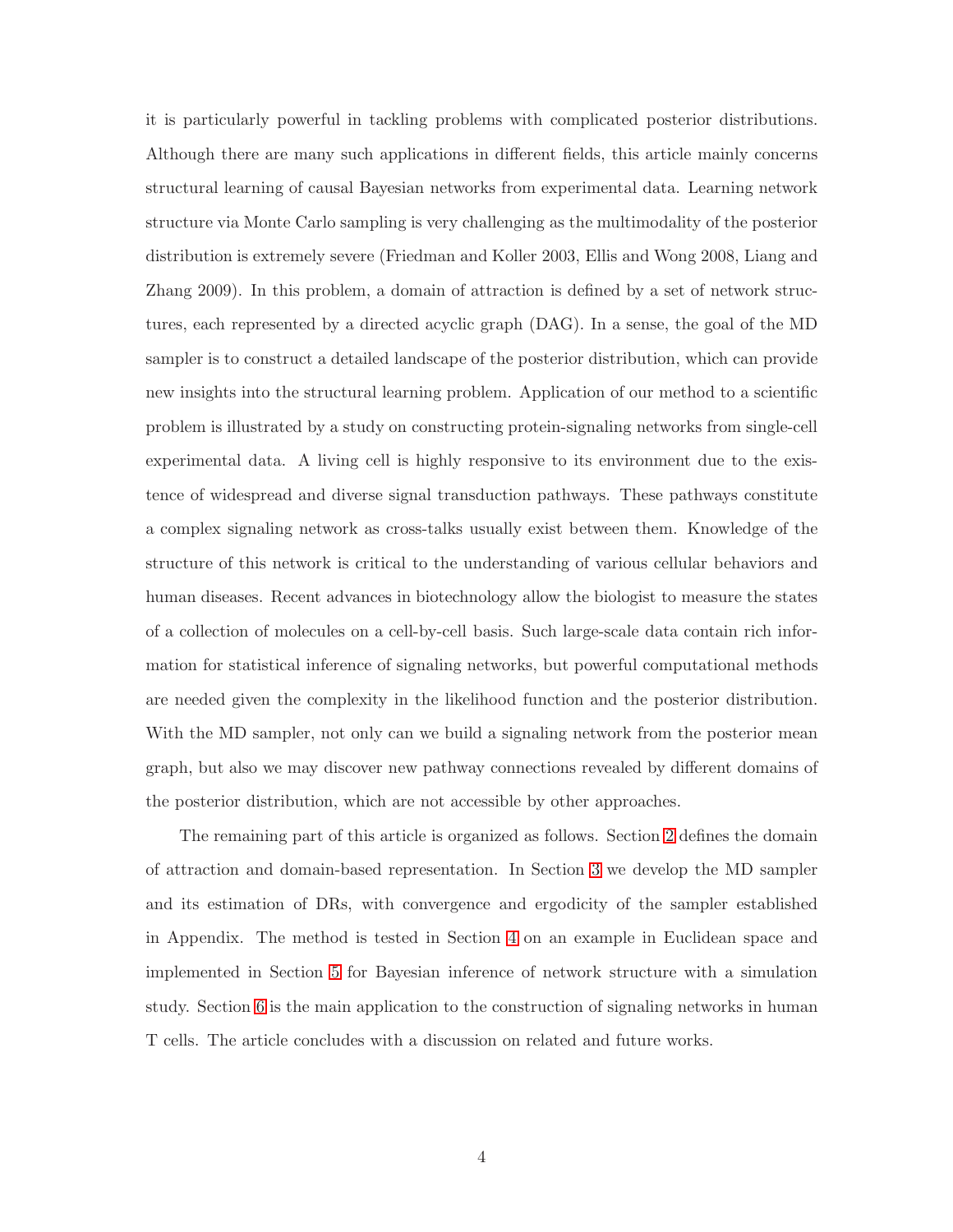# 2 Domain-based representation

Let  $p(\mathbf{x}), \mathbf{x} \in \mathcal{X} \subseteq \mathbb{R}^m$ , be the density of the target distribution. Suppose that  $p(\mathbf{x})$  is differentiable and denote by  $\nabla p(\mathbf{x})$  the gradient of p at **x**. Define a differential equation

$$
\frac{d\mathbf{x}(t)}{dt} = \nabla p(\mathbf{x}(t))\tag{1}
$$

and write a solution path of this equation as  $\mathbf{x}(t), t \in [0,\infty)$ , where  $\mathbf{x}(0)$  is a chosen initial point. Under some mild regularity conditions,  $\mathbf{x}(\infty)$  converges to a local mode of  $p(\mathbf{x})$ , which is the basic intuition behind the gradient descent algorithm to maximize  $p(x)$ . Denote by  $\{\boldsymbol{\nu}_1,\ldots,\boldsymbol{\nu}_K\}$  all the local modes, including the global mode, of  $p(\mathbf{x})$ . For  $\mathbf{x} \in \mathcal{X}$ , let  $\mathbf{x}(0) = \mathbf{x}$ and define the domain partition index by

$$
I(\mathbf{x}) = \begin{cases} k, & \text{if } \mathbf{x}(\infty) = \nu_k \text{, for } k = 1, \dots, K \\ 0, & \text{otherwise.} \end{cases} \tag{2}
$$

It maps x to the index of the local mode to which the solution path starting at x converges. **Definition 1.** The domain of attraction of  $\nu_k$  is  $D_k = {\mathbf{x} \in \mathcal{X} : I(\mathbf{x}) = k}$  for  $k = 1, ..., K$ . For simplicity we may call  $D_k$  an attraction domain or a domain of  $p$ .

If the stationary points of  $p(\mathbf{x})$  have zero probability mass, then  $\{D_k : k = 1, \ldots, K\}$ form a partition of the sample space  $\mathcal X$  except for a set of zero probability mass. This is the default setting for this article.

Let  $h(\mathbf{x})$  be a p-integrable function of **x**. Write the probability mass of  $D_k$  and the conditional expectation of  $h(\mathbf{X})$  given  $\mathbf{X} \in D_k$  as

$$
\lambda_k = P(\mathbf{X} \in D_k) = \int_{D_k} p(\mathbf{x}) d\mathbf{x},\tag{3}
$$

$$
\mu_{h,k} = E[h(\mathbf{X}) \mid \mathbf{X} \in D_k] = \frac{1}{\lambda_k} \int_{D_k} h(\mathbf{x}) p(\mathbf{x}) d\mathbf{x}, \tag{4}
$$

respectively, for  $k = 1, \ldots, K$ .

**Definition 2.** The domain-based representation of h with respect to the distribution  $p$  is a 2 × K array,  $DR_p(h) = \{(\mu_{h,k}, \lambda_k) : k = 1, ..., K\}.$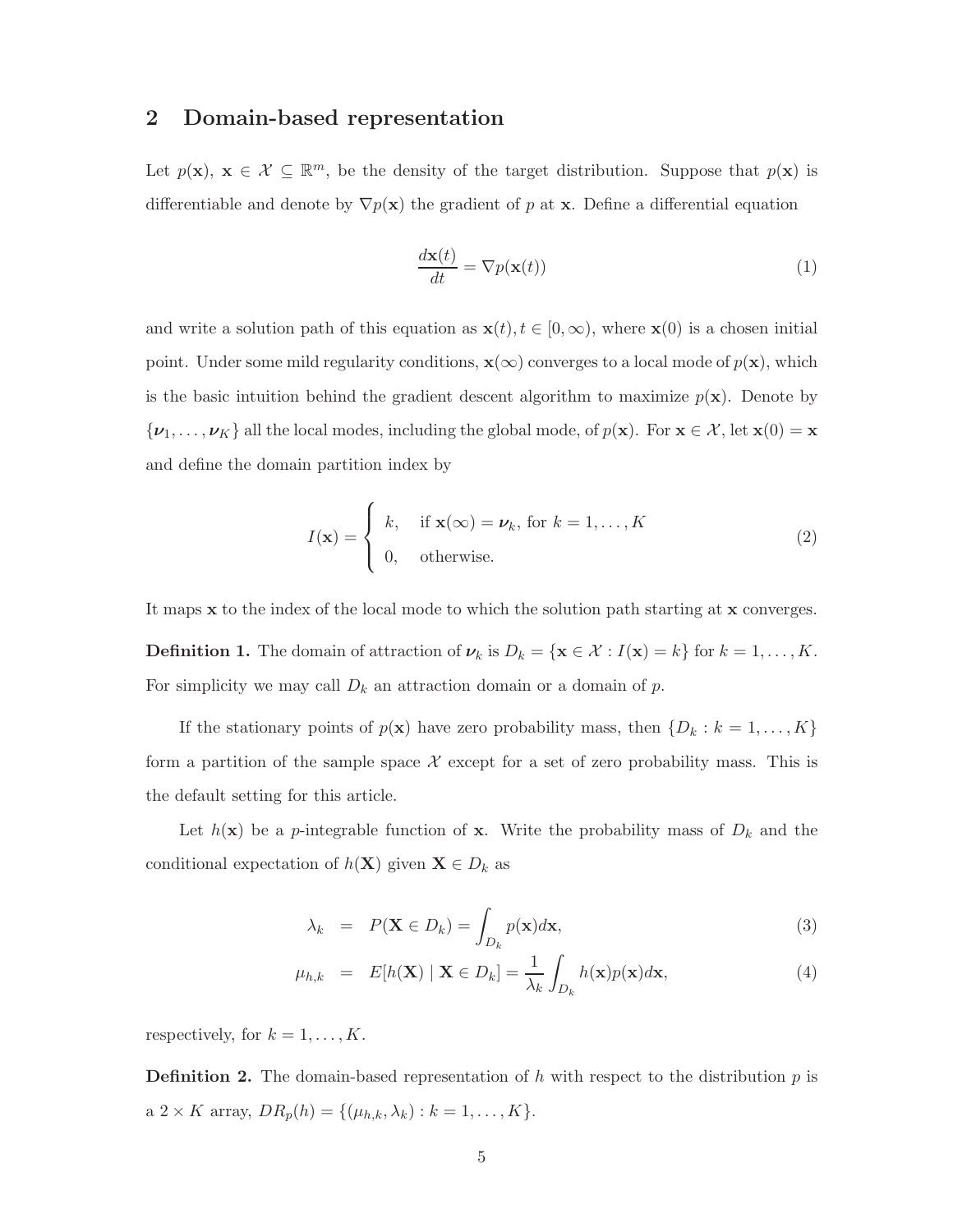The DR is equivalent to the probability mass function of  $E[h(X) | I(X)]$  that assigns probability  $\lambda_k$  to  $\mu_{h,k}$  for  $k = 1, ..., K$ . It provides the expectation  $E[h(\mathbf{X})] = \sum_k \lambda_k \mu_{h,k}$ and the decomposed contributions from the attraction domains of  $p(x)$ . Such a representation gives an informative low-dimensional summary of a multimodal distribution. For a complex distribution with many local modes, however, we cannot afford to estimate  $(\mu_{h,k}, \lambda_k)$  for every domain when K is too large and are less interested in domains of negligible probability masses ( $\lambda_k$  very close to zero). Due to these reasons we define domain-based representations with respect to a set of local modes  $\{\boldsymbol{\nu}_k : k = 1, \dots, M\}$ . Index all the local modes as  $\nu_1, \ldots, \nu_M, \ldots, \nu_K \ (M \leq K)$ . Define the domain partition index with respect to  $\{\nu_k\}_{k=1}^M$  by  $I_M(\mathbf{x}) = I(\mathbf{x})$  if  $1 \leq I(\mathbf{x}) \leq M$  and  $I_M(\mathbf{x}) = 0$  otherwise. Then the sample space X can be partitioned into  $D_k = {\mathbf{x} \in \mathcal{X} : I_M(\mathbf{x}) = k}$  for  $k = 0, ..., M$ , where  $D_k$  is the domain of  $\nu_k$  ( $k \geq 1$ ) and  $D_0 = \mathcal{X} - \bigcup_{k=1}^M D_k$ . The DR of h with respect to  $\{\boldsymbol{\nu}_k\}_{k=1}^M$  is defined by the array  $\{(\mu_{h,k}, \lambda_k) : k = 0, \ldots, M\}$ , where  $\lambda_0$  and  $\mu_{h,0}$  are defined for  $D_0$  similarly as in Equations (3) and (4), respectively. Note that one can still obtain  $E[h(\mathbf{X})] = \sum_{k=0}^{M} \lambda_k \mu_{h,k}$  after merging  $D_{M+1}, \ldots, D_K$  into  $D_0$ .

There is a geometric interpretation for the attraction domains of a posterior distribution. Suppose that  $\mathbf{Y} = (\mathbf{Y}_1, \dots, \mathbf{Y}_n)$  is a sample from an unknown distribution  $\psi(\mathbf{y})$ . We assume a parametric family  $f_{\theta} = f(\cdot | \theta), \theta \in \Theta$ , as the model for **Y** and put a prior  $\pi(\theta)$ on the unknown parameter  $\theta$ . The posterior distribution of  $\theta$  is given by

$$
p(\boldsymbol{\theta} | \mathbf{Y}) \propto \pi(\boldsymbol{\theta}) \prod_{i=1}^{n} f(\mathbf{Y}_i | \boldsymbol{\theta}) \approx e^{nE[\log f(\mathbf{Y}_1 | \boldsymbol{\theta})]}
$$

when the sample size *n* is large, where  $E[\log f(\mathbf{Y}_1 | \boldsymbol{\theta})] = \int \log[f(\mathbf{y} | \boldsymbol{\theta})] \psi(\mathbf{y}) d\mathbf{y}$ . Denote the Kullback-Leibler (KL) divergence between  $\psi$  and  $f_{\theta}$  by

$$
d_{KL}(\psi \| f_{\theta}) = \int \log \left[ \frac{\psi(\mathbf{y})}{f(\mathbf{y} \mid \theta)} \right] \psi(\mathbf{y}) d\mathbf{y}.
$$

Then,  $p(\theta | \mathbf{Y}) \propto \exp[-nd_{KL}(\psi||f_{\theta})]$  when n is large. In the space of density functions, we can regard  $d_{KL}(\psi||f_{\theta})$  as the "distance" to the point  $\psi$  from a point in the manifold  $\mathcal{M} = \{f_{\theta} : \theta \in \Theta\}$ . Note that  $\psi$  is not necessarily in M if our model assumption on Y is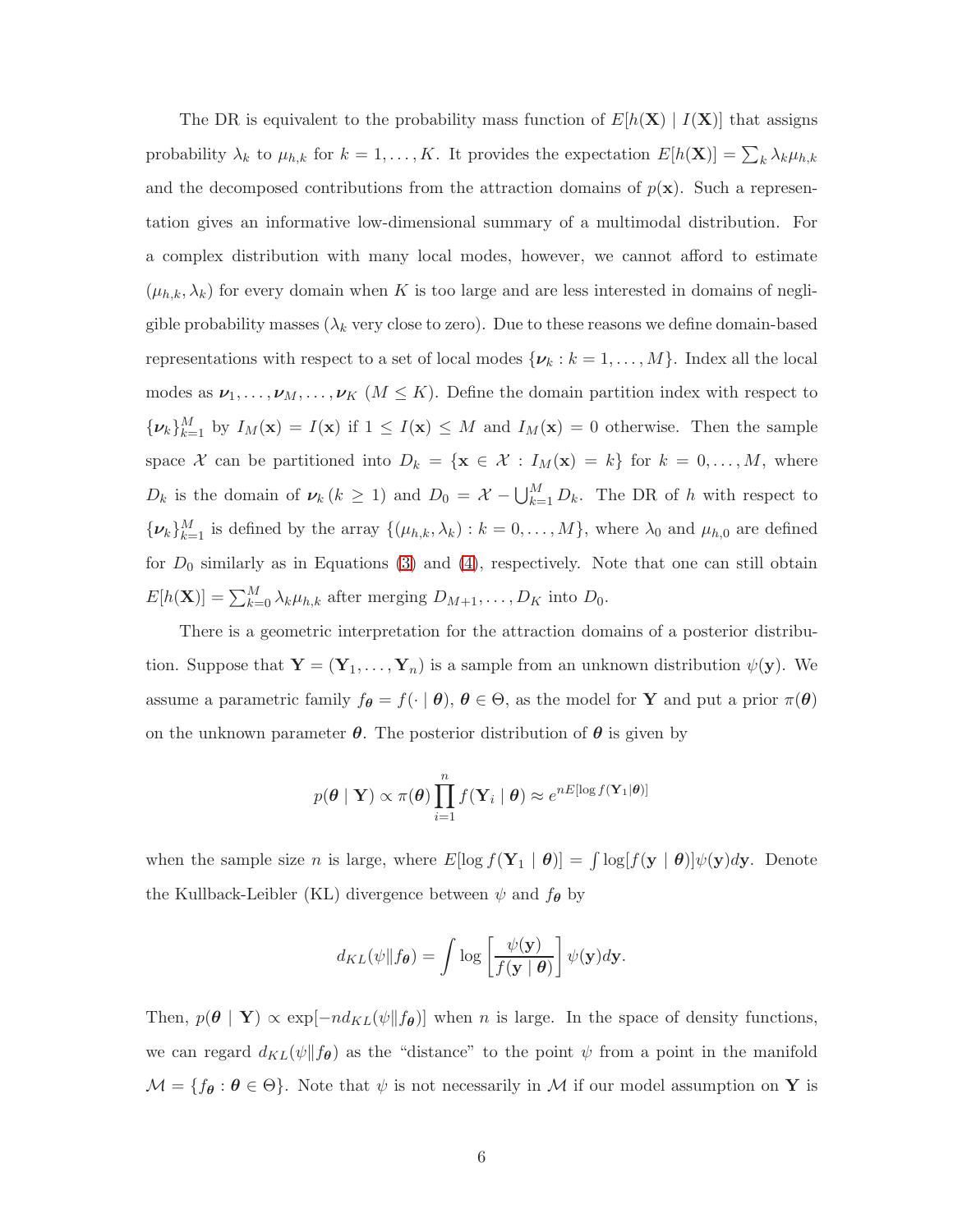incorrect. Then  $p(\theta | Y)$  may be interpreted as a Boltzmann distribution on the manifold M under a potential field  $nd_{KL}(\psi||f_{\theta})$ . This potential pushes every  $f_{\theta}$ , indexed by  $\theta$ , towards  $\psi$ , and the collection of  $\theta$  which will be driven to an identical stationary point in M forms an attraction domain of  $p(\theta | \mathbf{Y}).$ 

# 3 The multi-domain sampler

To develop an algorithm that is able to construct domain-based representations with respect to the target distribution p, it is necessary to identify the attraction domain of any  $\mathbf{x} \in \mathcal{X}$ . When  $p(x)$  is differentiable, this can be achieved by application of the gradient descent (GD) algorithm that finds local modes of  $p(x)$ , or log  $p(x)$  for computational convenience. Generalization to the space of network structures will be discussed later.

A naive two-step approach to the construction of DRs is quite obvious. We may first apply a Monte Carlo algorithm to simulate a sample  $\{X^t\}_{t=1}^n$  from  $p(x)$  or from a diffuse version of  $p(\mathbf{x})$ , e.g.,  $[p(\mathbf{x})]^{1/\tau}$  for  $\tau > 1$  as used in parallel tempering (Geyer 1991). Then, for every t we determine  $I(X<sup>t</sup>)$  by a GD search initiated at  $X<sup>t</sup>$  to find to which domain it belongs. This approach partitions the sample into attraction domains so that we can estimate the probability masses and conditional expectations for all identified domains. Although simple to implement, this two-step approach has a few drawbacks in terms of efficiency. Without a careful and specific design the Monte Carlo algorithm, even targeting at a diffuse version of  $p(x)$ , may not generate enough samples from all major domains or may completely miss some modes. As a result, estimation on some attraction domains may be inaccurate or unavailable. In addition, this approach does not utilize the information on the target distribution provided by the constructed DRs. To overcome these drawbacks, we develop the MD sampler that may achieve simultaneously an efficient simulation from a multimodal distribution and an accurate construction of domain-based representations, with comparable computational complexity as the naive two-step approach.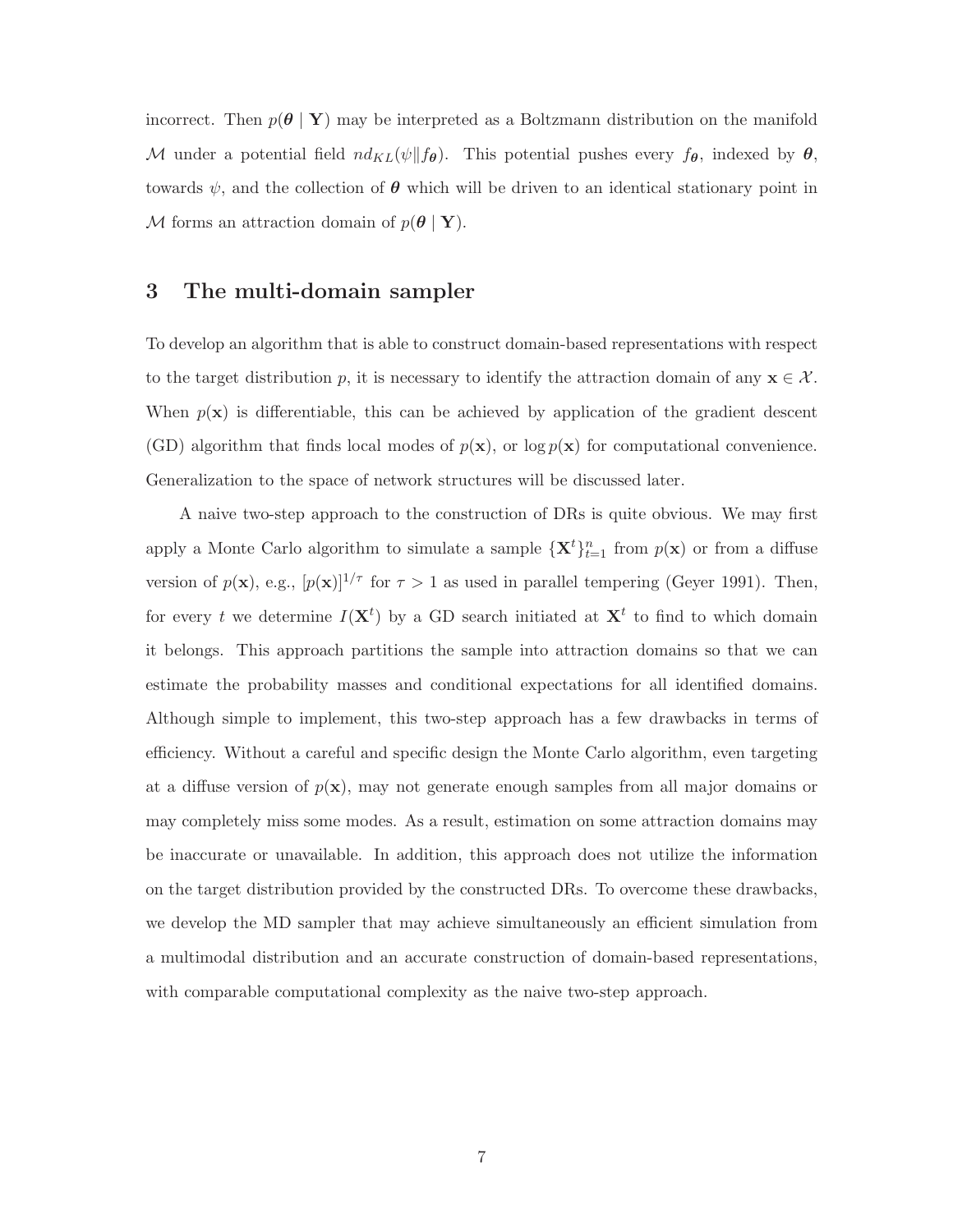#### 3.1 The main algorithm

We wish to sample sufficiently from the majority of attraction domains. However, the density at the boundary between two neighboring domains is often exponentially low (e.g., Figure 1), which makes it difficult for an MH algorithm or a Gibbs sampler to jump across multiple domains. Thus, we need to allow the sampler to generate enough samples from such low-density regions that connect different domains. These considerations motivate the following double-partitioning design in the MD sampler.

Suppose that we are given a set of local modes of  $p(\mathbf{x}), \{\boldsymbol{\nu}_1, \dots, \boldsymbol{\nu}_M\}$ , which may include the global mode. Given  $\infty = H_0 > H_1 > \ldots > H_L = -\infty$ , define the density partition index  $J(\mathbf{x}) = j$  if  $\log p(\mathbf{x}) \in [H_j, H_{j-1})$  for  $j = 1, ..., L$ . We partition the space X into  $(M + 1) \times L$  subregions,

$$
D_{kj} = \{ \mathbf{x} \in \mathcal{X} : I_M(\mathbf{x}) = k, J(\mathbf{x}) = j \}, k = 0, ..., M, j = 1, ..., L,
$$
 (5)

where  $I_M(\mathbf{x})$  is the domain partition index with respect to  $\{\boldsymbol{\nu}_k\}_{k=1}^M$ . Then, the attraction domain of the local mode  $\nu_k$  is  $D_k = \bigcup_j D_{kj} (1 \leq k \leq M)$ . Note that some  $D_{kj}$  may be empty; if  $\log p(\nu_k) < H_i$  then all  $D_{kj}$  for  $j \leq i$  are empty. In what follows, we only consider nonempty subregions. For a given matrix  $\mathbf{W} = (w_{kj})_{(M+1) \times L}$ , define a working density

$$
p(\mathbf{x}; \mathbf{W}) \propto \sum_{k=0}^{M} \sum_{j=1}^{L} \frac{p(\mathbf{x}) \mathbf{1}(\mathbf{x} \in D_{kj})}{\exp(w_{kj})},
$$
(6)

where  $\mathbf{1}(\cdot)$  is an indicator function. Let  $\mathbf{W}^* = (w_{kj}^*)$  such that  $\exp(w_{kj}^*) = \int_{D_{kj}} p(\mathbf{x}) d\mathbf{x}$ . Then, the probability masses of  $D_{kj}$  are identical under  $p(\mathbf{x}; \mathbf{W}^*)$ . Sampling from  $p(\mathbf{x}; \mathbf{W}^*)$ has two immediate implications. First, the sample sizes on the attraction domains,  $\{D_k\}_{k=1}^M$ , will be comparable, and thus, domain-based representations can be constructed with a high accuracy. Note that commonly used MCMC strategies for multimodal distributions, such as tempering, cannot generate samples of comparable sizes from different domains. Second, the sampler will stay in low-density regions (e.g.,  $D_{kL}$ ) for a substantial fraction of time, which makes it practically possible to jump between domains. Conversely, domain-based representations may be utilized to design efficient local and global moves for sampling from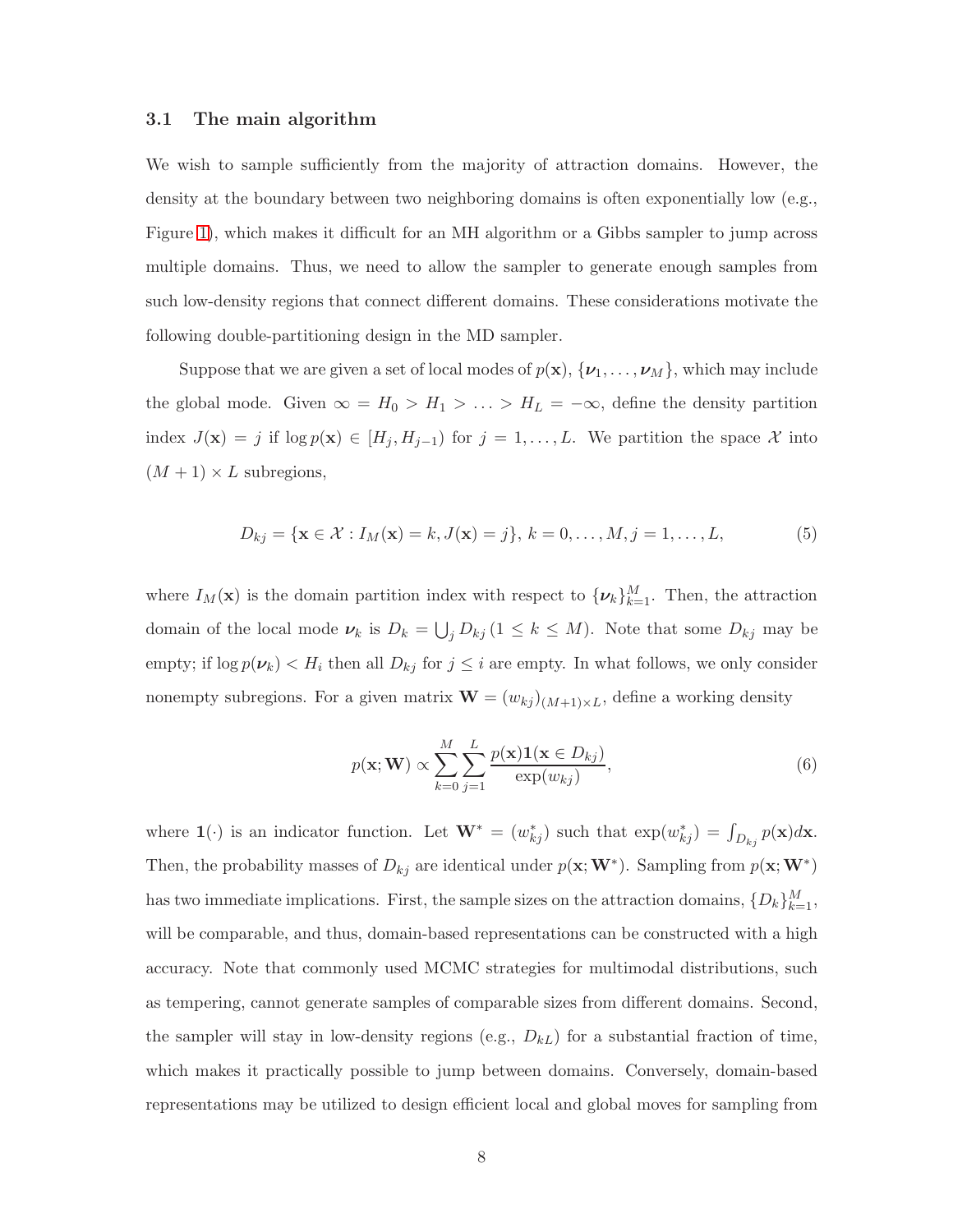$p(\mathbf{x}; \mathbf{W}^*)$ . We may construct online estimate of the covariance matrix on the domain of a local mode, which can be used for tuning the step size of a local move in this domain. For a multimodal distribution, tuning step size for each domain is more useful than tuning the overall step size (Harrio et al. 2001). Once we have identified sufficient local modes and estimated covariances of their respective domains, we can use them to design global moves that may jump from one domain to another. As one can see, these proposals can be implemented only if we have partitioned samples into attraction domains.

For  $x, y \in \mathcal{X}$ , let  $q(x, y)$  be a proposal from x to y and  $r(x; \theta, V)$  a distribution with parameters  $\theta$  and  $V \in V$ . We first develop the main algorithm of the MD sampler, assuming that the density ladder  $\{H_j\}$  is fixed and M local modes  $\{\boldsymbol{\nu}_k\}_{k=1}^M$  have been identified. Dynamic update of these parameters will be discussed in Section 3.2 as the burn-in algorithm. Let  $\mathbf{g}_k(\mathbf{x})$  be a map from X to V for  $k = 1, \ldots, M$ .

<span id="page-8-0"></span>Algorithm 1 (The main algorithm). Initialize  $\mathbf{W}^1 = (w_{kj}^1)$ , parameters  $\mathbf{V}_k^1 \in \mathcal{V}$  (k =  $1, \ldots, M$ ,  $p_{mx} \in [0, 1)$ , and  $\mathbf{X}^1 \in \mathcal{X}$ . Set  $\gamma_1 \leq 1$ . For  $t = 1, \ldots, n$ :

- 1. Draw Y from  $q(\mathbf{X}^t, \mathbf{y})$  with probability  $(1 p_{mx})$  or from the mixture distribution 1  $\frac{1}{M} \sum_{k=1}^{M} r(\mathbf{y}; \boldsymbol{\nu}_k, \mathbf{V}_k^t)$  with probability  $p_{mx}$ .
- 2. Determine the density partition index  $J(Y)$  and perform a GD search initiated at Y to determine the domain partition index  $I_M(\mathbf{Y})$ .
- 3. Accept or reject Y according to the MH ratio targeting at  $p(\mathbf{x}; \mathbf{W}^t)$  to obtain  $\mathbf{X}^{t+1}$ .
- 4. For  $k = 0, \ldots, M$  and  $j = 1, \ldots, L$  update

$$
w_{kj}^{t+1} = w_{kj}^t + \gamma_t \mathbf{1}(I_M(\mathbf{X}^{t+1}) = k, J(\mathbf{X}^{t+1}) = j),\tag{7}
$$

for  $k = 1, \ldots, M$  update

$$
\mathbf{V}_{k}^{t+1} = \mathbf{V}_{k}^{t} + \frac{\gamma_{t}}{2} \left[ \mathbf{g}_{k}(\mathbf{X}^{t+1}) - \mathbf{V}_{k}^{t} \right] \mathbf{1}(I_{M}(\mathbf{X}^{t+1}) = k), \tag{8}
$$

and determine  $\gamma_{t+1}$ .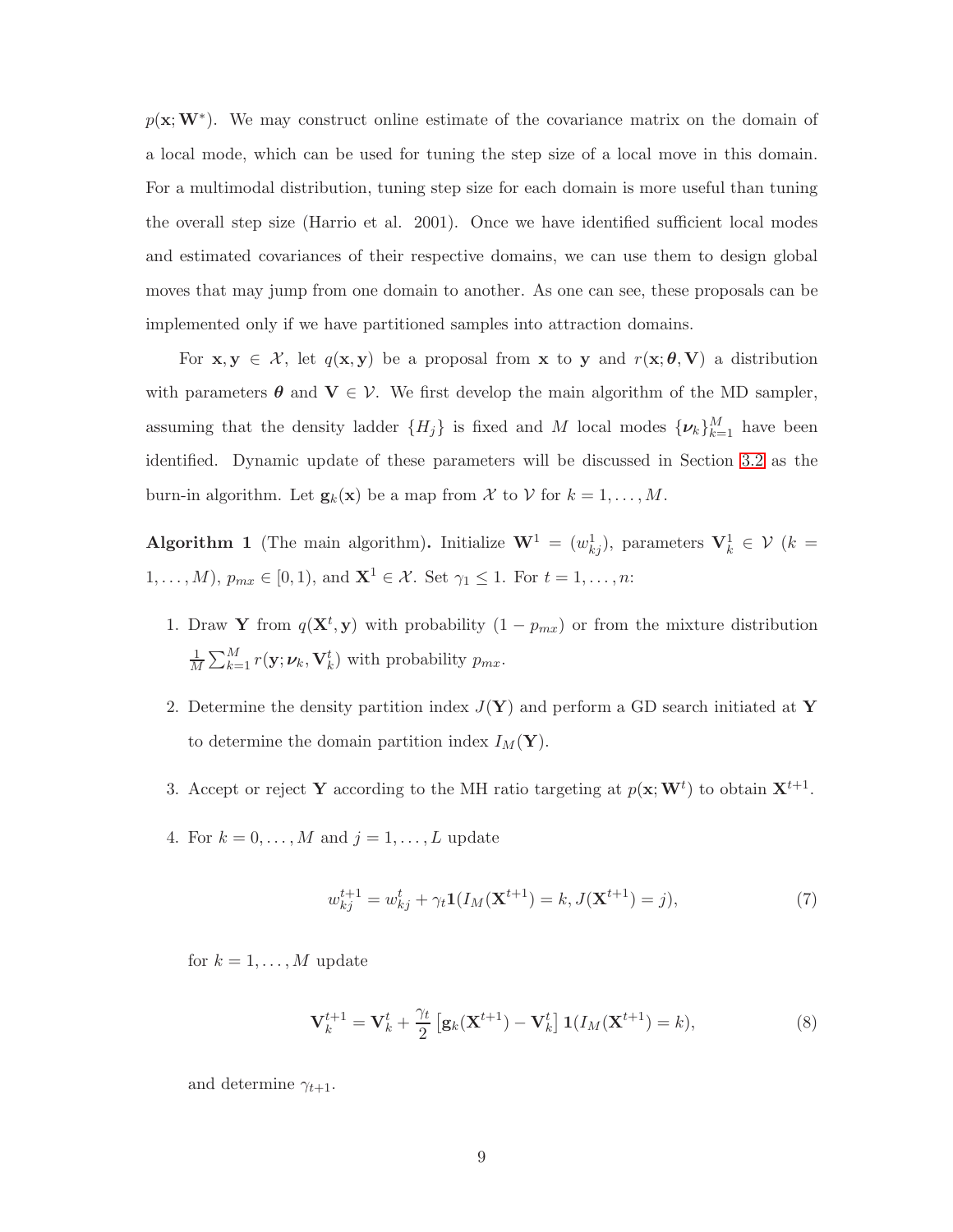We may regard  $w_{kj}^t$  as a weight for the subregion  $D_{kj}$ . After each visit to  $D_{kj}$ , the weight  $w_{kj}^{t+1}$  increases by  $\gamma_t$  unit (7), which decreases the probability mass of  $D_{kj}$  under the working density  $p(\mathbf{x}; \mathbf{W}^{t+1})$  (6). Such a weighting scheme aims to visit every  $D_{kj}$  uniformly. There are two typical choices of  $\{\gamma_t\}$ . The first choice follows the standard design in stochastic approximation which employs a predetermined sequence such that  $\sum_{t=1}^{\infty} \gamma_t = \infty$ and  $\sum_{t=1}^{\infty} \gamma_t^{\zeta} < \infty$  for  $\zeta \in (1,2)$  (Andrieu et al. 2005, Andrieu and Moulines 2006, Liang et al. 2007). The second design, originally proposed by Wang and Landau (2001), adjusts  $\gamma_t$  in an adaptive way. However, there is difficulty in establishing its convergence (Atchadé and Liu 2010), and thus we adopt a modified Wang-Landau (MWL) design to update  $\{\gamma_t\}$ in the MD sampler. Initialize  $c_{kj}^1 = 0$  for all k and j in Algorithm [1.](#page-8-0) The MWL update at iteration  $t(t = 1, \ldots, n)$  is given below.

**Routine 1** (MWL update). If  $\gamma_t < \epsilon_{\gamma}$ , set  $\gamma_{t+1} = \gamma_t(\gamma_t + 1)^{-1}$ ; otherwise:

- Set  $c_{kj}^{t+1} = c_{kj}^t + \mathbf{1}(\mathbf{X}^{t+1} \in D_{kj})$  for all  $k, j$  and calculate  $\Delta c_{\text{max}}^{t+1} = \max_{k,j} |c_{kj}^{t+1} \bar{c}^{t+1}|$ , where  $\bar{c}^{t+1}$  is the average of all  $c_{kj}^{t+1}$ .
- If  $\Delta c_{\text{max}}^{t+1} \ge \eta \bar{c}^{t+1}$ , set  $\gamma_{t+1} = \gamma_t$ ; otherwise, set  $\gamma_{t+1} = \rho \gamma_t$  and  $c_{kj}^{t+1} = 0$  for all  $k, j$ .

That is, if  $\gamma_t \geq \epsilon_\gamma$  we decrease  $\gamma_t$  ( $\rho < 1$ ) only when the sampler has visited every subregion  $D_{kj}$  with a roughly equal frequency since our last modification of  $\gamma_t$ . Let  $t_c =$  $\min\{t : \gamma_t < \epsilon_\gamma\}$ . For  $t > t_c$  the update becomes deterministic with  $\gamma_t = 1/(t + \xi)$ , where  $\xi = \gamma_{t_c}^{-1} - t_c$ . The default setting for all the results in this article is given by  $\rho = 0.5$ ,  $\eta = 0.25$  and  $\epsilon_{\gamma} = 10^{-4}$ .

Under some regularity conditions and the MWL update of  $\{\gamma_t\},\$ 

$$
\exp(w_{kj}^n) \xrightarrow{a.s.} \int_{D_{kj}} p(\mathbf{x}) d\mathbf{x} = \exp(w_{kj}^*),
$$
\n(9)

after being normalized to sum up to one,

$$
\mathbf{V}_k^n \xrightarrow{a.s.} \frac{\int_{D_k} \mathbf{g}_k(\mathbf{x}) p(\mathbf{x}; \mathbf{W}^*) d\mathbf{x}}{\int_{D_k} p(\mathbf{x}; \mathbf{W}^*) d\mathbf{x}} \stackrel{\Delta}{=} \mathbf{V}_k^*,
$$
\n(10)

$$
\frac{1}{n}\sum_{t=1}^{n}h(\mathbf{X}^{t})\stackrel{a.s.}{\longrightarrow}\int_{\mathcal{X}}h(\mathbf{x})p(\mathbf{x};\mathbf{W}^{*})d\mathbf{x},\tag{11}
$$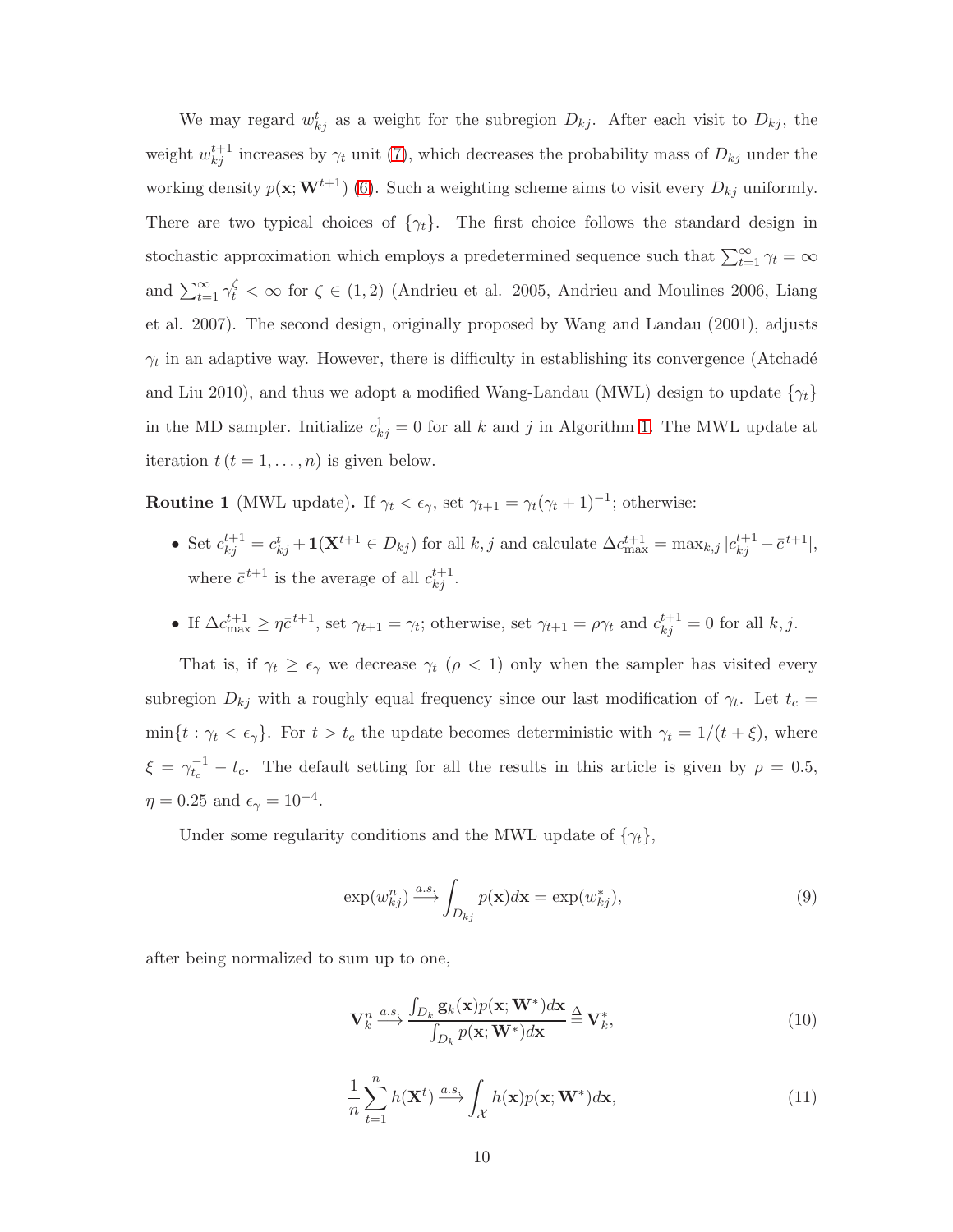as  $n \to \infty$ . See Theorem 2 in Appendix for more details. If  $\mathcal{X} \subseteq \mathbb{R}^m$ , we often choose  $\mathbf{g}_k(\mathbf{x}) = (\mathbf{x} - \boldsymbol{\nu}_k)(\mathbf{x} - \boldsymbol{\nu}_k)^{\mathsf{T}}$  so that  $\mathbf{V}_k^*$  is close to the covariance matrix of the conditional distribution  $[\mathbf{X} \mid \mathbf{X} \in D_k]$ , where  $\mathbf{X} \sim p(\mathbf{x}; \mathbf{W}^*)$ . We use the mode  $\nu_k$  instead of the mean because the mode can be obtained accurately via a GD algorithm. The use of  $\gamma_t/2 \ll 1$  in Equation (8) ensures that  $V_k^{t+1}$  is positive definite if  $V_k^t$  is positive definite.

There are two types of proposals in step 1 of the algorithm, a local proposal  $q(\mathbf{X}^t, \mathbf{y})$ and a mixture distribution proposal. One advantage of partitioning samples into attraction domains is embodied in the mixture distribution proposal, in which we randomly draw a domain partition index  $k \in \{1, ..., M\}$  and then propose a sample Y from  $r(\mathbf{y}; \boldsymbol{\nu}_k, \mathbf{V}_k^t)$ . Equal mixture proportions  $(1/M)$  are used because a uniform sampling across domains is preferred. The default choice of the distribution  $r(\mathbf{y}; \boldsymbol{\nu}_k, \mathbf{V}_k^t)$  in  $\mathbb{R}^m$  is  $\mathcal{N}(\boldsymbol{\nu}_k, \mathbf{V}_k^t)$  for  $k =$  $1, \ldots, M$ , which gives a mixture normal proposal that matches the mode and the covariance on each domain of the working target  $p(\mathbf{x}; \mathbf{W}^t)$ . This proposal uses a mixture distribution to approximate the multimodal target. It can generate efficient global jumps from one domain to another if  $p(\mathbf{x}; \mathbf{W}^t)$  on the domain  $D_k$  can be well approximated by  $r(\mathbf{x}; \nu_k, \mathbf{V}_k^t)$ with the identified mode  $\nu_k$  and the estimated  $\mathbf{V}_k^t$ . For simplicity we call this proposal the *mixed jump*. The typical design for  $q(\mathbf{X}^t, \mathbf{y})$  in  $\mathbb{R}^m$  is to proposal  $\mathbf{Y} \sim \mathcal{N}(\mathbf{X}^t, \sigma^2 \mathbf{I})$ , where  $\sigma^2$  is a scalar and **I** is the identity matrix. However, when the covariances are very different between domains, using a single local proposal may cause high autocorrelation, since the step size might be either too big for domains with small covariances or too small for those with large covariances, or both. In this case, we may incorporate an adaptive local proposal,  $\mathbf{Y} \sim \mathcal{N}(\mathbf{X}^t, \sigma^2 \mathbf{V}^t_{I_M(\mathbf{X}^t)})$ , in addition to  $q(\mathbf{X}^t, \mathbf{y})$ , such that the learned covariance structure of a domain is utilized to guide the local proposal. This shows another advantage of the domain-partitioning design.

**Remark 1.** We summarize the unique features of the main algorithm. First, domain partitioning is incorporated in the framework of the Wang-Landau (WL) algorithm. This allows a more uniform sampling from different domains, which facilitates construction of DRs. At each iteration, a GD search is employed to determine  $I_M(Y)$  and thus the computational complexity of this algorithm is comparable to the naive two-step approach. Second, an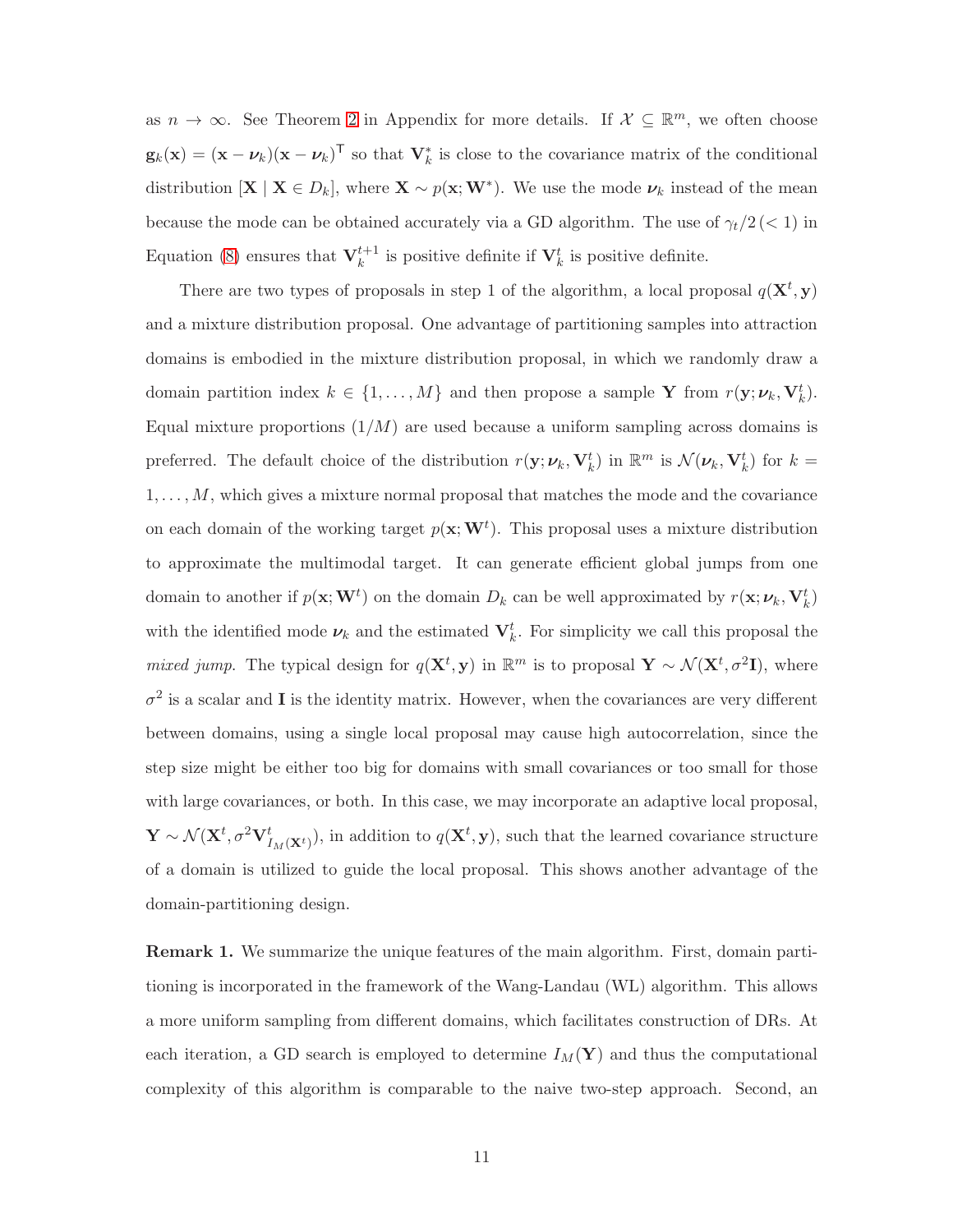adaptive global move, the mixed jump, is proposed given DRs constructed along the iteration, which utilizes identified modes and learned covariances to achieve between-domain moves.

Remark 2. Verification of the regularity conditions for convergence of the algorithm (see Appendix) is recommended before application. Furthermore, we suggest a few convergence diagnostics that can be conveniently used in practice. First,  $\gamma_n$  should be small enough at the final iteration and the frequency of visiting different  $D_{kj}$  should be roughly identical. Second,  $\mathbf{W}^n$  and  $\mathbf{V}_k^n$  should have converged with an acceptable accuracy. Violations of these two criteria indicate that more iterations may be necessary. Third, the adaptive parameters used in the mixed jump  $(\mathbf{V}_k^t)$  should always stay in a reasonable range. For example, if  $V_k^t$  is a covariance matrix, one may check whether its eigenvalues are close to zero or unreasonably large, which may indicate divergence of the current run. If the last criterion is not satisfied, it is suggested to reinitialize the MD sampler with a smaller  $\gamma_1$ .

## 3.2 The burn-in algorithm

In practical applications of the MD sampler, the density ladder  ${H<sub>i</sub>}$  and the local modes  $\{\nu_k\}$  are updated dynamically in a burn-in period before the main algorithm (Algorithm [1\)](#page-8-0). The dynamic updating schemes are crucial steps for constructing domain-based representations in real applications, as one cannot partition the sample space into domains of attraction beforehand. We set  $H_1, \ldots, H_{L-1}$  as an evenly spaced sequence so that  $\Delta H = H_j - H_{j+1}$  is a constant for  $j = 1, ..., L-2$ . Let  $\{H_j^t\}$  be the density ladder and  $\Lambda^t = {\nu_k^t : k = 1, ..., M^t\}$ be the set of  $M<sup>t</sup>$  identified modes at iteration t. Let  $K^*$  be the maximum number of modes to be recorded and denote by  $\nu_{(x)}$  the mode of the domain that x belongs to. Let 0 be the zero matrix with dimension determined by the context. The following routine is used to update  $\Lambda^t$  when a new sample Y is proposed.

**Routine 2.** Let  $s^t = \text{argmin}$  $1\leq k \leq M^t$  $p(\boldsymbol{\nu}_k^t)$ .

> • If  $\nu(\mathbf{Y}) \notin \Lambda^t$  and  $M^t < K^*$ , set  $\Lambda^{t+1} = \Lambda^t \cup {\{\nu(\mathbf{Y})\}}, M^{t+1} = M^t + 1$ , and initialize  $w_{M^{t+1}j}^t = 0$  for all j;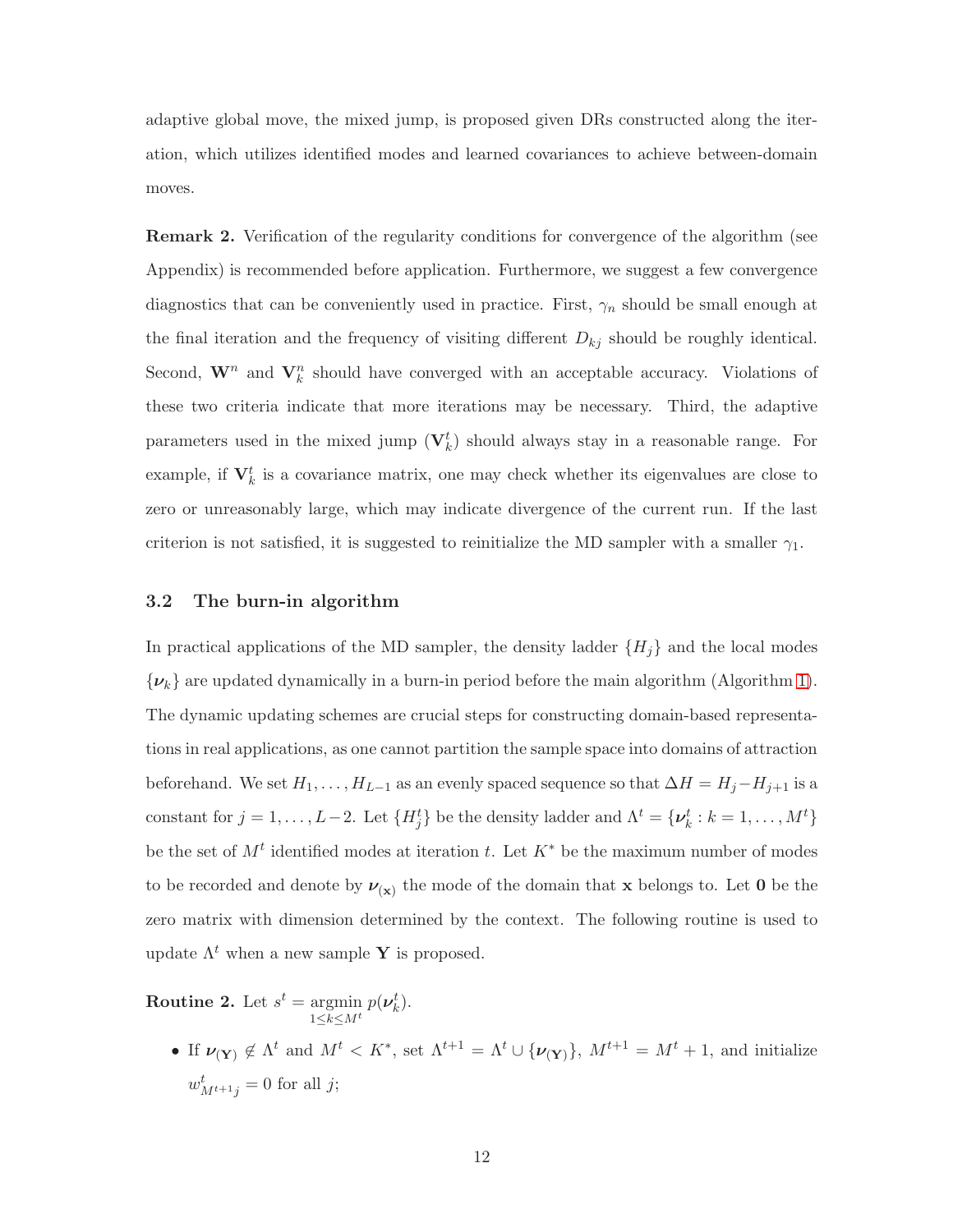- if  $\nu(\mathbf{Y}) \notin \Lambda^t$ ,  $M^t = K^*$  and  $p(\nu(\mathbf{Y})) > p(\nu_{s^t}^t)$ , set  $\nu_{s^t}^{t+1}$  $s_t^{t+1} = \nu_{(\mathbf{Y})}, \, \nu_k^{t+1} = \nu_k^t \text{ for } k \neq s^t,$  $M^{t+1} = M^t$ , and assign  $w_{0j}^t \Leftarrow w_{0j}^t + w_{stj}^t$  and  $w_{stj}^t \Leftarrow 0$  for all j.
- otherwise set  $\Lambda^{t+1} = \Lambda^t$  and  $M^{t+1} = M^t$ .

According to this routine, we record at most the  $K^*$  highest modes identified during the burn-in period. If there are more than  $K^*$  modes, Algorithm [1](#page-8-0) will construct DRs with respect to the recorded modes. The weights  $(w_{kj}^t)$  are updated when a new mode replaces an old one in  $\Lambda^t$ , for which the assignment operator ' $\Leftarrow$ ' is used to distinguish from equality.

The density ladder  $\{H_j^t\}$  is adjusted such that  $H_1^t$ , the lower bound of the highest density partition interval, is close to  $log u^*$ , where  $u^*$  is the density of the highest mode identified so far. If  $\log u^* > H_1^t + \Delta H$  we move upwards the density ladder by  $\Delta H$  unit and update the weights  $(w_{kj}^t)$  accordingly, with details provided in Routine 3. This strategy helps the sampler to explore the high-density part, which is important for statistical estimation and finding the global mode.

**Routine 3.** Given  $\Lambda^{t+1}$ , find  $u^{t+1} = \max\{p(\nu_k^{t+1})\}$  ${k+1 \choose k}$ :  $k = 1, ..., M^{t+1}$ .

- If  $\log u^{t+1} > H_1^t + \Delta H$ , set  $H_j^{t+1} = H_j^t + \Delta H$  for  $j = 1, ..., L-1$ ; for  $k = 0, ..., M^{t+1}$ , assign  $w_{kL}^t \Leftarrow w_{k(L-1)}^t + w_{kL}^t, w_{kj}^t \Leftarrow w_{k(j-1)}^t$  for  $j = L - 1, ..., 2$ , and  $w_{k1}^t \Leftarrow 0$ ;
- otherwise set  ${H_j^{t+1}} = {H_j^t}.$

Algorithm 2 (The burn-in algorithm). Input L,  $\Delta H$  and K<sup>\*</sup>. Set  $\gamma_0 = 1$ . Initialize  $\mathbf{X}^1 \in \mathcal{X}, \, \Lambda^1 = {\nu_{(\mathbf{X}^1)}}$ ,  $M^1 = 1, \, \mathbf{W}^1 = (w_{kj}^1)_{2 \times L} = \mathbf{0}$ , and  $\mathbf{V}_1^1$ . Set  $H_1^1 = \log p(\nu_{(\mathbf{X}^1)})$  and  $H_j^1 = H_{j-1}^1 - \Delta H$  for  $j = 2, ..., L - 1$ . For  $t = 1, ..., B$ :

- 1. Draw  $\mathbf{Y} \sim q(\mathbf{X}^t, \mathbf{y})$  and find  $\nu_{(\mathbf{Y})}$  by a GD search.
- 2. Given  $\nu(\mathbf{Y})$ , update  $\Lambda^{t+1}$  and  $M^{t+1}$  by Routine 2; if  $\nu_{\ell}^{t+1} = \nu(\mathbf{Y})$  is a new mode in  $\Lambda^{t+1}$ , initialize  $\mathbf{V}_{\ell}^{t}$ . Given  $\Lambda^{t+1}$ , update  $\{H_j^{t+1}\}$  by Routine 3.
- 3. Given  $\Lambda^{t+1}$  and  $\{H_j^{t+1}\}$ , accept or reject Y with the MH ratio targeting at  $p(\mathbf{x}; \mathbf{W}^t)$ to obtain  $X^{t+1}$ .
- 4. Execute step 4 of Algorithm [1](#page-8-0) with  $\gamma_t = \gamma_0$ .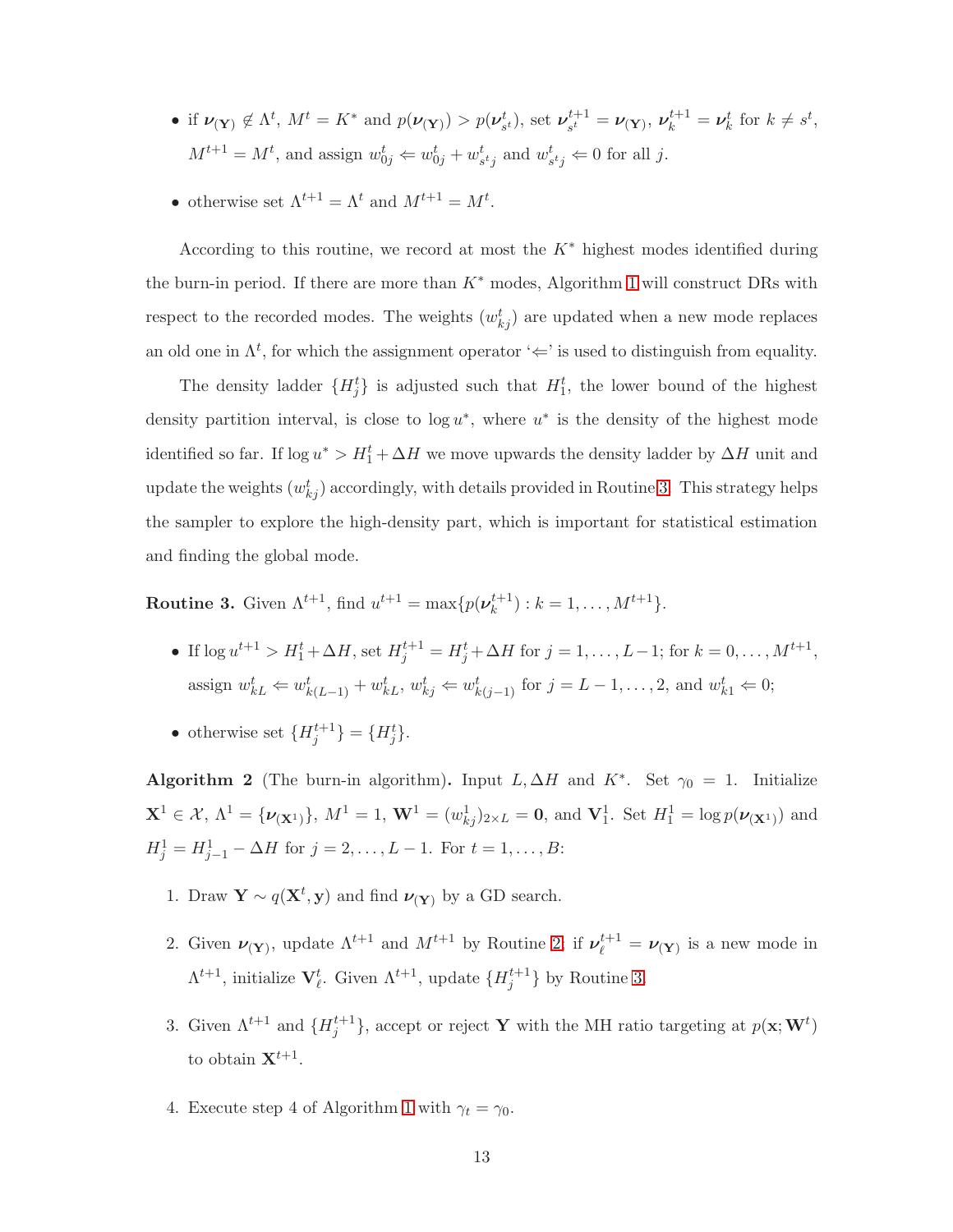**Remark 3.** Note that  $\gamma_t = 1$  for every iteration in the burn-in algorithm. This pushes the sampler to explore different regions in the sample space so that more local modes can be identified. In this case, the weight  $w_{kj}^t$  records the number of visits to  $D_{kj}$  before the tth iteration, which is the reason for our updating schemes on  $\{w_{kj}^t\}$  in Routine 2 when a mode is updated in  $\Lambda^{t+1}$  and in Routine 3 when the density ladder changes.

Remark 4. The burn-in algorithm can be used as an optimization method that searches for up to K<sup>∗</sup> local modes of the highest densities. As demonstrated in the Bayesian network applications, this algorithm is very powerful in finding global modes.

The MD sampler requires only a few input parameters,  $L, \Delta H, p_{mx}$ , and  $K^*$ . A practical rule is to choose L and  $\Delta H$  such that the range of the density partition intervals,  $L\Delta H$  in log scale, is wide enough to cover important regions. In this paper, we set  $L\Delta H$  around 20 for the low-dimensional test example in Section 4 and around 200 for learning Bayesian networks in Sections 5 and 6. By default the probability of proposing a mixed jump  $p_{mx} = 0.1$ . The effect of keeping only  $K^*$  modes will be studied later with the examples.

## 3.3 Statistical estimation

The domain-based representation of h is constructed by estimating  $\lambda_k$  (3) and  $\mu_{h,k}$  (4) for  $k = 0, \ldots, M$  with post burn-in samples, denoted by  $\{X^{t+1}\}_{t=1}^n$ . Let  $k^t = I_M(X^{t+1}), j^t =$  $J(\mathbf{X}^{t+1}), a_t = \sum_{k,j} \exp(w_{kj}^t)$ , and  $\exp(\tilde{w}_{kj}^t) = \exp(w_{kj}^t)/a_t$  such that  $\sum_{k,j} \exp(\tilde{w}_{kj}^t) = 1$ . The key identity for our estimation is

$$
\frac{\sum_{t=1}^{\infty} h(\mathbf{X}^{t+1}) \exp(\tilde{w}_{k^t j^t}^t)}{\sum_{t=1}^{\infty} \exp(\tilde{w}_{k^t j^t}^t)} \xrightarrow{a.s.} \int_{\mathcal{X}} h(\mathbf{x}) p(\mathbf{x}) d\mathbf{x},\tag{12}
$$

which follows from (11) as  $\exp(\tilde{w}_{k^t j^t}^t) \stackrel{a.s.}{\longrightarrow} \exp(w_{k^t j^t}^*) \propto p(\mathbf{X}^{t+1})/p(\mathbf{X}^{t+1};\mathbf{W}^*)$  asymptotically  $(9)$ . See Liang  $(2009)$  and Atchadé and Liu  $(2010)$  for similar results. However,  $\tilde{\mathbf{W}}^t = (\tilde{w}_{kj}^t)$  may be far from  $\mathbf{W}^*$  even for post burn-in iterations. Thus, it is desired to use a weighted version of (12) so that  $X^{t+1}$  will carry a higher weight if  $\tilde{W}^t$  is closer to **W**<sup>\*</sup>. Since decrease in  $\gamma_t$  indicates convergence of the MD sampler and  $a_{t+1}/a_t \stackrel{a.s.}{\longrightarrow} e^{c\gamma_t}$  for  $c \in (0,1)$  (supplementary document), a reasonable choice is to weight  $\mathbf{X}^{t+1}$  by  $a_t$  so that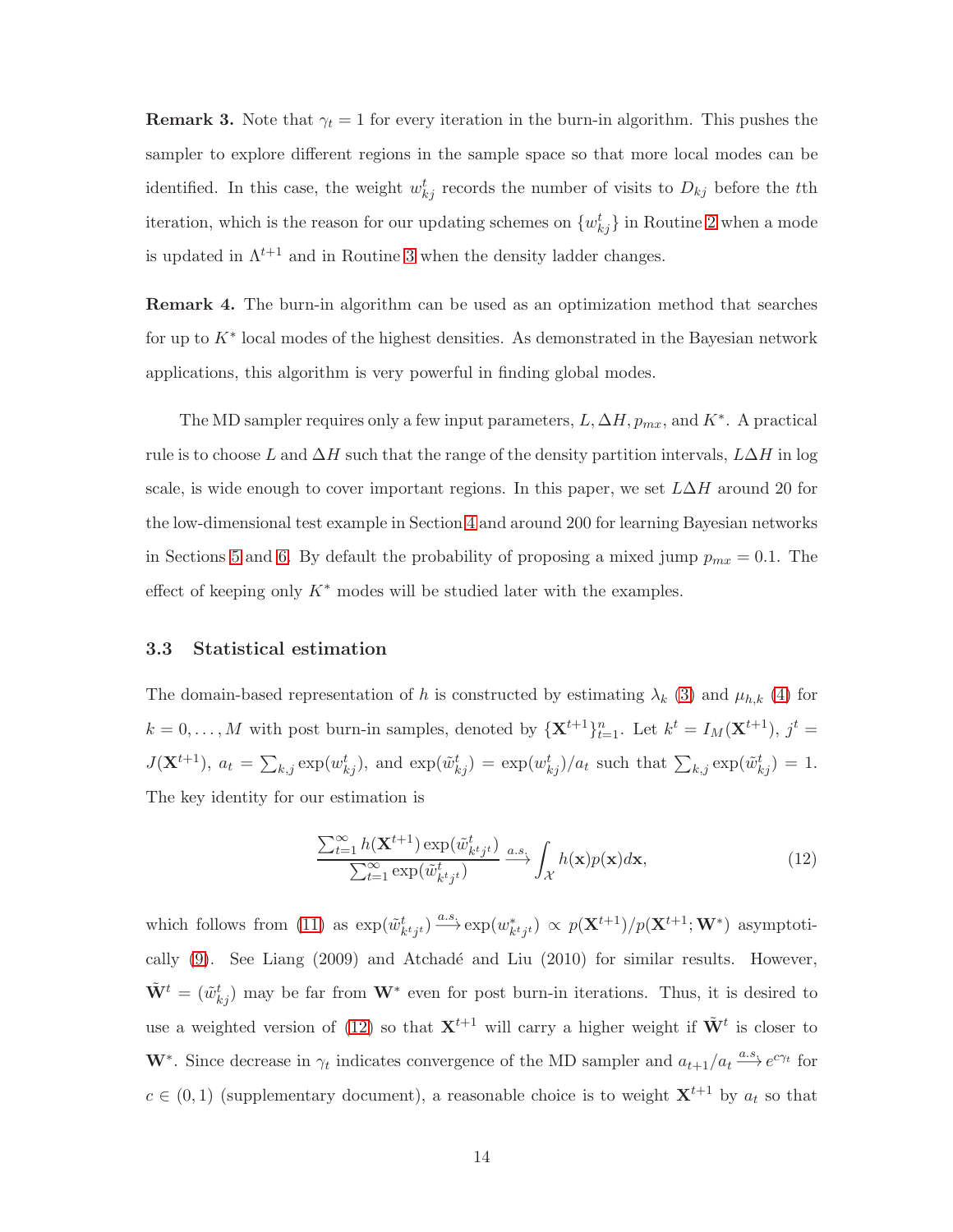unnormalized  $(w_{kj}^t)$  will be used in (12). Consequently,  $DR_p(h)$  is constructed with

$$
\hat{\lambda}_k = \frac{\sum_{t=1}^n \mathbf{1}(\mathbf{X}^{t+1} \in D_k) \exp(w_{k}^t) - \sum_{t=1}^n \exp(w_{k}^t) - \sum_{t=1}^n h(\mathbf{X}^{t+1}) \mathbf{1}(\mathbf{X}^{t+1} \in D_k) \exp(w_{k}^t) - \sum_{t=1}^n h(\mathbf{X}^{t+1}) \mathbf{1}(\mathbf{X}^{t+1} \in D_k) \exp(w_{k}^t) - \sum_{t=1}^n \mathbf{1}(\mathbf{X}^{t+1} \in D_k) \exp(w_{k}^t) - \sum_{t=1}^n \exp(w_{k}^t) - \sum_{t=1}^n \exp(w_{k}^t) - \sum_{t=1}^n \exp(w_{k}^t) - \sum_{t=1}^n \exp(w_{k}^t) - \sum_{t=1}^n \exp(w_{k}^t) - \sum_{t=1}^n \exp(w_{k}^t) - \sum_{t=1}^n \exp(w_{k}^t) - \sum_{t=1}^n \exp(w_{k}^t) - \sum_{t=1}^n \exp(w_{k}^t) - \sum_{t=1}^n \exp(w_{k}^t) - \sum_{t=1}^n \exp(w_{k}^t) - \sum_{t=1}^n \exp(w_{k}^t) - \sum_{t=1}^n \exp(w_{k}^t) - \sum_{t=1}^n \exp(w_{k}^t) - \sum_{t=1}^n \exp(w_{k}^t) - \sum_{t=1}^n \exp(w_{k}^t) - \sum_{t=1}^n \exp(w_{k}^t) - \sum_{t=1}^n \exp(w_{k}^t) - \sum_{t=1}^n \exp(w_{k}^t) - \sum_{t=1}^n \exp(w_{k}^t) - \sum_{t=1}^n \exp(w_{k}^t) - \sum_{t=1}^n \exp(w_{k}^t) - \sum_{t=1}^n \exp(w_{k}^t) - \sum_{t=1}^n \exp(w_{k}^t) - \sum_{t=1}^n \exp(w_{k}^t) - \sum_{t=1}^n \exp(w_{k}^t) - \sum_{t=1}^n \exp(w_{k}^t) - \sum_{t=1}^n \exp(w_{k}^t) - \sum_{t=1}^n \exp(w
$$

for  $k = 0, ..., M$ . Then,  $\mu_h = E[h(\mathbf{X})]$  is estimated by  $\hat{\mu}_h = \sum_k \hat{\lambda}_k \hat{\mu}_{h,k}$ . Please see supplementary document for more discussion on this weighted estimation.

In the next three sections we demonstrate the effectiveness of the MD sampler in statistical estimation, especially estimation of DRs, compared to the naive two-step approach. For all examples, we employ the WL algorithm with the MWL update (Routine 1) as the Monte Carlo method in the two-step approach. To minimize hidden artifacts in a comparison due to coding differences, we implement the WL algorithm with the same burn-in and main algorithms of the MD sampler. In the main algorithm (Algorithm [1\)](#page-8-0) we replace the updating scheme in Equation (7) with

$$
w_{kj}^{t+1} = w_{kj}^t + \gamma_t \mathbf{1}(J(\mathbf{X}^{t+1}) = j)
$$
\n(13)

for  $k = 0, \ldots, M$  and  $j = 1, \ldots, L$  and modify the burn-in algorithm accordingly, so that  $w_{0j}^t = \cdots = w_{Mj}^t \stackrel{\Delta}{=} w_j^t$  for every iteration. Consequently, the working density is effectively

$$
p(\mathbf{x}; \mathbf{W}^t) \propto \sum_{j=1}^{L} \frac{p(\mathbf{x}) \mathbf{1}(J(\mathbf{x}) = j)}{\exp(w_j^t)}
$$
(14)

as used in the WL algorithm, which is a diffuse version of  $p(x)$  such that each density partition interval will be equally sampled after convergence. Note that the same GD search is applied at each iteration to partition samples into attraction domains for estimating DRs. Our comparison aims to highlight the effect of domain partitioning and the mixed jump in the MD sampler which are the key differences from the WL algorithm.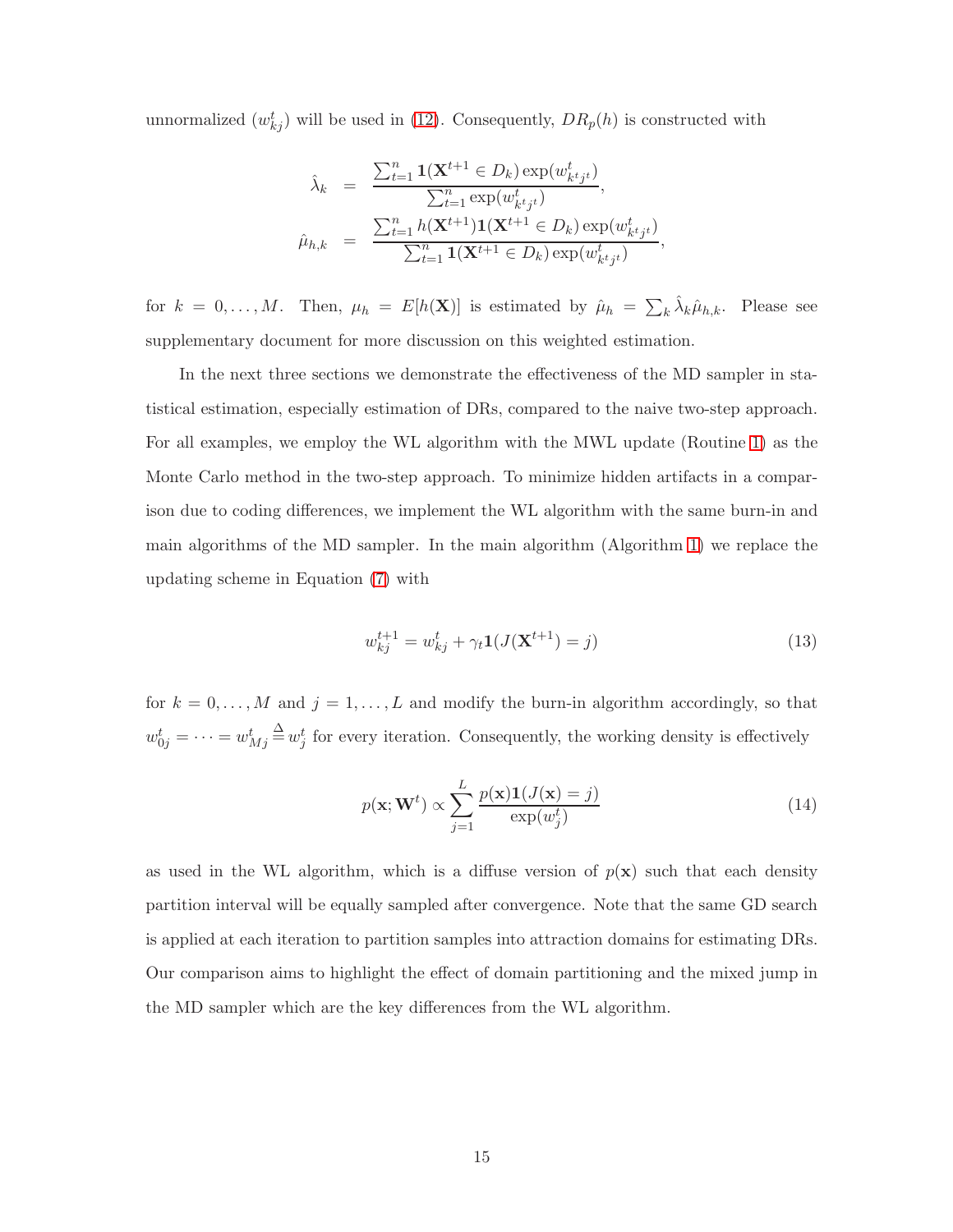## 4 A test example

We test the MD sampler with an example in  $\mathbb{R}^m$ . For this example, domain-based representations can be obtained via one-dimensional numerical integration with a high accuracy, which provides the basis to evaluate our estimation. We choose  $K^* = 100$ , which is greater than the total number of local modes, to construct complete DRs.

Let  $\mathbf{x} = (x_1, \ldots, x_m)$ . The Rastrigin function (Gordon and Whitley 1993) is defined as

$$
R(\mathbf{x}) = \sum_{i=1}^{m} x_i^2 + A \left[ m - \sum_{i=1}^{m} \cos(\pi x_i) \right],
$$
 (15)

where A is a positive constant. We set  $A = 2$  and  $m = 4$  in (15) to obtain our target distribution  $p(\mathbf{x}) \propto \exp[-R(\mathbf{x})]$ , which has  $3^4 = 81$  local modes formed by all the elements of the product set  $\{-1.805, 0, 1.805\}^4$ . These local modes have five distinct log density values,  $0, -3.62, -7.24, -10.87,$  and  $-14.49$ , dependent on the combinations of their coordinates. They are grouped accordingly into five layers so that the number of zeros and the number of  $\pm 1.805$  in the coordinates of a local mode at the kth layer are  $(5 - k)$  and  $(k - 1)$ , respectively, for  $k = 1, \ldots, 5$ . The attraction domains of local modes at the same layer have identical probability masses and identical conditional means up to a permutation and change of signs of the coordinates.

We applied the MD sampler 100 times independently, each run with  $L = 10$  density partition intervals,  $\Delta H = 2$ ,  $B = 50$ K burn-in iterations and a total of 5 million (M) iterations (including the burn-in iterations). The local proposal was simply  $\mathcal{N}(\mathbf{X}^t, \mathbf{I})$ . The average acceptance rate was 0.26 for the local move and was 0.56 for the mixed jump. Let  $\mathbf{X} = (X_1, \ldots, X_4)$  and  $S = \sum_i X_i$ . We estimated  $E(\mathbf{X})$ ,  $E(e^{2S})$ ,  $E(\prod_i X_i)$ ,  $E(\sum_i X_i^5)$ , and  $E(\sum_i X_i^6)$ , all via domain-based representations. Since the target density of this example is a product of one-dimensional marginal densities, the above expectations can be calculated accurately through one-dimensional numerical integration. We compared our estimates from MD sampling with the results from numerical integration by computing mean squared errors (MSEs). We report the average MSE of the estimated log probability masses (log  $\lambda_k$ ) and the average MSE of the estimated conditional means  $(\mu_{\mathbf{X},k})$  over all the local modes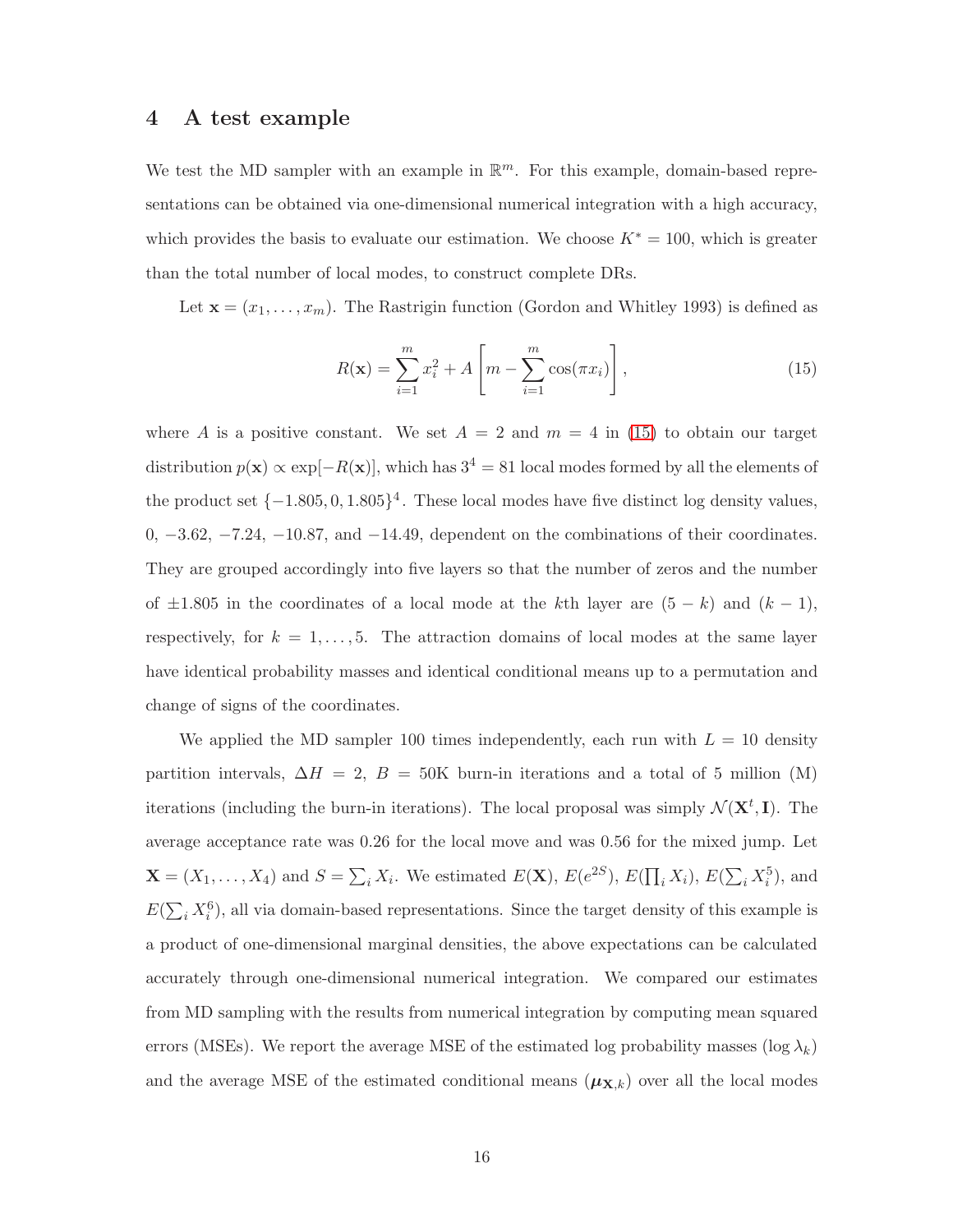|     |  |                                                                                       |  | MSE RMSE   MSE RMSE                                                                                   | MSE RMSE               |                 |
|-----|--|---------------------------------------------------------------------------------------|--|-------------------------------------------------------------------------------------------------------|------------------------|-----------------|
| MD. |  | $\rm WL \quad \rm MD_0 \parallel \qquad \rm MD \quad \rm WL \quad \rm MD_0 \parallel$ |  |                                                                                                       | MD.                    | $WL \quad MD_0$ |
|     |  | $\log \lambda_1$ 1.1e-5 1.93 2.24 $\mu_{X,1}$ 2.3e-4 0.83 2.87   X                    |  |                                                                                                       | $1.7e-4$ $1.22$ $3.19$ |                 |
|     |  | $\log \lambda_2$ 3.6e-3 2.35 2.47 $\mu_{\mathbf{X},2}$ 2.5e-4 2.88 2.96 $e^{2S}$      |  |                                                                                                       | $0.59$ $3.25$ $3.09$   |                 |
|     |  | $\log \lambda_3$ 3.5e-3 4.64 3.22 $\mu_{\mathbf{X},3}$ 2.8e-4 6.16 3.34 $\prod_i X_i$ |  |                                                                                                       | $1.6e-9$ $2.84$ $2.70$ |                 |
|     |  |                                                                                       |  | $\log \lambda_4$ 3.3e-3 8.63 3.92 $\mu_{\mathbf{X},4}$ 2.9e-4 12.0 4.09 $\sum_i X_i^5$                | $6.1e-3$ $2.71$ $2.06$ |                 |
|     |  |                                                                                       |  | $\log \lambda_5$ 3.2e-3 16.8 4.66 $\mu_{\mathbf{X},5}$ 3.3e-4 21.1 5.06 $\sum_i X_i^6$ 0.11 1.95 2.26 |                        |                 |

Table 1: MSE comparison on the Rastrigin function

at the same layer  $(k = 1, \ldots, 5)$ , and for other functions we only report the MSEs of the estimated expectations to save space (Table 1).

As a comparison, we also applied the WL algorithm (as in the naive two-step approach) to this problem with the same parameter setting. The ratio (RMSE) of the MSE of the WL algorithm over that of the MD sampler for each estimate is given in Table 1. The WL algorithm showed larger MSEs than the MD sampler for almost all the estimates, especially for those on domains at layers 3, 4 and 5. For example, the MD sampler was at least 16 times more efficient than the WL algorithm for estimating  $\log \lambda_5$  and  $\mu_{\mathbf{X},5}$ . The WL algorithm did not simulate sufficient samples from these domains, although it visited uniformly different density partition intervals. On the contrary, the double-partitioning design facilitated the MD sampler to explore every domain in a uniform manner, which led to a substantial improvement in estimation for these layers. This shows the critical role of domain partitioning in estimating DRs. To study the effect of the mixed jump, we re-applied the MD sampler with  $p_{mx} = 0$ , and calculated the ratio of the resulting MSE (MD<sub>0</sub> in Table 1) over that of the MD sampler with  $p_{mx} = 0.1$ , the default setting. One sees an increase of two folds or more in MSEs without the mixed jump. The convergence of the MD sampler without the mixed jump became slower, reflected by a five-fold increase in  $\gamma_n$  after the same number of iterations, averaging over 100 independent runs. These observations demonstrate that the mixed jump served as an efficient global move which accelerated convergence of the MD sampler and improved estimation accuracy.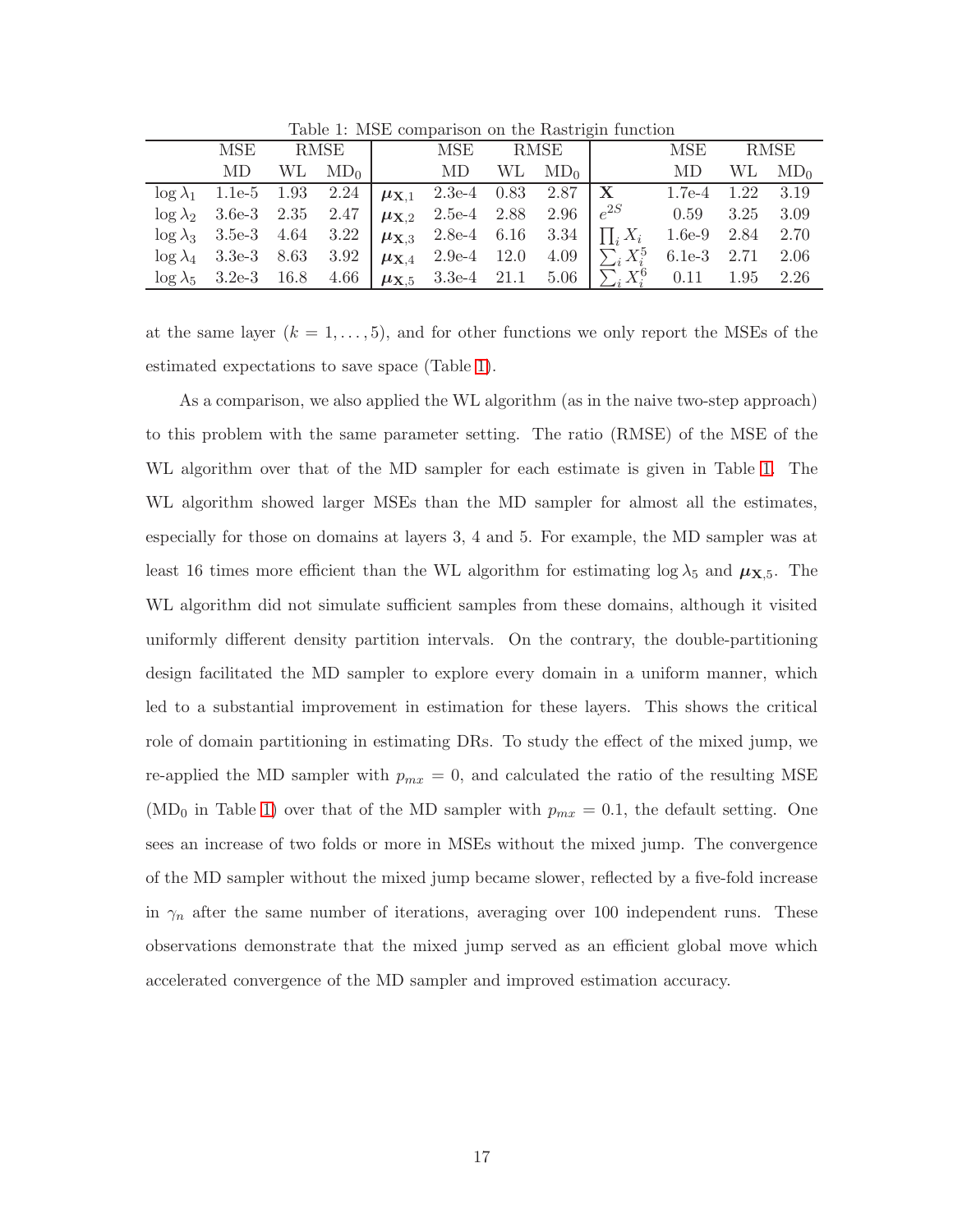# 5 Learning Bayesian networks

A Bayesian network (BN) factorizes the joint distribution of m variables  $Z = \{Z_1, \ldots, Z_m\}$ into

$$
P(Z) = \prod_{i=1}^{m} P(Z_i \mid \Pi_i^G),
$$
\n(16)

where  $\Pi_i^G \subset Z$  is the parent set of  $Z_i$ . A graph G is constructed to code the structure of a BN by connecting each variable (node) to its child variables via directed edges. For (16) to be a well-defined joint distribution, the graph  $G$  must be a DAG. We consider the use of Bayesian networks in causal inference (Spirtes, Glymour and Scheines 1993, Pearl 2000), which is tightly connected to many areas in statistics, such as structural equations, potential outcomes, and randomization (Holland 1988, Neyman 1990, Rubin 1978, Robins 1986). Here we follow Pearl's formulation of causal networks by modeling experimental intervention. If  $Z_j$  is a parent of  $Z_i$  in a causal Bayesian network, then experimental interventions that change the value of  $Z_j$  may affect the distribution of  $Z_i$ , but not conversely. Once all the parents of  $Z_i$  are fixed by intervention, the distribution of  $Z_i$  will not be affected by interventions on any variables in the set  $Z \setminus (\Pi_i^G \cup \{Z_i\})$ . In the example causal network of Figure 2, if we fix  $Z_1$  and  $Z_3$  by experimental intervention, then the distribution of  $Z_4$  will not be affected by perturbations on  $Z_2$ ,  $Z_5$ , or  $Z_6$ .



Figure 2: An example Bayesian network of six variables.

## 5.1 Posterior distribution

We focus on the discrete case where each  $Z_i$  takes  $r_i$  states indexed by  $1, \ldots, r_i$  and the parents of  $Z_i$  take  $q_i = \prod_{Z_j \in \Pi_i^G} r_j$  joint states. Let  $\theta_{ijk}$  be the causal probability for  $Z_i = j$  given the kth joint state of its parent set. A causal BN with a given structure G is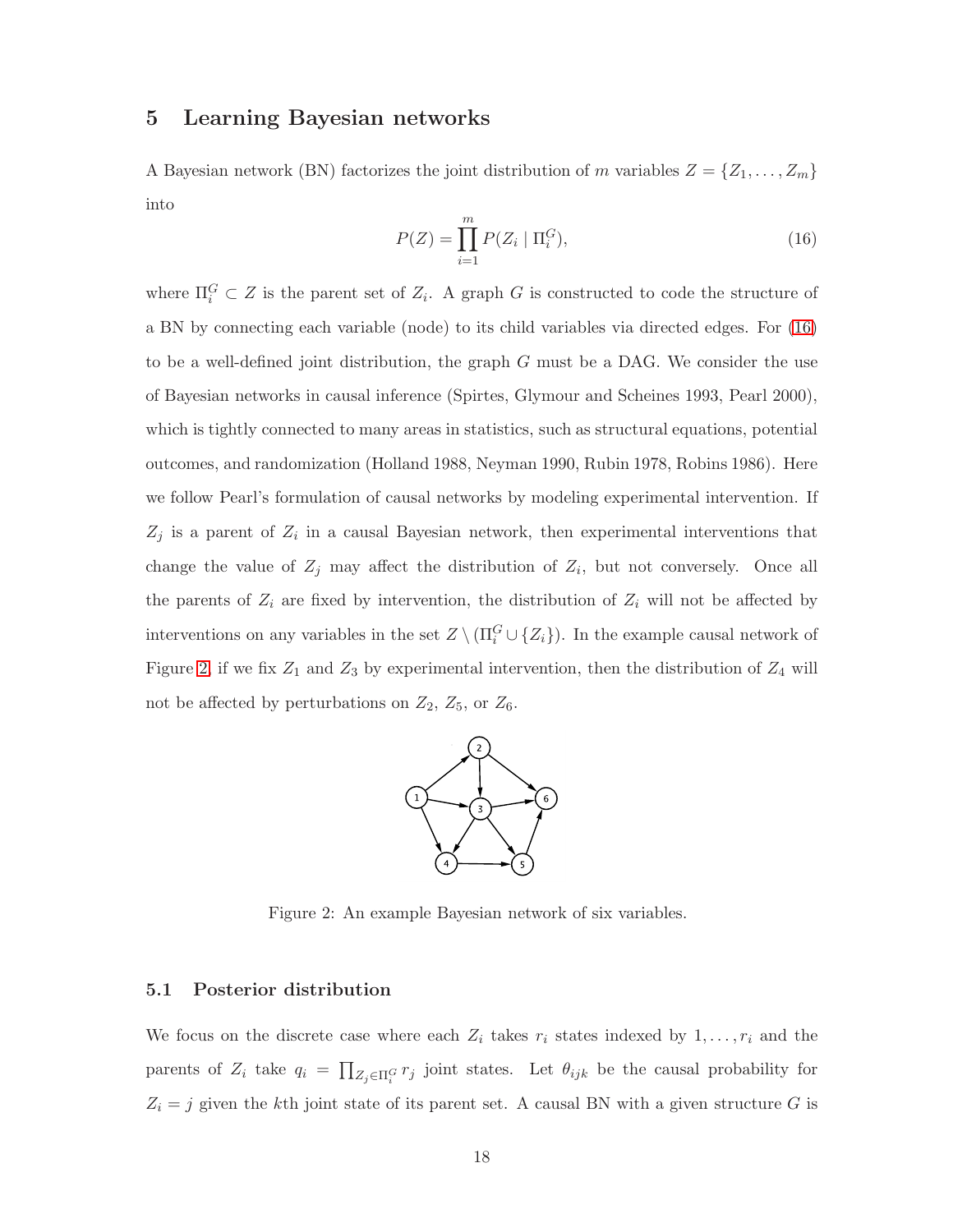parameterized by  $\mathbf{\Theta} = {\theta_{ijk} : \sum_j \theta_{ijk} = 1, \theta_{ijk} \geq 0}.$ 

We infer network structure from two types of data jointly, experimental data and observational data. For experimental data, a subset of variables are known to be fixed by intervention. Inferring causality with intervention has been extensively studied in various contexts (e.g., Robins 1986, 1987, Pearl 1993). We adopt Cooper and Yoo (1999) for calculating the posterior probability of a network structure given a mix of experimental and observational data. Suppose that  $N_{ijk}$  is the number of data points for which  $Z_i$  is not fixed by intervention and is found in state  $j$  with its parent set in joint state  $k$ . Then, the collection of counts  $\mathbf{N} = \{N_{ijk}\}\$ is the sufficient statistic for  $\Theta$  (Ellis and Wong 2008). Let  $|\Pi_i^G|$  be the size of the parent set of  $Z_i$ . The prior distribution over network structures is specified as  $\pi(G) \propto \beta \sum_i |\Pi_i^G|$ ,  $\beta \in (0,1)$ , which penalizes graphs with a large number of edges. With a product-Dirichlet prior for  $\Theta$ , the posterior distribution  $[G | N]$  (Cooper and Herskovits 1992) is

$$
P(G \mid \mathbf{N}) \propto \prod_{i=1}^{m} \left\{ \beta^{\left|\Pi_{i}^{G}\right|} \prod_{k=1}^{q_{i}} \left[ \frac{\Gamma(\alpha_{i,k})}{\Gamma(\alpha_{i,k} + N_{i,k})} \prod_{j=1}^{r_{i}} \frac{\Gamma(\alpha_{ijk} + N_{ijk})}{\Gamma(\alpha_{ijk})} \right] \right\},
$$
(17)

where  $\alpha_{ijk} = \alpha/(r_i q_i)$  is the pseudo count for the causal probability  $\theta_{ijk}$  in the product-Dirichlet prior and  $N_{i,k} = \sum_j N_{ijk}$  (similarly for  $\alpha_{i,k}$ ). The hyperparameters in the prior distributions are chosen as  $\beta = 0.1$  and  $\alpha = 1$ .

## 5.2 MD sampling over DAGs

The space of DAGs is discrete in nature. We define domains of attraction for  $P(G | N)$ (17) with a move set composed of addition, deletion and reversal of an edge. Given a DAG  $G_a$ , we say that another DAG  $G_b$  is a neighbor of  $G_a$  if  $G_b$  can be obtained via a single move starting from  $G_a$ , i.e., by adding, deleting or reversing an edge of  $G_a$ . Denote by  $ngb(G_a)$  all the neighbors of  $G_a$  and let  $\overline{ngb}(G_a) = ngb(G_a) \cup \{G_a\}$ . A DAG  $G^*$  is defined as a local mode of a probability density (mass) function  $p(G)$  if  $p(G^*) > p(G')$  for every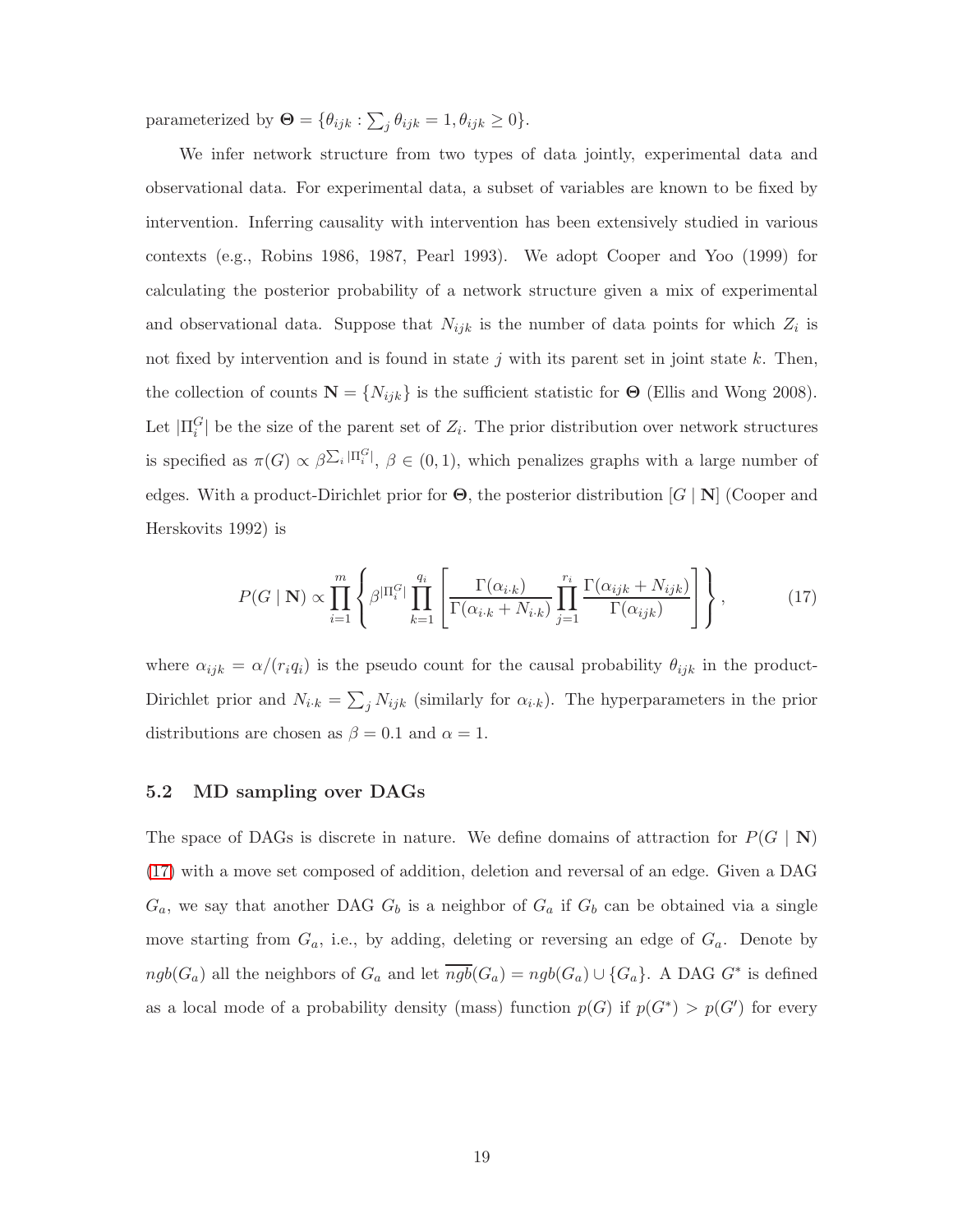$G' \in ngb(G^*)$ . Let  $G^0$  be a DAG and define recursively

$$
G^{t+1} = \underset{G \in \overline{ngb}(G^t)}{\text{argmax}} p(G), \text{ for } t = 0, 1, \dots
$$
\n(18)

That is, we recursively find the single move that leads to the greatest increase in  $p$  until a local mode is reached, which can be viewed as a discrete counterpart of the gradient descent algorithm. If there are more than one maximum in (18) with an identical function value, we take the first maximum according to a fixed ordering of the neighbors. We call this recursion the steepest neighbor ascent (SNA). Based on SNA, we define the domain partition index  $I(G)$  and the attraction domains of p in the same manner as for a differentiable density (Equation 2 and Definition 1).

The target distribution in this application is the posterior distribution  $P(G | N)$  and we define working density  $P(G | N; W)$  similarly as in (6). To implement the MD sampler for DAGs, we employ the move set as the local proposal and develop the following mixed jump. For a DAG G, we define an edge variable  $E_{ij}^G$  for every pair of nodes  $Z_i$  and  $Z_j$  $(i < j)$  such that  $E_{ij}^G = 1$  if  $Z_i$  is a parent of  $Z_j$ ,  $E_{ij}^G = -1$  if  $Z_j$  is a parent of  $Z_i$ , and  $E_{ij}^G = 0$  otherwise. Given a DAG  $\nu$ , let  $\mathbf{C}(G; \nu) = (C_a(G; \nu), C_d(G; \nu), C_r(G; \nu))$  be a map of G, where

$$
C_a(G; \nu) = \sum_{i < j} \mathbf{1}(E_{ij}^G \neq 0, E_{ij}^{\nu} = 0),
$$
\n
$$
C_d(G; \nu) = \sum_{i < j} \mathbf{1}(E_{ij}^G = 0, E_{ij}^{\nu} \neq 0),
$$
\n
$$
C_r(G; \nu) = \sum_{i < j} \mathbf{1}(E_{ij}^G \cdot E_{ij}^{\nu} = -1).
$$

In words,  $\mathbf{C}(G; \nu)$  gives the numbers of additions, deletions and reversals needed to obtain G from  $\nu$ . Let  $T = m(m-1)/2$  be the total number of node pairs and  $|E_{\nu}|$  be the number of edges in  $\nu$ . Then, the number of common edges between G and  $\nu$  is  $|E_{\nu}|$  –  $[C_r(G; \nu) + C_d(G; \nu)]$  and the number of node pairs with no edge in either DAG is T −  $|E_{\nu}| - C_a(G; \nu)$ . Given a set of local modes of  $P(G | N)$ ,  $\{\nu_k\}_{k=1}^M$ , let  $\mathbf{g}_k(G) = \mathbf{C}(G; \nu_k)$  in the update of  $\mathbf{V}_k^t$  (8) of Algorithm [1,](#page-8-0) where  $\mathbf{V}_k^t = (v_{k,a}^t, v_{k,a}^t, v_{k,r}^t)$  is a vector. As  $n \to \infty$ ,  $\mathbf{V}_k^n \stackrel{a.s.}{\longrightarrow} E[\mathbf{C}(G; \nu_k) \mid G \in D_k],$  where the expectation is taken with respect to the limiting working density  $P(G | N; W^*)$  (10). In the mixed jump, after a local mode  $\nu_k$  is randomly chosen, we sequentially modify the edge variables of  $\nu_k$  to propose a new DAG Y. The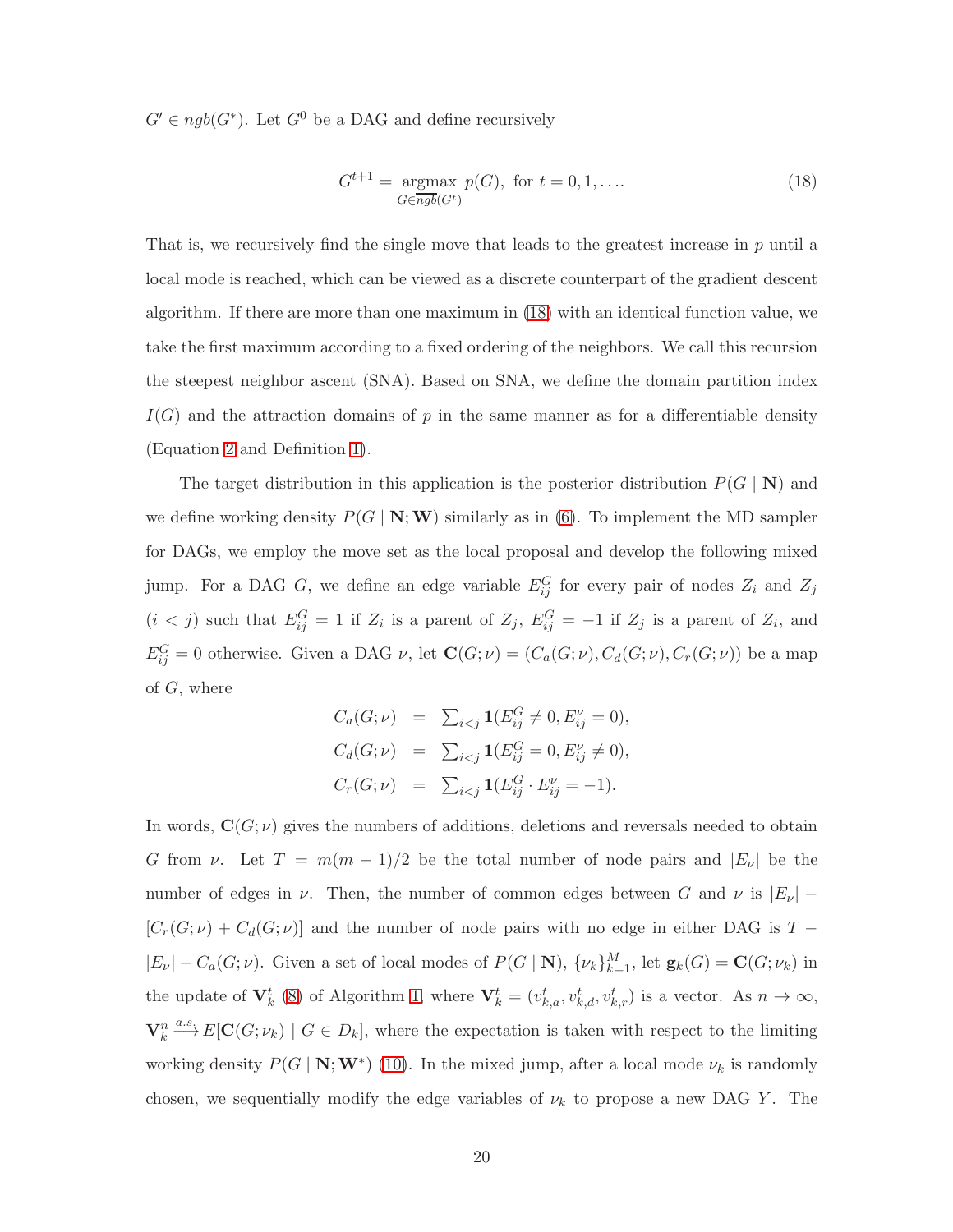proposal is designed according to  $V_k^t$ , the current estimate of the expected numbers of additions, deletions and reversals of DAGs in the domain  $D_k$  relative to the mode  $\nu_k$ . Let  $|E_k|$  be the number of edges in  $\nu_k$ . If  $E_{ij}^{\nu_k} \neq 0$ , we propose to reverse, delete, or retain the edge  $E_{ij}^{\nu_k}$  (i.e.,  $E_{ij}^Y = -E_{ij}^{\nu_k}$ , 0, or  $E_{ij}^{\nu_k}$ ) with probabilities proportional to the vector  $(v_{k,r}^t, v_{k,d}^t, |E_k| - (v_{k,r}^t + v_{k,d}^t)) + b$ , where  $b > 0$  is a small prior count added to each category. Analogously, if  $E_{ij}^{\nu_k} = 0$  we propose  $E_{ij}^Y = 0, 1,$  or  $-1$  with probabilities proportional to  $(T - |E_k| - v_{k,a}^t, v_{k,a}^t/2, v_{k,a}^t/2) + b$ . Lastly, to ensure a proposed graph is acyclic, a check for cycles is performed when we propose to add or reverse an edge in either the local proposal or the mixed jump. If the resulting graph is cyclic, we suppress the probability for the corresponding move.

Following the common practice in structural learning of discrete BNs, we set an upper bound for the number of parents (indegree) of a node. In all the following examples and applications, this upper bound is chosen to be four. We are interested in the posterior expected adjacency matrix  $\mathbf{A} = (a_{ij})_{m \times m}$  and its domain-based representation, where  $a_{ij}$  $(1 \le i, j \le m)$  is the posterior probability for a directed edge from  $Z_i$  to  $Z_j$ . For each identified local mode  $\nu_k$ , we estimate the probability mass  $\lambda_k$  of its attraction domain  $D_k$ and the conditional expected adjacency matrix  $\mathbf{A}_k$  on the domain. Then,  $\mathbf{A}$  is estimated by  $\hat{\mathbf{A}} = \sum_k \hat{\lambda}_k \hat{\mathbf{A}}_k$ .

#### 5.3 Simulation

We simulated data from two BNs, each of six binary variables  $(m = 6, r_i = 2, \forall i)$ . This is the maximum number of nodes for which we can enumerate all DAGs, numbering about four million, to obtain true posterior distributions and domain-based representations as the ground truth for testing a computational method. The first network has a chain structure in which  $Z_i$  is the only parent of  $Z_{i+1}$  for  $i = 1, ..., 5$  and  $Z_1$  has no parent. The second network has a more complex structure shown in Figure 2. We simulated 50 datasets independently from each network. In each dataset, 20% of the data points were generated with interventions. Please see supplementary document for data simulation details.

The MD sampler was applied to the 100 datasets with  $L = 15$ ,  $\Delta H = 10$ ,  $p_{mx} = 0.1$ ,  $K^* = 100$  and a total of 5M iterations with the first 50K as burn-in iterations. To verify its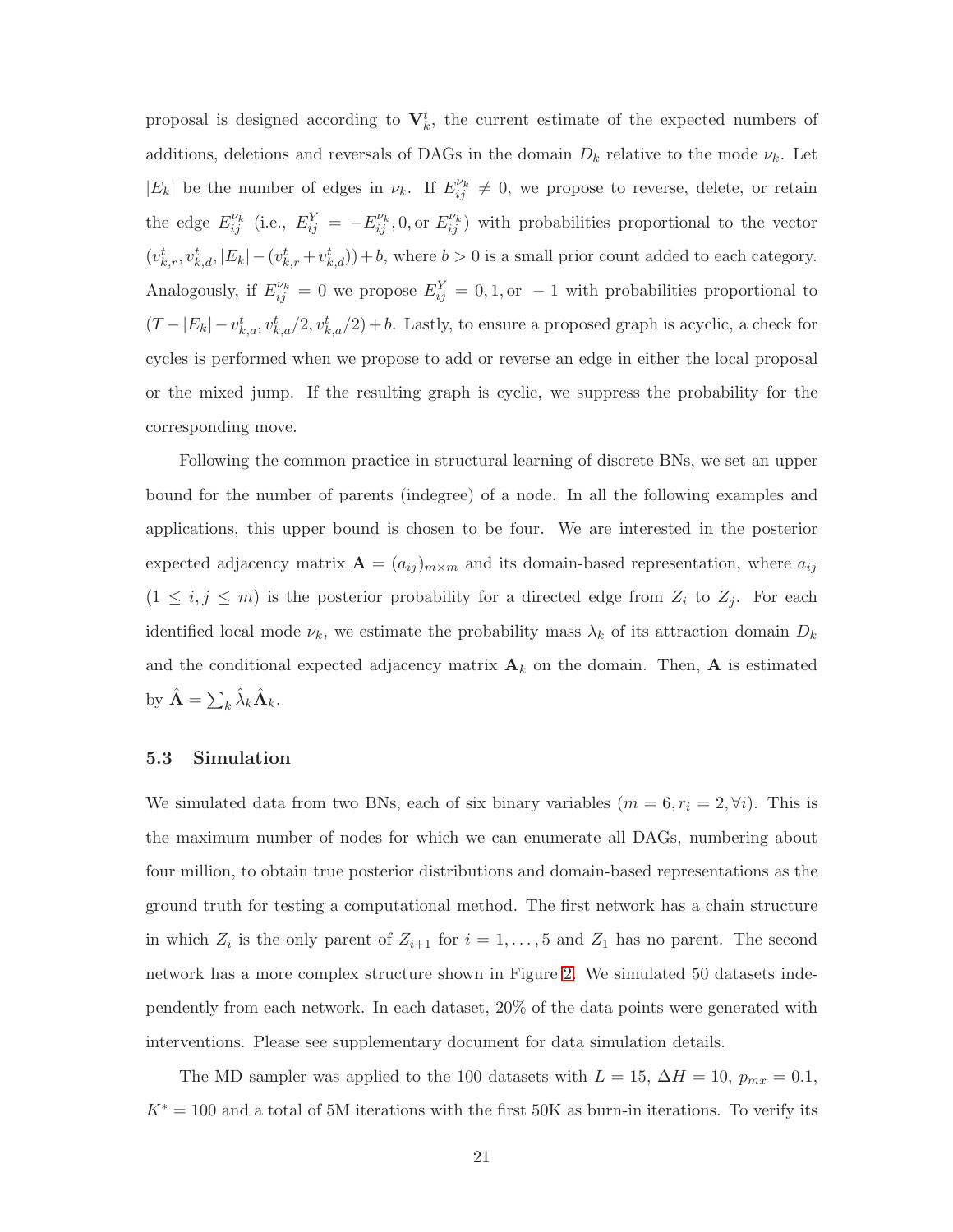|                          |                  | $MD_0$       | WL.         | $K^* = 10$ |
|--------------------------|------------------|--------------|-------------|------------|
|                          | MSE              |              | <b>RMSE</b> |            |
| $#$ of missed modes      | $\left( \right)$ |              |             | 0.51       |
| $\log \tilde{\lambda}_k$ | 0.028            | 1.48         | 5.06        | 0.48       |
| $\hat{\textbf{A}}_k$     | $1.3e-4$         | 1.65         | 11.0        | 0.99       |
| Â                        | $1.3e-4$         | 1.76         | 1.67        | 1.03       |
| $#$ of missed modes      | ∩                | $\mathbf{0}$ | 0.12        | 2.06       |
| $\log \lambda_k$         | 0.029            | 401          | 1368        | 0.84       |
| $\hat{\textbf{A}}_k$     | $1.7e-4$         | 2.96         | 13.6        | 1.01       |
|                          | $1.5e-4$         | 7.17         | 5.09        | 0.98       |

Table 2: Comparison on simulated data from two BNs

The top and bottom panels report the results for the chain and the graph networks, respectively. For each estimate, reported are the MSE of the MD sampler and the RMSEs (ratios) of the other methods relative to the MD sampler.

performance, we compared identified local modes, estimated probability masses  $\{\log \hat{\lambda}_k\},\$ conditional expected adjacency matrices  $\{\hat{\mathbf{A}}_k\}$ , and expected adjacency matrix  $\hat{\mathbf{A}}$  to their respective true values obtained via enumerating all DAGs. Our enumeration confirms that the posterior distributions indeed have multiple local modes. The chain and the graph (Figure 2) networks have on average 3.57 and 7.06 modes over the simulated datasets, respectively, and the maximum number of modes is 29 for the chain and 34 for the graph. As reported in Table 2, the MD sampler did not miss a single local mode for any dataset, which demonstrates its global search ability. Recall that all recorded modes are detected in the burn-in algorithm. In fact, all modes, including the global mode, were identified within 10K iterations for every dataset. This observation confirms the notion that the burn-in algorithm alone may serve as a powerful optimization algorithm (Remark 4). We calculated the MSE of the vector  $(\log \hat{\lambda}_1, \ldots, \log \hat{\lambda}_K)$ , where K is the number of local modes, and the average MSE of  $\hat{A}_1, \ldots, \hat{A}_K$ . When calculating the MSE of the log probability vector, we ignored those tiny domains with a probability mass < 10−<sup>4</sup> . These estimates are seen to be very accurate as reported in Table 2.

We also applied the MD sampler with  $p_{mx} = 0$  (MD<sub>0</sub>) and the WL algorithm with the same parameter setting to these datasets (Table 2). The degraded performance of  $MD_0$  demonstrates the effectiveness of the mixed jump for sampling DAGs. The WL al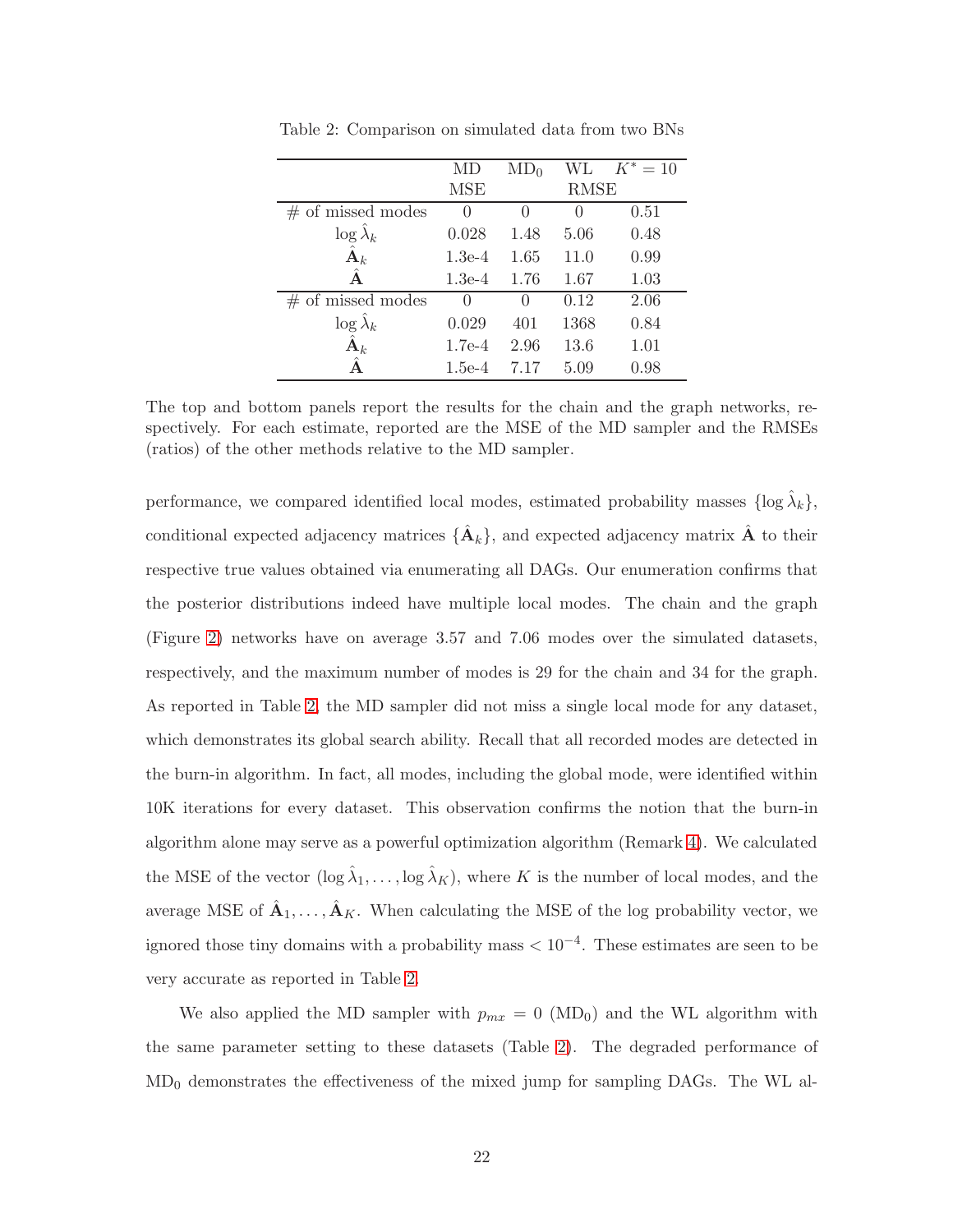gorithm missed 0.12 modes on average for the second network, and its estimation of the DR  $\{(\hat{\mathbf{A}}_k, \hat{\lambda}_k)\}\$  was much less accurate compared to that of the MD sampler. The average MSE of  $\hat{A}_1,\ldots,\hat{A}_K$  and the MSE of  $(\log \hat{\lambda}_k)_{1:K}$  were more than 10 and 1,000 times greater than those of the MD sampler, respectively. The huge MSE of the  $(\log \hat{\lambda}_k)$  constructed by the WL algorithm was often due to severe underestimation of the probability masses of domains sampled insufficiently. This result implies that without domain partitioning, the WL algorithm is unable to estimate domain-based representations for a BN of a moderately complicated structure. Since the number of local modes often increases very fast with the complexity of a problem, we re-applied the MD sampler with  $K^* = 10$  to investigate the effect of keeping only a subset of local modes. Obviously, the algorithm missed a few local modes when the total number of modes exceeded  $K^*$ . But in terms of estimating **A** and  $\mathbf{A}_k$ , the performance of the MD sampler with  $K^* = 10$  was very comparable to its performance when all the local modes were kept (Table 2). The probability mass outside the domains of recorded modes,  $\lambda_0 = 1 - \sum_{k=1}^{K^*} \lambda_k$ , is less than 0.007 averaging over the 15 datasets where the posterior distributions have more than 10 local modes. This confirms that the MD sampler indeed captured major modes in the burn-in period.

# 6 Protein-signaling networks

#### 6.1 Background and data

The ability of cells to properly respond to environment is the basis of development, tissue repair, and immunity. Such response is established via information flow along signaling pathways mediated by a series of signaling proteins. Cross-talks and interplay between pathways reflect the network nature of the interaction among these signaling molecules. Construction of signaling networks is an important step towards a global understanding of normal cellular responses to various environmental stimuli and more effective treatment of complex diseases caused by malfunction of components in a pathway. Causal Bayesian networks may be used for modeling signaling networks as the relation among pathway components has a natural causal interpretation. That is, the activation or inhibition of a set of upstream molecules in a network causes the state change of downstream molecules.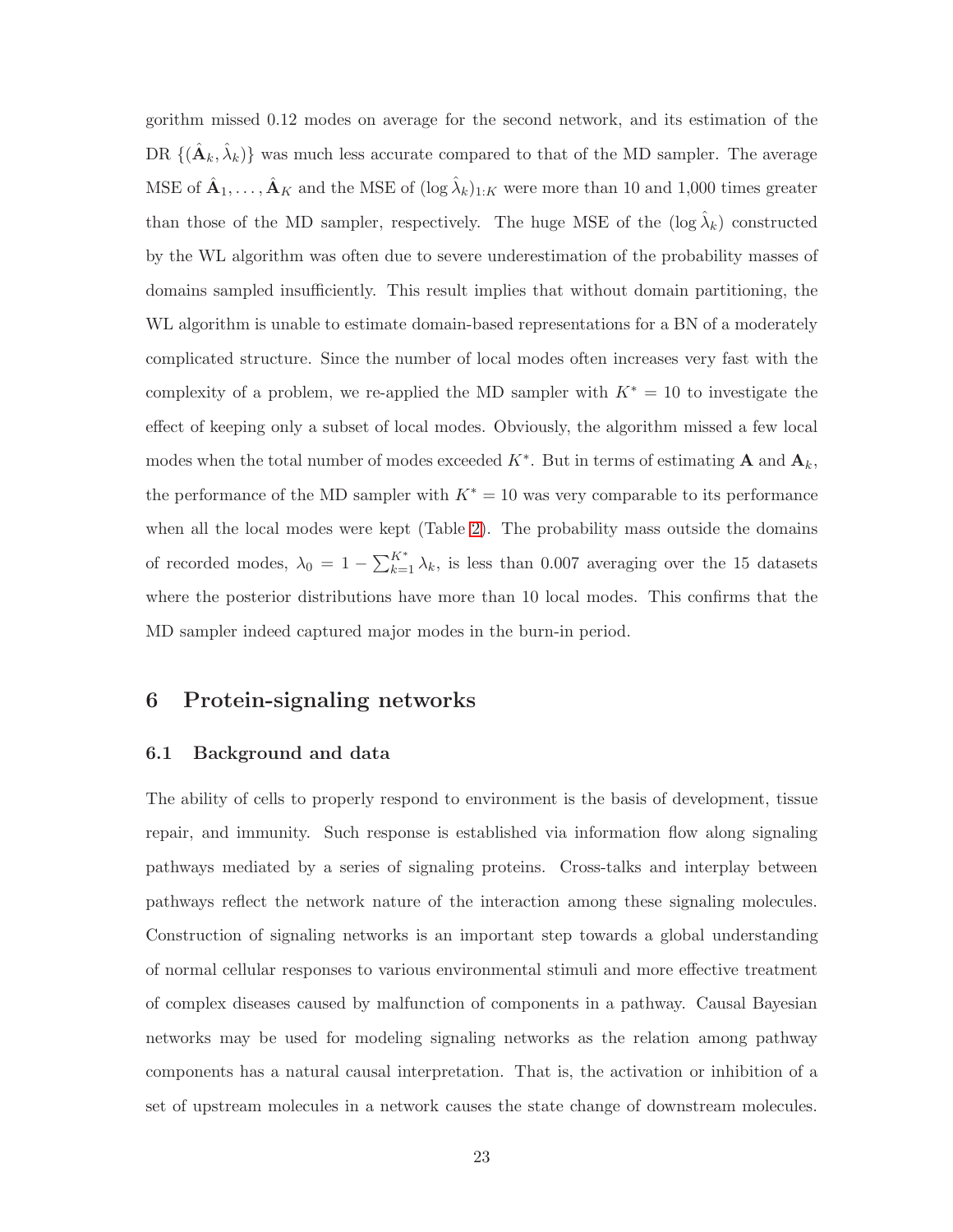An edge from molecule A to molecule B in a signaling network implies that a change in the state of A causes a change in the state of B via a direct biochemical reaction. Here, a state change refers to a chemical, physical or locational modification of a molecule. However, as there may exist mutual regulation between two signaling molecules, the use of DAGs for modeling signaling networks is only a first-step approximation.

In this study, we construct protein-signaling networks from flow cytometry data. Polychromatic flow cytometry is a high-throughput technique for probing simultaneously the (phosphorylation) states of multiple proteins in a single cell. Since measurements are collected on a cell-by-cell basis, huge amounts of data can be produced in one experiment. Sachs et al. (2005) made flow cytometry measurements of 11 proteins and phospholipids in the signaling network of human primary naive  $CD4^+$  T cells under nine different experimental perturbations that either activate or inhibit a particular molecule or activate the entire pathway. Note that a perturbation that activates or inhibits a particular molecule is essentially an intervention on the molecule, so that causal structures of the underlying network may be inferred. Under each perturbation, 600 cells were collected with 11 measurements for each. The measurements in the data were discretized into three levels, high, medium, and low by Sachs et al. In summary, this dataset contains 5,400 data points for 11 ternary variables. Since naive T cells are essential for the immune system to continuously respond to unfamiliar pathogens, extensive studies have been conducted to establish the signaling pathways. An annotated signaling network among the 11 molecules, provided by Sachs et al., is depicted as a causal Bayesian network in Figure 3. This network contains 18 edges that are well-established in the literature and two edges ( $\text{PKC} \rightarrow \text{PKA}$  and  $\text{Erk}$  $\rightarrow$  Akt) reported from recent experiments independent of the flow cytometry data.

#### 6.2 Predicted networks

The MD sampler was applied to this dataset with  $L = 20$ ,  $\Delta H = 10$ ,  $p_{mx} = 0.1$ , and  $K^* = 10$ . The total number of iterations was 5M, of which the first 50K were used for burn-in. We estimated the posterior expected adjacency matrix  $A$  and its domain-based representation. Three predicted networks were constructed by thresholding posterior edge probabilities at  $c = 0.5, 0.7, 0.9$ , i.e., an edge from  $Z_i$  to  $Z_j$  was predicted if the edge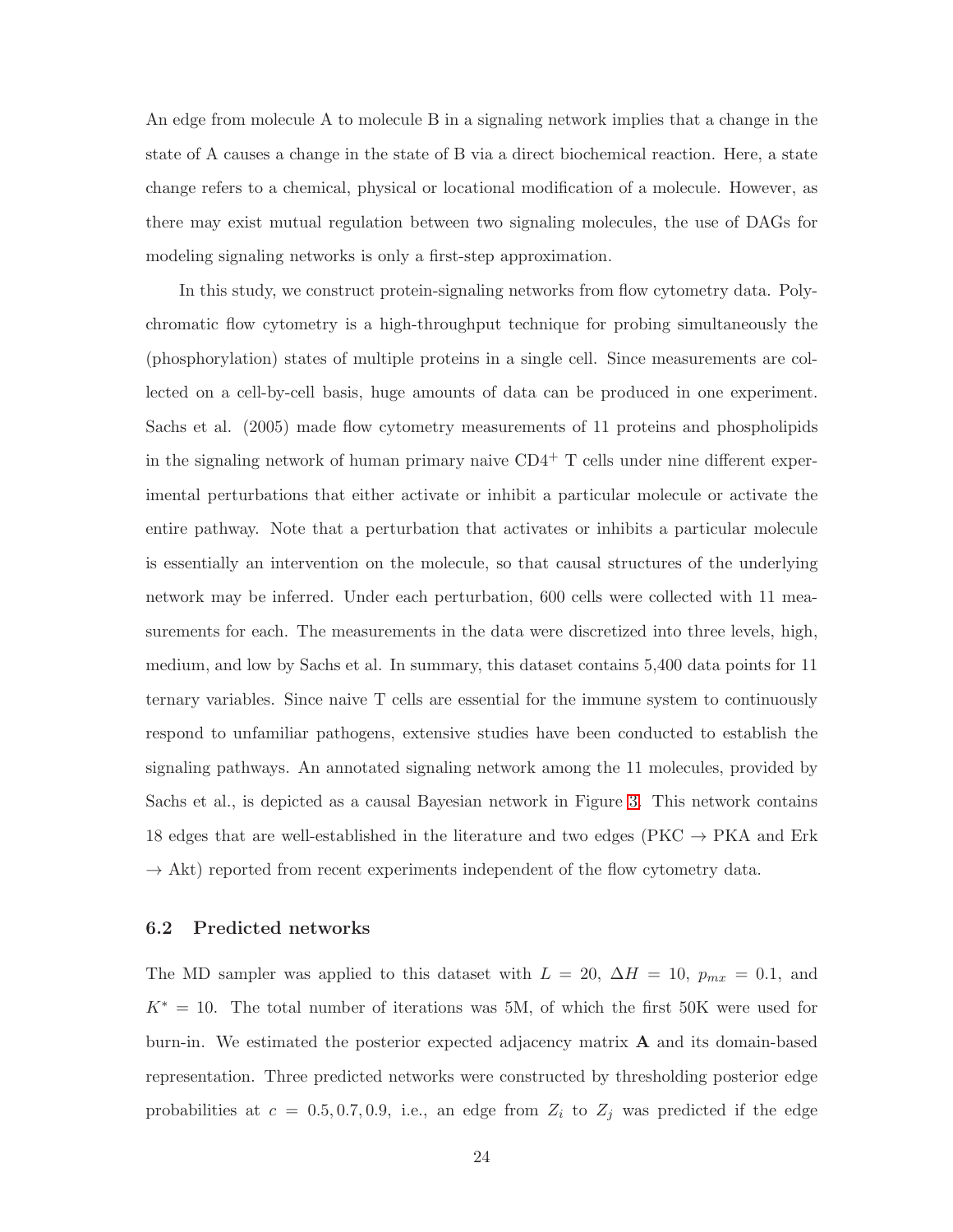

Figure 3: An annotated protein-signaling network in naive CD4<sup>+</sup> T cells.

probability  $\hat{a}_{ij} \geq c$ . For simplicity we call such a predicted network a mean network (with a threshold c). Table 3 (top panel) reports the number of true positive edges (TP) that are both predicted by the MD sampler and annotated in Figure 3 and the number of false positive edges (FP) that are predicted but not annotated, together with the (unnormalized) log posterior probability of the identified global maximum DAG. To compare the results, we re-applied the MD sampler with the same parameters except that  $p_{mx} = 0$  (MD<sub>0</sub> in Table 3) and applied the WL algorithm with the same parameters as used in the MD sampler to the same data. The average result over 20 independent runs of each method is summarized in Table 3. In terms of finding the global mode, the MD sampler was much more effective and robust than the other two algorithms, reflected by a much higher average log probability and a much smaller standard deviation across multiple runs. The MD sampler with or without the mixed jump showed comparable results in predicting network structures, and both predicted more true positives and fewer false positives than the WL algorithm did for all the three thresholds. We noticed that the mean networks constructed with different thresholds  $(c = 0.5, 0.7, 0.9)$  were almost identical. This was due to the fact that the posterior edge probabilities were close to either 1 or 0 because of the large data size. The network constructed from the same data by the order-graph sampler, reported in Figure 11 of Ellis and Wong (2008), has 9 true positive and 11 false positive edges, which misses much more true edges and includes more false positives than the networks predicted by the MD sampler. These results demonstrate that the MD sampler is very powerful in learning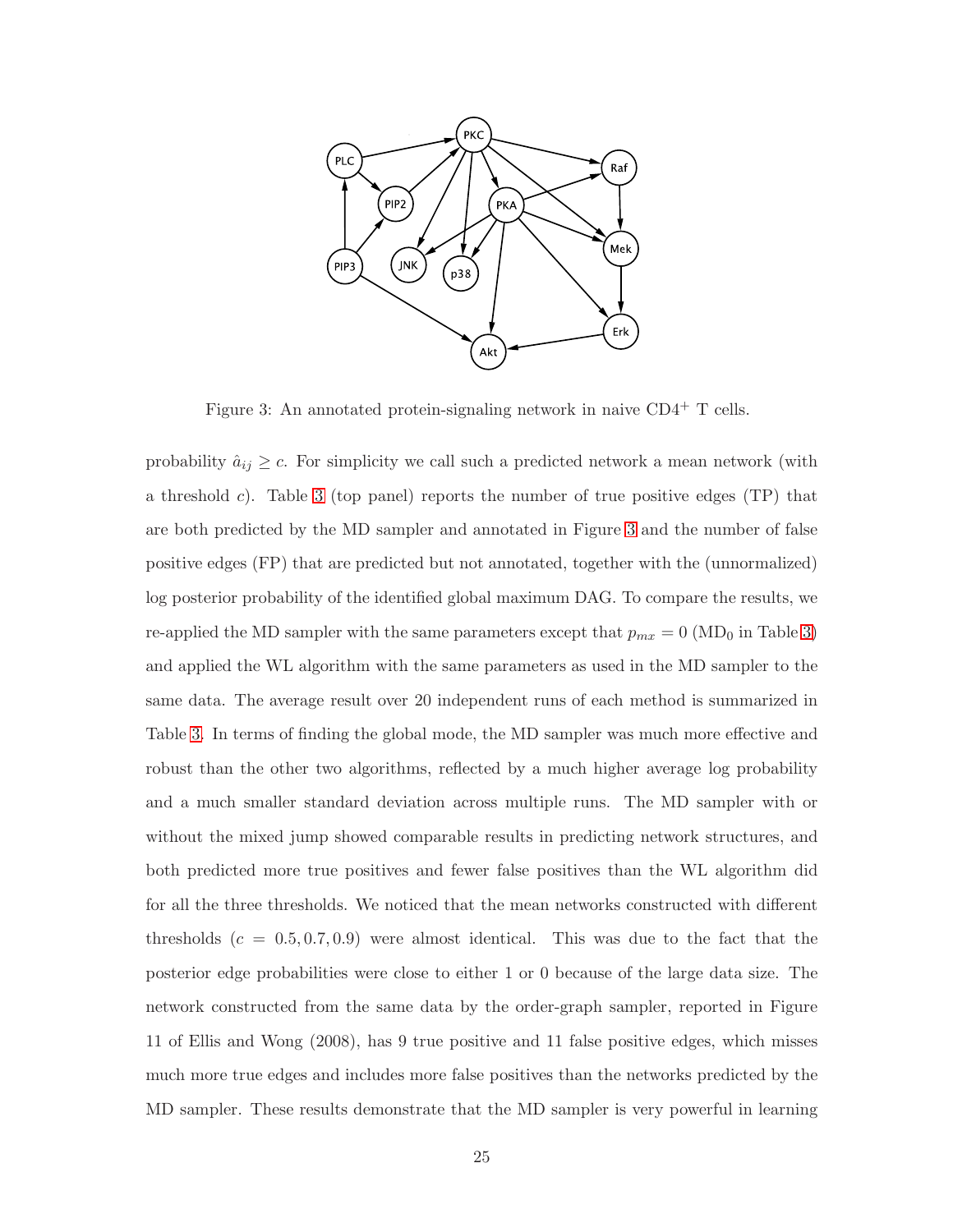|                  | MD              | $MD_0$         | WL.             |
|------------------|-----------------|----------------|-----------------|
| Global max (SD)  | $-31757.9(2.7)$ | $-31787.3(82)$ | $-31937.8(199)$ |
| $TP/FP(c=0.5)$   | 15.50/10.35     | 15.55/10.35    | 13.40/12.35     |
| $TP/FP(c = 0.7)$ | 15.50/10.35     | 15.55/10.35    | 13.35/12.25     |
| $TP/FP(c=0.9)$   | 15.50/10.35     | 15.55/10.35    | 13.35/11.95     |
| $TP/FP(c=0.5)$   | 15.2/10.3       | 14.6/10.6      | 11.6/13.6       |
| $TP/FP(c=0.7)$   | 15.2/10.2       | 14.6/10.6      | 11.6/13.2       |
| $TP/FP(c=0.9)$   | 15.2/9.9        | 14.6/10.2      | 11.6/13.1       |
| Log pred (mean)  | 0               | $-1.4$         | $-62.1$         |
| Log pred (DR)    | 17.5            | 16.2           | $-51.7$         |

Table 3: Results on the flow cytometry data

The top and bottom panels report the average results over 20 independent runs on the full dataset and the average results over ten test datasets in cross validation, respectively. Predictive probabilities (Log pred) are reported as log ratios over the predictive probability given the mean network of the MD sampler.

underlying network structures from experimental data compared to other advanced Monte Carlo techniques.

Next, we focus on the estimation of the DR,  $\{(\hat{\mathbf{A}}_k, \hat{\lambda}_k) : k = 0, \ldots, K^*\}$ , and its scientific implications. A network  $\hat{G}_k$  can be constructed for an attraction domain by thresholding  $\hat{\mathbf{A}}_k$ , the conditional expected adjacency matrix on the domain  $D_k$ , for  $k = 1, \ldots, K^*$ . To distinguish it from the mean network, we call  $\hat{G}_k$  a local network. We take the result of a representative run of the MD sampler  $(p_{mx} = 0.1)$  to demonstrate local networks with the threshold  $c = 0.9$ . The parent sets of eight nodes are identical across the  $K^* = 10$ local networks. We report in Table 4 the parents of the other three nodes, PLC, PIP3, and Erk, which are distinct among the local networks, together with the probability masses (log  $\hat{\lambda}_k$ ) of the 10 domains and the probabilities of the local modes [log  $P(\nu_k | \mathbf{N})$ ]. The local networks may predict meaningful alternative edges not included in the mean network, as illustrated by the result on a particular pathway,  $\text{Raf} \rightarrow \text{Mek} \rightarrow \text{Erk}$  (Figure 3). This expected pathway was predicted by all the local networks and the mean network. However, some local networks also contained a direct link from Raf to Erk (Table 4). As Mek was inhibited in one of the experimental conditions, this finding suggests that the cells may have another pathway that passes the signal from Raf to Erk via some indirect regulation or via molecules not included in this analysis, when Mek is not functioning properly. Such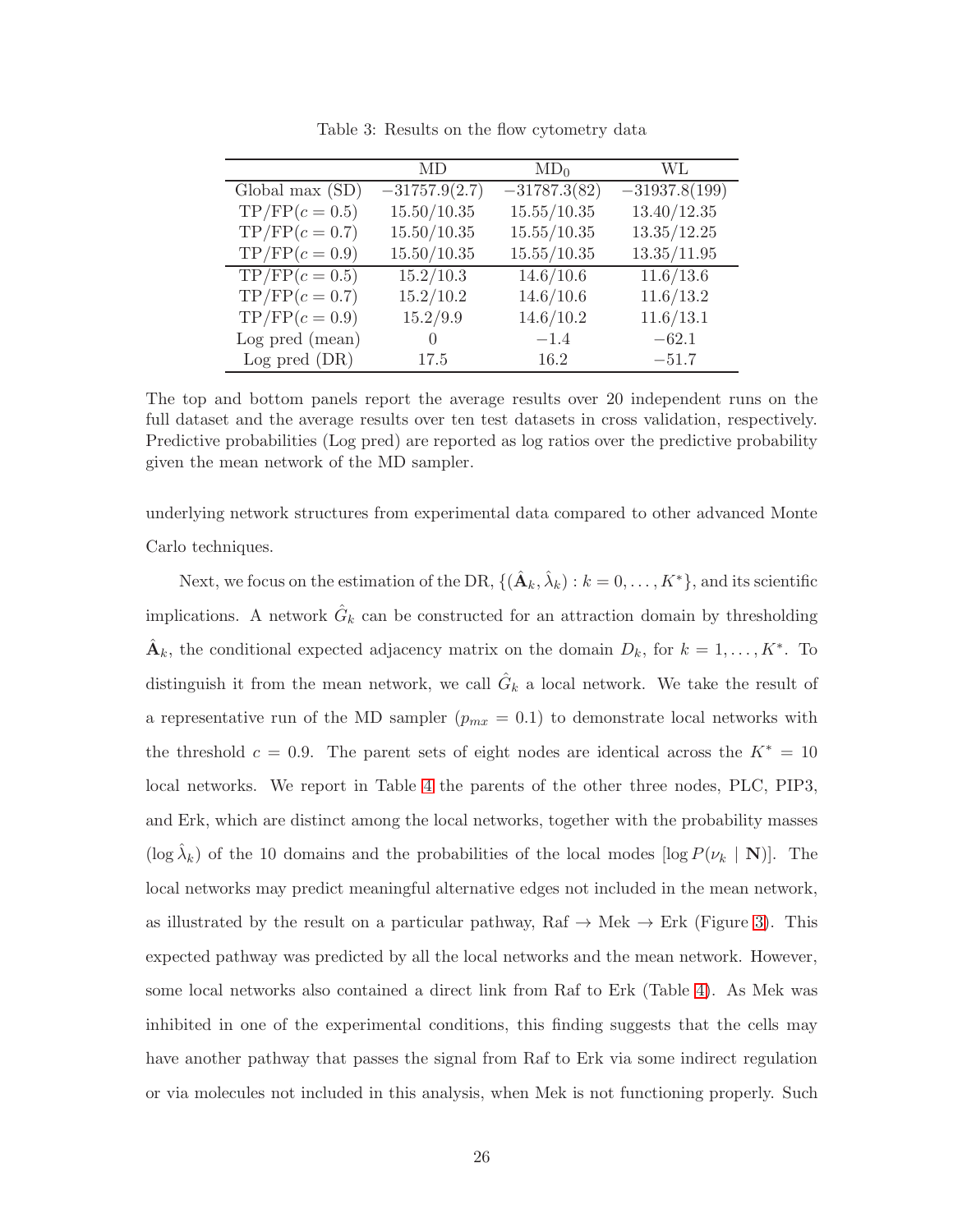|                  |                              | Parents of  |                  |             |  |
|------------------|------------------------------|-------------|------------------|-------------|--|
| $\log \lambda_k$ | $\log P(\nu_k   \mathbf{N})$ | <b>PLC</b>  | PIP <sub>3</sub> | Erk         |  |
| $-0.00274$       | $-31756.81$                  | PKC p38 JNK | PLC PKC          | Mek PKA PKC |  |
| $-6.39777$       | $-31762.75$                  | PKC p38 JNK | PLC PKC          | Mek PKA Raf |  |
| $-7.12166$       | $-31764.16$                  | Mek PKA     | PLC PKC          | Mek PKA PKC |  |
| $-8.34521$       | $-31764.82$                  | PKC p38 JNK | PLC JNK          | Mek PKA PKC |  |
| $-10.6461$       | $-31766.81$                  | Mek Akt p38 | PLC PKC          | Mek PKA PKC |  |
| $-13.7193$       | $-31770.11$                  | Mek Akt PKA | PLC PKC          | Mek PKA Raf |  |
| $-14.0777$       | $-31770.77$                  | PKC p38 JNK | PLC JNK          | Mek PKA Raf |  |
| $-15.0459$       | $-31772.18$                  | Mek Akt PKA | PLC JNK          | Mek PKA PKC |  |
| $-16.8860$       | $-31772.76$                  | Mek Akt p38 | PLC PKC          | Mek PKA Raf |  |
| $-18.5716$       | $-31774.82$                  | Mek Akt p38 | PLC JNK          | Mek PKA PKC |  |

Table 4: Local networks constructed from domain-based representation

compensational mechanisms exist widely in many biological networks. Indeed, Raf has been reported to enhance the kinase activity of  $PKC\theta$ , an isoform of PKC, although PKC $\theta$  is unlikely a direct phosphorylation target of Raf (Hindley and Kolch 2007). As indicated by Figure 3, Erk is a downstream node of PKC and thus may be regulated indirectly by Raf via the enhanced kinase activity of PKCθ. Such novel hypotheses could not be proposed if we did not construct the DR for the posterior distribution. Clearly, the DR of network structures not only gives a detailed landscape of various local domains but also provides new insights into the underlying scientific problem.

From Table 4 we find that the probability mass is dominated by the domain of the identified global mode with a log probability of −31757. Consistent with the summary in Table 3, the MD sampler almost always reached this global mode for different runs. On the contrary, the highest mode detected by the WL algorithm with an average log probability of −31938 is even much lower than the lowest mode in Table 4. In other words, the WL algorithm was inevitably trapped to some local modes with negligible probability masses. This again demonstrates the advantage of the MD sampler, particularly the burn-in algorithm, in finding global modes. Even when the probability mass of the global mode is dominant and other domains occupy only a small fraction of the sample space, without the domain-partitioning design the WL algorithm may be trapped to a local mode of a tiny probability mass and produce severely biased estimates.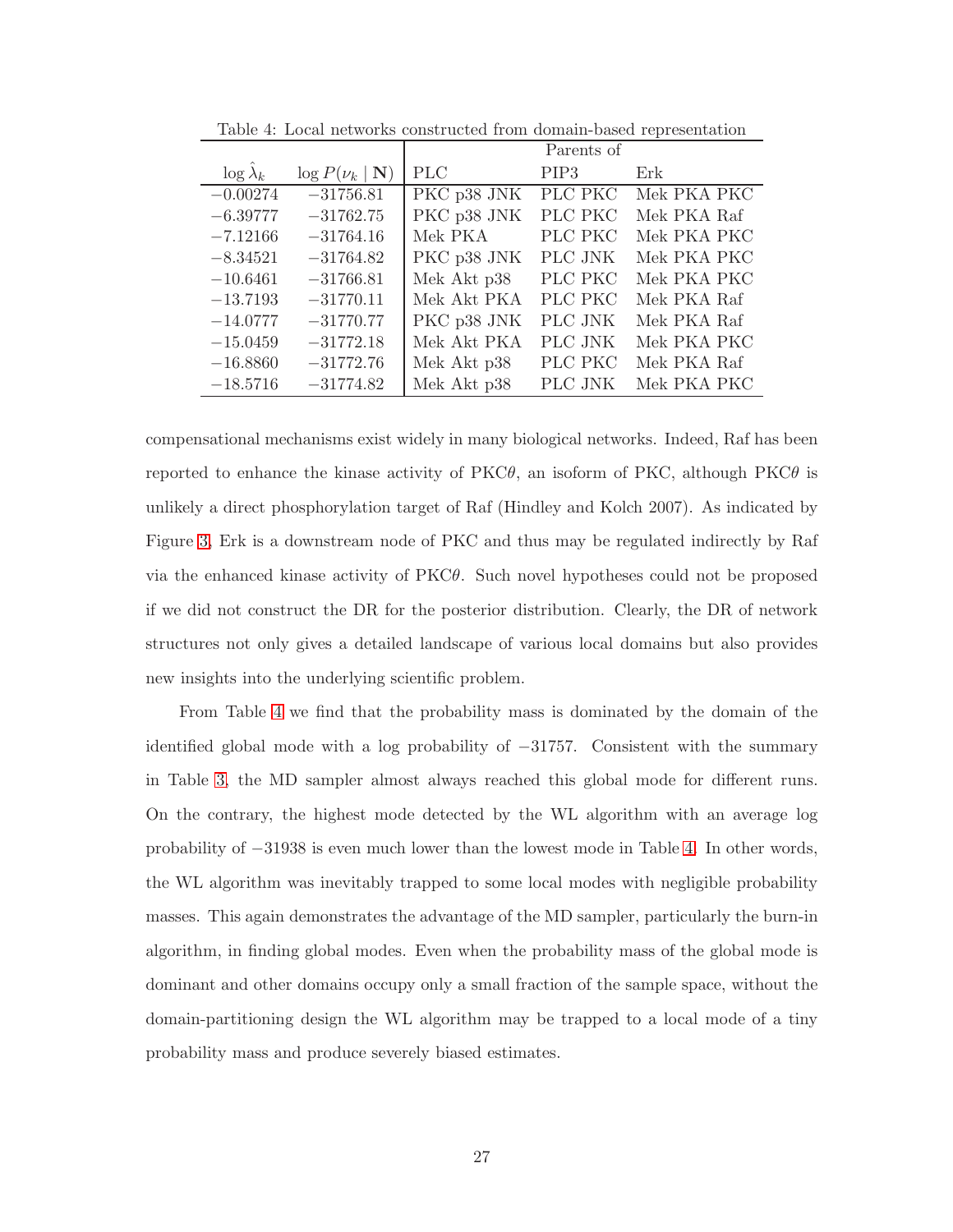#### 6.3 Cross validation

To check the statistical variability and the predictive power of our method, we conducted ten-fold cross validation on this dataset. We partitioned randomly the 5,400 data points into ten subsets of equal sizes. We used nine subsets as training data to learn a mean network and calculated the predictive probability of data points in the other subset (test data) given the learned mean network. This procedure was repeated 10 times to test on every subset. We verified the average accuracy of the mean networks constructed from the 10 training datasets with different thresholds. The performance of the MD sampler on the training datasets was comparable to its performance on the full dataset, which implies its robustness to random sampling of input data. The improvement in accuracy (TP/FP) of the MD sampler over the other two methods became more significant, especially compared to the WL algorithm (Table 3, bottom panel). The average predictive probability of the test datasets given the mean networks constructed from the training datasets by each method with  $c = 0.9$  is reported in Table 3 [Log pred (mean)], from which we see that the predictive power of the networks constructed by the two MD samplers was much higher than that of the WL algorithm  $(> 60$  in log probability ratio). In addition, we utilized the estimated domain-based representations to calculate the predictive probability of a test data point y by

$$
P(\mathbf{y} \mid \{\hat{G}_k, \hat{\lambda}_k\}) \stackrel{\Delta}{=} \sum_{k=0}^{K^*} \hat{\lambda}_k P(\mathbf{y} \mid \hat{G}_k),
$$
\n(19)

where  $P(\mathbf{y} \mid \hat{G}_k)$  is the marginal likelihood of y given the local network  $\hat{G}_k$ . This can be regarded as a domain-based approximation to the posterior predictive distribution

$$
P(\mathbf{y} \mid \mathbf{y}_{obs}) = \sum_{G} P(G \mid \mathbf{y}_{obs}) P(\mathbf{y} \mid G),
$$

i.e., we use estimated probability masses  $\hat{\lambda}_k$  and conditional mean networks  $\hat{G}_k$  to approximate the posterior predictive probability. The advantage is that there is no need to store a large posterior sample of networks but only an estimated DR. Since Equation (19) captures the variability among different domains, it is expected to outperform the mean network in prediction. In fact, for each method the predictive probability calculated by (19) [Table 3,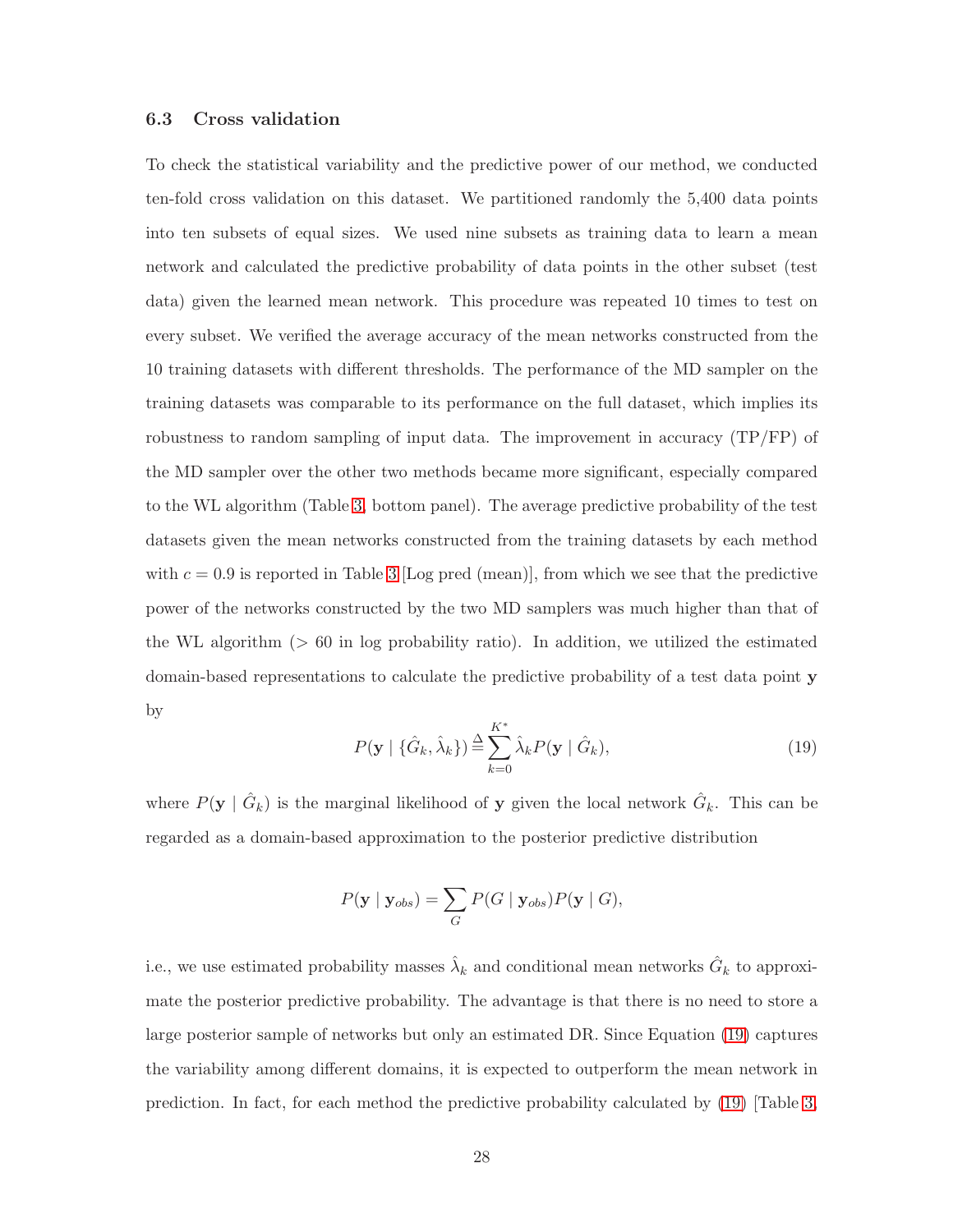Log pred (DR)] was indeed significantly greater than the predictive probability calculated given its mean network, especially for the two MD samplers.

In real applications, we are interested in predicting results for a new experimental condition given observed data from other conditions. Thus, we also performed a nine-fold cross validation where a training dataset was composed of cells from eight experimental conditions and a test dataset only included cells in the other one condition. We applied the MD sampler to construct mean networks and DRs  $\{\hat{G}_k, \hat{\lambda}_k\}_{k=1}^{10}$  from the training datasets. The mean networks with  $c = 0.9$  included, on average, 13.2 true edges with 10.8 false edges, which was slightly worse than the result from the ten-fold cross validation. The degraded performance is expected as removing all cells from one experimental perturbation will increase the uncertainty in determining the directionality of the network. The domainbased prediction (19) was compared against the annotated network  $G^*$  given in Figure 3, which presumably has the highest predictive power, by evaluating the log likelihood ratio (LLR)  $\log R = \log[P(\mathbf{y} | {\hat{G}_k, \hat{\lambda}_k})/P(\mathbf{y} | G^*)]$ , where **y** is a test data point. The average  $\log R$  over all test data points was  $-0.062$ , and thus the predictive probability for a new observation given the constructed DR is expected to be higher than  $94\% (= e^{-0.062})$  of its likelihood given the annotated graph. This demonstrates the high predictive power of the domain-based prediction constructed by our method. As expected, the average LLR of the mean networks over  $G^*$  was 26% lower than the average of log R.

# 7 Discussion

The central idea of this article is to construct domain-based representations with the MD sampler. Related works have been seen in the physics literature under the name of superposition approximation. Please see Wales and Bogdan (2006) for a recent review. Given a Boltzmann distribution  $p_B(\mathbf{x}; \tau) \propto \exp[-H(\mathbf{x})/\tau]$ , a superposition approach identifies the local minima of  $H(\mathbf{x})$ , i.e., the local modes of  $p_B(\mathbf{x}; \tau)$ , and approximates  $H(\mathbf{x})$  on the attraction domain of a local minimum by quadratic or high-order functions. The approximation is often proposed based on expert knowledge about the physical model under study. Expectations with respect to  $p_B(\mathbf{x}; \tau)$  are then estimated by summing over approximations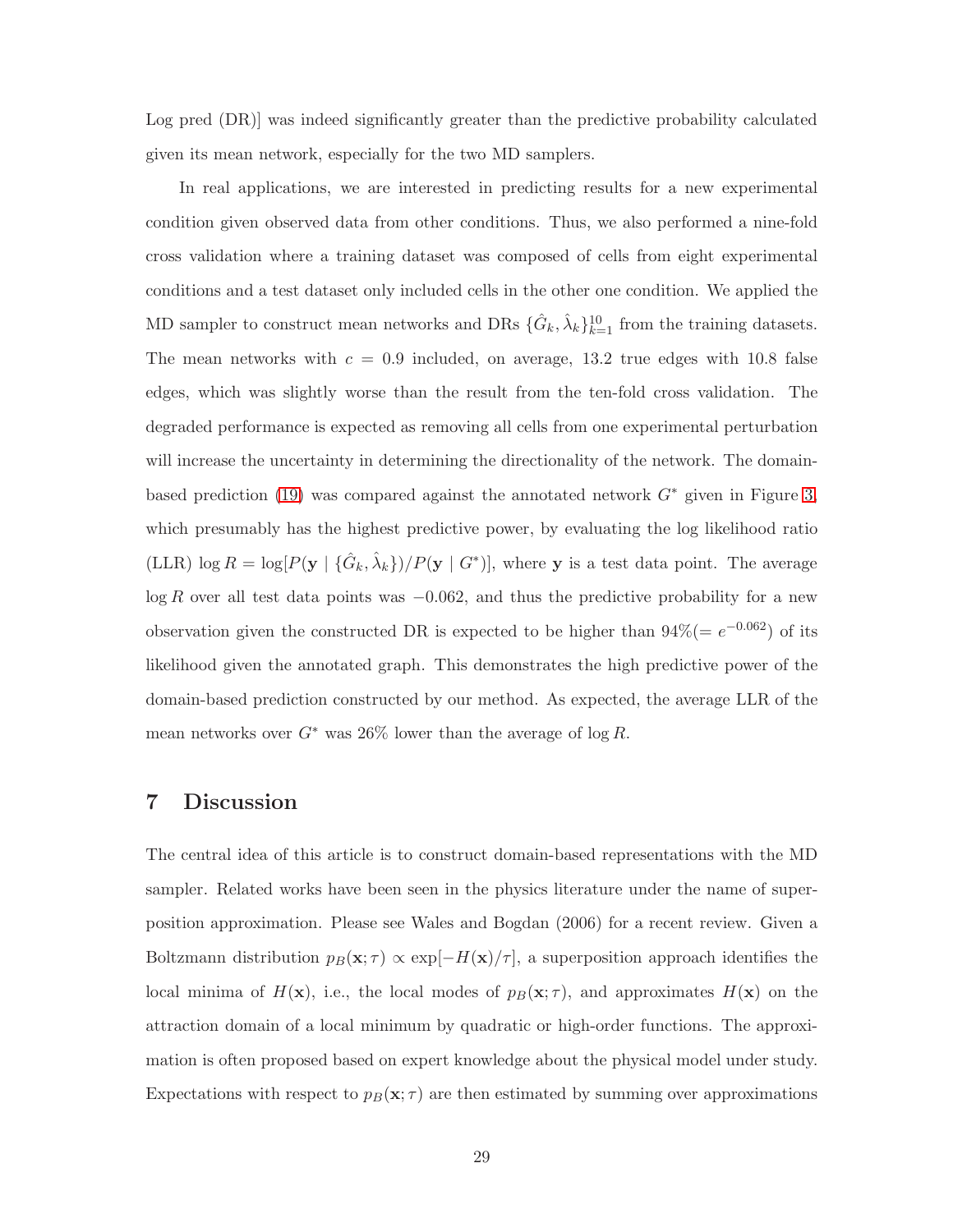from identified domains. The accuracy of this approach largely depends on the employed approximation to  $H(\mathbf{x})$  on a domain and thus may not work well for an arbitrary distribution. The MD sampler differs in that domain-based representations are constructed by Monte Carlo sampling which is able to provide accurate estimation with large-size samples; no expert knowledge about the target distribution is needed. In addition, our method also contains a coherent component for finding local modes, while the superposition approximation works more like a two-step approach.

From a computational perspective, the MD sampler integrates Monte Carlo and deterministic optimization. A few other methods also have the two ingredients, such as Monte Carlo optimization (Li and Scheraga 1987), the basin hopping algorithm (Wales and Doye 1997), and conjugate gradient Monte Carlo (CGMC) (Liu, Liang, and Wong 2000). In Monte Carlo optimization and the basin hopping algorithm, the target distribution  $p(x)$  is modified to  $\tilde{p}(\mathbf{x}) = p(\boldsymbol{\nu}_k)$  for all  $\mathbf{x} \in D_k$ , where  $D_k$  is the attraction domain of the mode  $\nu_k$ . Then a Metropolis-type MCMC is used to sample from  $\tilde{p}$ , in which a local optimization algorithm is employed at each iteration to find  $\tilde{p}(\mathbf{X}^t)$  for the current state  $\mathbf{X}^t$ . These methods have been applied to identification of minimum-energy structures of proteins and other molecules. However, its application to other fields is limited as the modified density  $\tilde{p}(\mathbf{x})$  may be improper when the sample space is unbounded. In CGMC, a population of samples is evolved and a line sampling step (Gilks, Roberts, and George 1994) is performed on a sample along a direction pointing to a local mode found by local optimization initiated at another sample. In this way promising proposal may be constructed by borrowing local mode information from other samples. A possible future work on the MD sampler is to utilize a population of samples. Because local modes are recorded, similar proposals as the line sampling can be developed for the MD sampler to further enhance sampling effectiveness. Another future direction is to construct disconnectivity graphs (Becker and Karplus 1997) or trees of sublevel sets (Zhou and Wong 2008) from samples generated by the MD sampler. Since samples have been partitioned into domains of attraction, we only need to determine the barrier between a pair of domains, defined by  $\max_{s \in \mathcal{S}} \min_{\mathbf{x} \in s} p(\mathbf{x})$ , where S is the collection of all the paths between the two domains. A few candidate approaches towards this direction are under current investigation (Zhou 2011).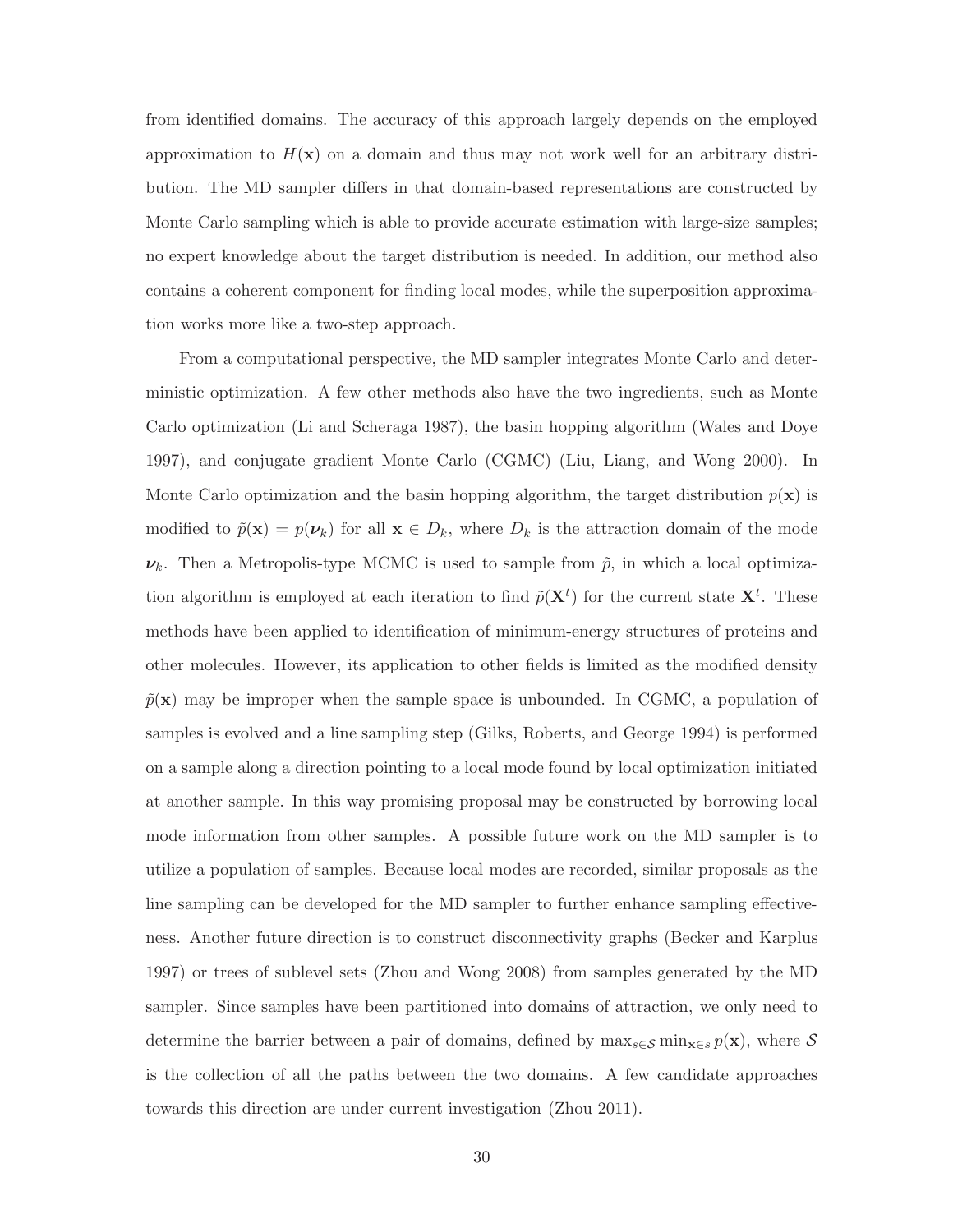# Appendix: Theoretical analysis

In this Appendix we establish the convergence and ergodicity properties of the MD sampler. Our analysis is conducted for a doubly adaptive MCMC, i.e., both the target distribution and the proposal may change along the iteration, which includes the MD sampler as a special case. Furthermore, the MWL design (Routine 1) is employed to adjust  $\gamma_t$ .

Assume that the sample space X is equipped with a countably generated  $\sigma$ -field,  $\mathcal{B}(\mathcal{X})$ . Let  $\{\mathcal{X}_i\}_{i=1}^{\kappa}$  be a partition of  $\mathcal{X}$ , where each  $\mathcal{X}_i$  is nonempty, and  $\mathcal{B}(\mathcal{X}_i) = \{A \in \mathcal{B}(\mathcal{X}) : A \subseteq$  $\{\mathcal{X}_i\}$  for  $i = 1, \ldots, \kappa$ . Let  $\boldsymbol{\omega} = (\omega_i)_{1:\kappa} \in \Omega$  and  $\boldsymbol{\phi} \in \Phi$  be two vectors of real parameters. Denote the product parameter space by  $\Theta = \Omega \times \Phi$  and write  $\theta = (\omega, \phi) \in \Theta$ . For  $\omega \in \Omega$ , define working density

$$
p_{\boldsymbol{\omega}}(\mathbf{x}) \propto \sum_{i=1}^{\kappa} e^{-\omega_i} p(\mathbf{x}) \mathbf{1}(\mathbf{x} \in \mathcal{X}_i).
$$
 (20)

Let  $q(\mathbf{x}, \cdot)$  and  $t_{\phi}(\mathbf{x}, \cdot), \phi \in \Phi$ , be two transition kernels on  $(\mathcal{X}, \mathcal{B}(\mathcal{X}))$ . Hereafter, the same notation will be used for a kernel and its density with respect to the Lebesgue measure on  $\mathcal{X},$  e.g.,  $q(\mathbf{x}, d\mathbf{y}) \equiv q(\mathbf{x}, \mathbf{y})d\mathbf{y}$ . For  $j = 0, 1$ , define  $Q_{j, \phi}(\mathbf{x}, \cdot) = (1 - j)q(\mathbf{x}, \cdot) + j t_{\phi}(\mathbf{x}, \cdot)$ . Let  $K_{j,\theta}$  be the MH transition kernel with  $p_{\omega}$  as the target distribution and  $Q_{j,\phi}$  as the proposal, i.e.,

$$
K_{j,\theta}(\mathbf{x}, d\mathbf{y}) = S_{j,\theta}(\mathbf{x}, d\mathbf{y}) + \mathbf{1}(\mathbf{x} \in d\mathbf{y}) \left[1 - \int_{\mathcal{X}} S_{j,\theta}(\mathbf{x}, d\mathbf{z})\right],
$$

where  $S_{j,\theta}(\mathbf{x}, d\mathbf{y}) = Q_{j,\phi}(\mathbf{x}, d\mathbf{y}) \min[1, p_{\omega}(\mathbf{y})Q_{j,\phi}(\mathbf{y}, \mathbf{x})/p_{\omega}(\mathbf{x})Q_{j,\phi}(\mathbf{x}, \mathbf{y})]$ , representing an accepted move. As  $Q_{0,\phi} = q$ ,  $K_{0,\theta}$  and  $S_{0,\theta}$  do not depend on  $\phi$  and thus reduce to  $K_{0,\omega}$  and  $S_{0,\omega}$ , respectively. Furthermore, if we let  $\omega = 0$  then  $p_{\omega}(\mathbf{x}) = p(\mathbf{x})$ , in which case we simply use  $K_0$  and  $S_0$ . Given  $\alpha \in [0, 1)$ , define a mixture proposal  $Q_{\phi} = (1 - \alpha)q + \alpha t_{\phi}$ , its accepted move  $S_{\theta} = (1-\alpha)S_{0,\omega} + \alpha S_{1,\theta}$ , and the corresponding MH kernel  $K_{\theta} = (1-\alpha)K_{0,\omega} + \alpha K_{1,\theta}$ . Table 5 summarizes the notations, from left to right, for target distributions, proposals, MH kernels, and accepted moves for different scenarios involved in this analysis.

Denote by  $Z(\boldsymbol{\omega})$  the normalizing constant of (20). Then  $Z(\boldsymbol{\omega}) = \sum_{i=1}^{\kappa} Z_i(\omega_i)$ , where  $Z_i(\omega_i) = e^{-\omega_i} \int_{\mathcal{X}_i} p(\mathbf{x}) d\mathbf{x}$ . Let U be a nonempty subset of  $\{1, \ldots, \kappa\}$  and  $\mathcal{X}_U = \bigcup_{i \in U} \mathcal{X}_i$ . Given a map  $g: \mathcal{X} \to \Phi$ , let  $\mu_{g,U}(\omega) = E[g(X)] \mathbf{X} \in \mathcal{X}_U$  with respect to  $p_\omega$ . Define a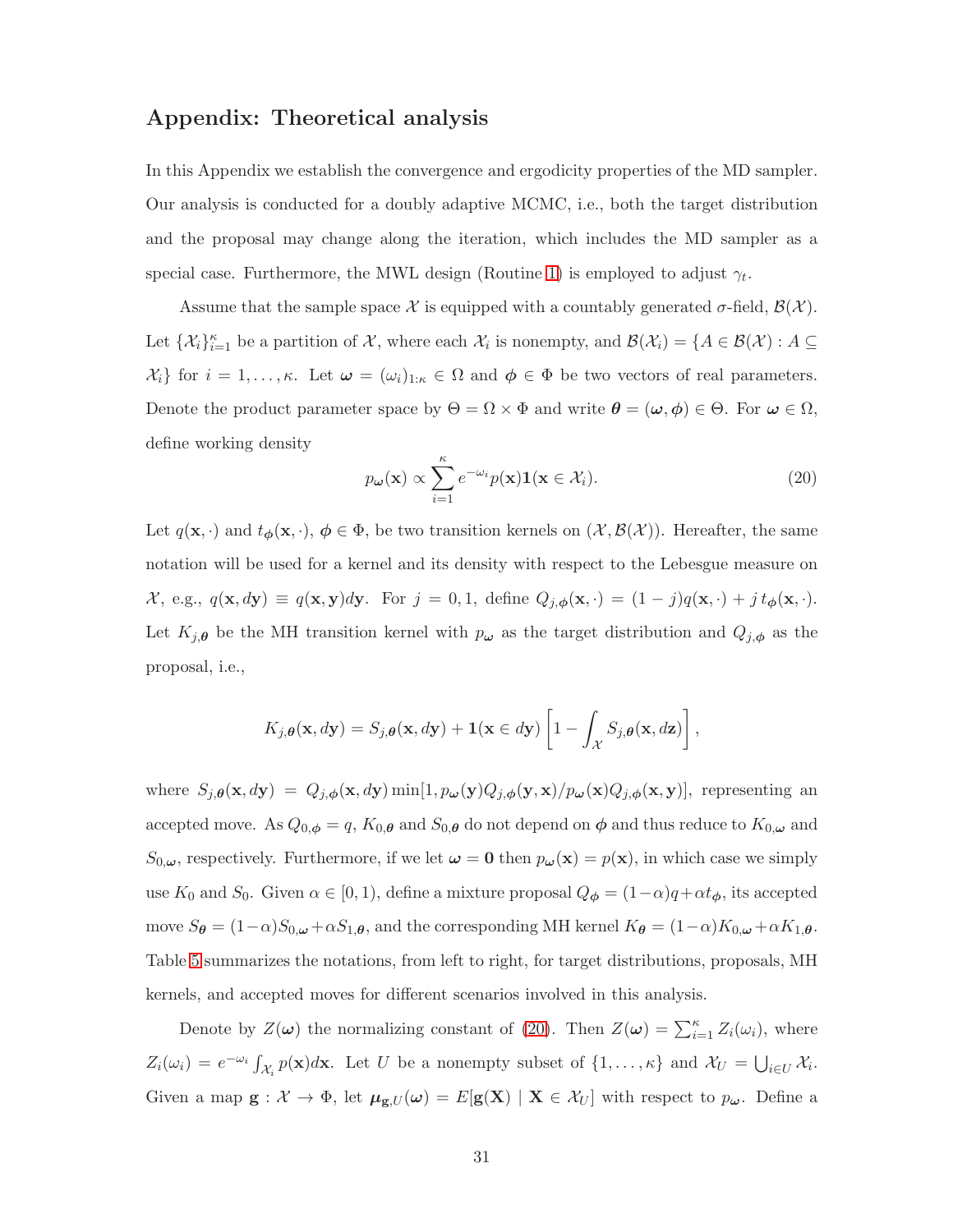| Table 5: Summary of notations                                                    |                  |                         |                             |                             |  |  |  |
|----------------------------------------------------------------------------------|------------------|-------------------------|-----------------------------|-----------------------------|--|--|--|
| mixture: $p_{\boldsymbol{\omega}} Q_{\boldsymbol{\phi}} K_{\boldsymbol{\theta}}$ |                  |                         |                             | $S_{\boldsymbol{\theta}}$   |  |  |  |
| $j=0$ :                                                                          | $p_{\omega}$     | $\mathfrak q$           | $K_{0,\boldsymbol{\omega}}$ | $S_{0,\boldsymbol{\omega}}$ |  |  |  |
| $i=0, \omega=0$ :                                                                | $\boldsymbol{v}$ |                         | $K_0$                       | $S_0$                       |  |  |  |
| $i=1$ :                                                                          | $p_{\omega}$     | $t_{\boldsymbol{\phi}}$ | $K_{1,\theta}$              | $S_{1,\boldsymbol{\theta}}$ |  |  |  |

map  $\mathbf{H} : \Theta \times \mathcal{X} \to \Theta$  by

$$
\mathbf{H}(\boldsymbol{\theta}, \mathbf{x}) = [(\mathbf{1}(\mathbf{x} \in \mathcal{X}_i) - \mathbf{1}/\kappa)_{1:\kappa}, (\mathbf{g}(\mathbf{x}) - \boldsymbol{\phi})\mathbf{1}(\mathbf{x} \in \mathcal{X}_U)]
$$

and the mean field  $\mathbf{F}(\theta) = \int_{\mathcal{X}} \mathbf{H}(\theta, \mathbf{x}) p_{\omega}(\mathbf{x}) d\mathbf{x}$ , i.e.,

$$
\mathbf{F}(\boldsymbol{\theta}) = \left[ \left( \frac{Z_i(\omega_i)}{Z(\boldsymbol{\omega})} - \frac{1}{\kappa} \right)_{1:\kappa}, \frac{\sum_{u \in U} Z_u(\omega_u)}{Z(\boldsymbol{\omega})} (\boldsymbol{\mu}_{\mathbf{g},U}(\boldsymbol{\omega}) - \boldsymbol{\phi}) \right].
$$

Consider the equation  $\mathbf{F}(\theta) = \mathbf{0}$ . Let  $\boldsymbol{\omega}^* = [\log Z_i(0)]_{1:\kappa}$  and  $\phi^* = \boldsymbol{\mu}_{\mathbf{g},U}(\boldsymbol{\omega}^*)$ . As  $\mathbf{F}(\theta)$  is invariant to translation of  $\omega$  by a scalar:  $\omega \to (\omega + \beta) \triangleq (\omega_i + \beta)_{1:\kappa}, \beta \in \mathbb{R}$ , the solution set to this equation is  $\{\theta^*(\beta) \triangleq (\omega^* + \beta, \phi^*)\} \cap \Theta \triangleq \Theta^*$ . Set  $\gamma_1 = 1$  and choose an arbitrary point  $(\tilde{\mathbf{x}}, \tilde{\boldsymbol{\theta}}) \in \mathcal{X} \times \Theta$  to initialize  $(\mathbf{X}^1, \boldsymbol{\theta}^1)$ . A doubly adaptive MCMC is employed to find a solution  $\theta^*(\beta) \in \Theta^*$  and to estimate  $\mu_h(\boldsymbol{\omega}^*) = \int_{\mathcal{X}} h(\mathbf{x}) p_{\boldsymbol{\omega}^*}(\mathbf{x}) d\mathbf{x}$  for a function  $h: \mathcal{X} \to \mathbb{R}$ .

<span id="page-31-0"></span>**Algorithm 3** (Doubly adaptive MCMC). Choose a fixed  $\alpha \in [0, 1)$ . For  $t = 1, ..., n$ :

1. If  $\theta^t \notin \Theta$ , set  $\mathbf{X}^{t+1} = \tilde{\mathbf{x}}$  and  $\theta^{t+1} = \tilde{\theta}$ ; otherwise draw  $\mathbf{X}^{t+1} \sim K_{\theta^t}(\mathbf{X}^t, \cdot)$  and set  $\boldsymbol{\theta}^{t+1} = \boldsymbol{\theta}^{t} + \gamma_t \mathbf{H}(\boldsymbol{\theta}^{t}, \mathbf{X}^{t+1}).$ 

2. Determine  $\gamma_{t+1}$  by the MWL design in Routine 1 with  $\{\mathcal{X}_i\}$  in place of  $\{D_{kj}\}.$ 

Denote the  $L_2$  norm by  $|\cdot|$  and let  $d(\mathbf{x}, A) \stackrel{\Delta}{=} \inf_{\mathbf{y} \in A} |\mathbf{x} - \mathbf{y}|$ , where  $\mathbf{x}, \mathbf{y}$  are vectors and A is a set. Our goal is to establish that  $d(\theta^n, \Theta^*) \to 0$  almost surely (with respect to the probability measure of the process  $\{X^t, \theta^t\}$  and that  $\{X^t\}$  is ergodic. Clearly, translation of  $\omega^t$  by a scaler does not change the working density  $p_{\omega^t}$  or affect the convergence of  $\theta^t$  to  $\Theta^*$ . Thus, the theory for Algorithm [3](#page-31-0) can be applied to the MD sampler with reinitialization (Remark 2). The update of  $\omega^t$ , up to translation by a scalar, and the update of  $\phi^t$  correspond to, respectively, the update of  $\mathbf{W}^t$  (7) and the update of  $\mathbf{V}_k^t$  (8) for any  $k$  in the MD sampler. We state four conditions for establishing the main results.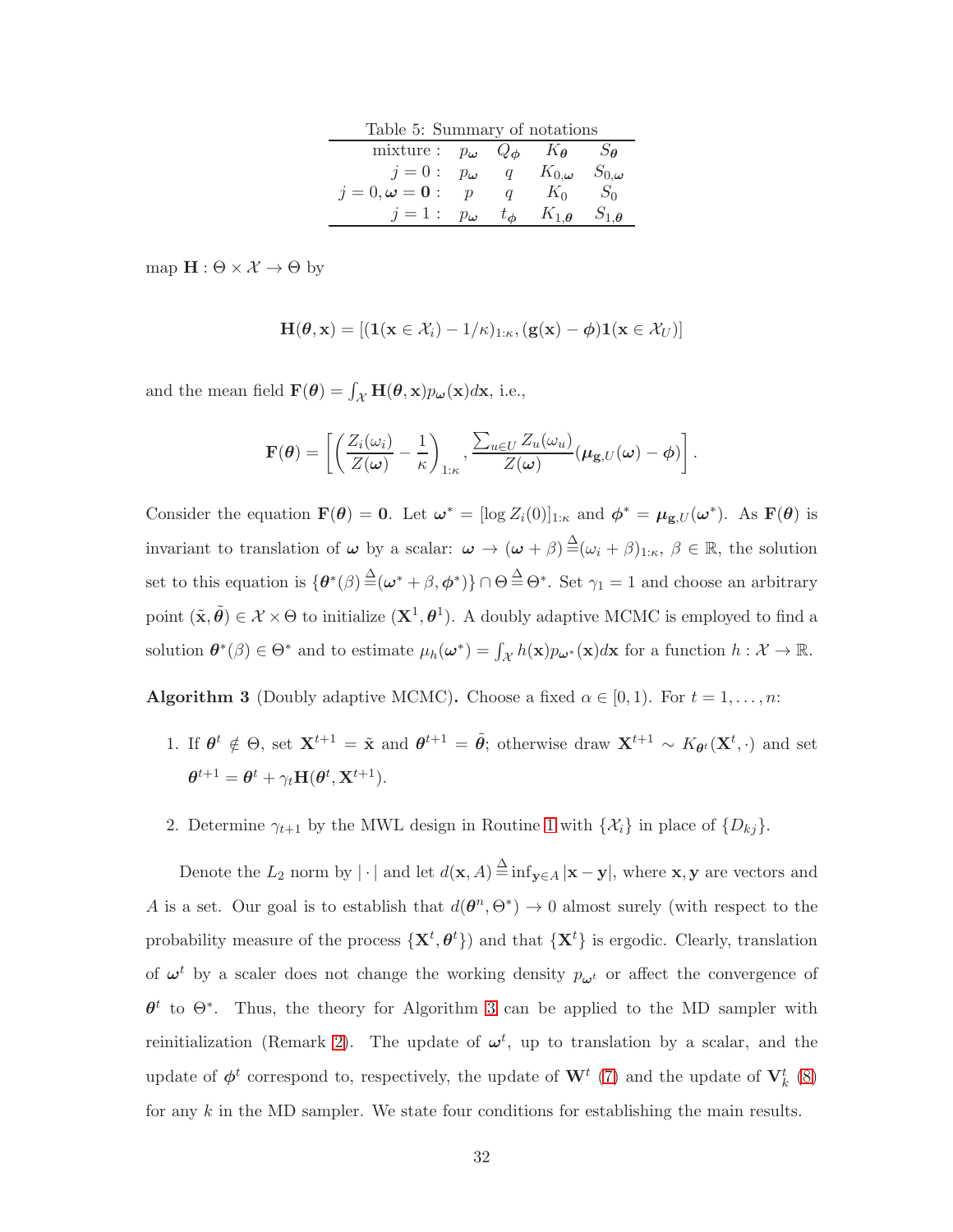- (C1) The sample space X is compact,  $p(x) > 0$  for all  $x \in \mathcal{X}$ ,  $\Theta$  is bounded, and  $\Theta^*$  is nonempty. The map  $g$  and the function  $h$  are  $p$ -integrable and bounded.
- (C2) There exist  $\delta_q > 0$  and  $\epsilon_q > 0$  such that  $|\mathbf{x} \mathbf{y}| \leq \delta_q$  implies that  $q(\mathbf{x}, \mathbf{y}) \geq \epsilon_q$  for all  $\mathbf{x}, \mathbf{y} \in \mathcal{X}$ .
- (C3) There exist an integer  $\ell, \delta > 0$  and a probability measure  $\nu$ , such that  $\nu(\mathcal{X}_i) > 0$  for  $i = 1, \ldots, \kappa$  and  $S_0^{\ell}(\mathbf{x}, A) \ge \delta \nu(A), \forall \mathbf{x} \in \mathcal{X}$  and  $A \in \mathcal{B}(\mathcal{X})$ .
- (C4) For all  $\mathbf{x}, \mathbf{y} \in \mathcal{X}$  and all  $\phi \in \Phi$ ,  $t_{\phi}(\mathbf{x}, \mathbf{y}) > 0$  and  $\log t_{\phi}(\mathbf{x}, \mathbf{y})$  has continuous partial derivatives with respect to all the components of  $\phi$ .

To avoid mathematical complexity, we assume that  $\mathcal X$  is compact (C1). This assumption does not lose much generality in practice as we may always restrict the sample space to  $\{x : p(x) \geq \epsilon_p\}$  given an sufficiently small  $\epsilon_p$ . Due to the compactness of X, any continuous map and function on  $\mathcal X$  will be bounded. Conditions (C2, C3) are standard conditions on the fixed proposal  $q(x, y)$  to guarantee irreducibility and aperiodicity of the MH kernel  $K_0$ . They are satisfied by all the local moves used in this article. A regularity condition on the adaptive proposal  $t_{\phi}$  is specified in (C4). For the mixed jumps in the examples,  $\phi$  is either the covariance matrix of a multivariate normal distribution or the cell probability vector of a multinomial distribution, and (C4) is satisfied.

**Lemma 1.** Let  $\alpha \in [0,1)$ . For any  $i, j \in \{1, \ldots, \kappa\}$  and  $\theta \in \Theta$ , if  $e^{\omega_i - \omega_j} \ge c_1 \in (0,1]$  then  $K_{\theta}(\mathbf{x}, A) \geq (1 - \alpha)c_1S_0(\mathbf{x}, A), \forall \mathbf{x} \in \mathcal{X}_i \text{ and } A \in \mathcal{B}(\mathcal{X}_i).$ 

*Proof.* By definition,  $K_{\theta}(\mathbf{x}, A) \geq (1-\alpha)K_{0,\omega}(\mathbf{x}, A) \geq (1-\alpha)S_{0,\omega}(\mathbf{x}, A)$  for every  $\theta = (\omega, \phi)$ . For any  $\mathbf{x} \in \mathcal{X}_i$  and  $\mathbf{y} \in \mathcal{X}_j$ ,

$$
S_{0,\omega}(\mathbf{x}, d\mathbf{y}) = q(\mathbf{x}, d\mathbf{y}) \min\left[1, e^{\omega_i - \omega_j} \frac{p(\mathbf{y})q(\mathbf{y}, \mathbf{x})}{p(\mathbf{x})q(\mathbf{x}, \mathbf{y})}\right]
$$
  
\n
$$
\geq c_1 q(\mathbf{x}, d\mathbf{y}) \min\left[1, \frac{p(\mathbf{y})q(\mathbf{y}, \mathbf{x})}{p(\mathbf{x})q(\mathbf{x}, \mathbf{y})}\right] = c_1 S_0(\mathbf{x}, d\mathbf{y}).
$$

Thus,  $K_{\theta}(\mathbf{x}, A) \geq (1 - \alpha)c_1S_0(\mathbf{x}, A)$  for all  $A \in \mathcal{B}(\mathcal{X}_i)$ .

 $\Box$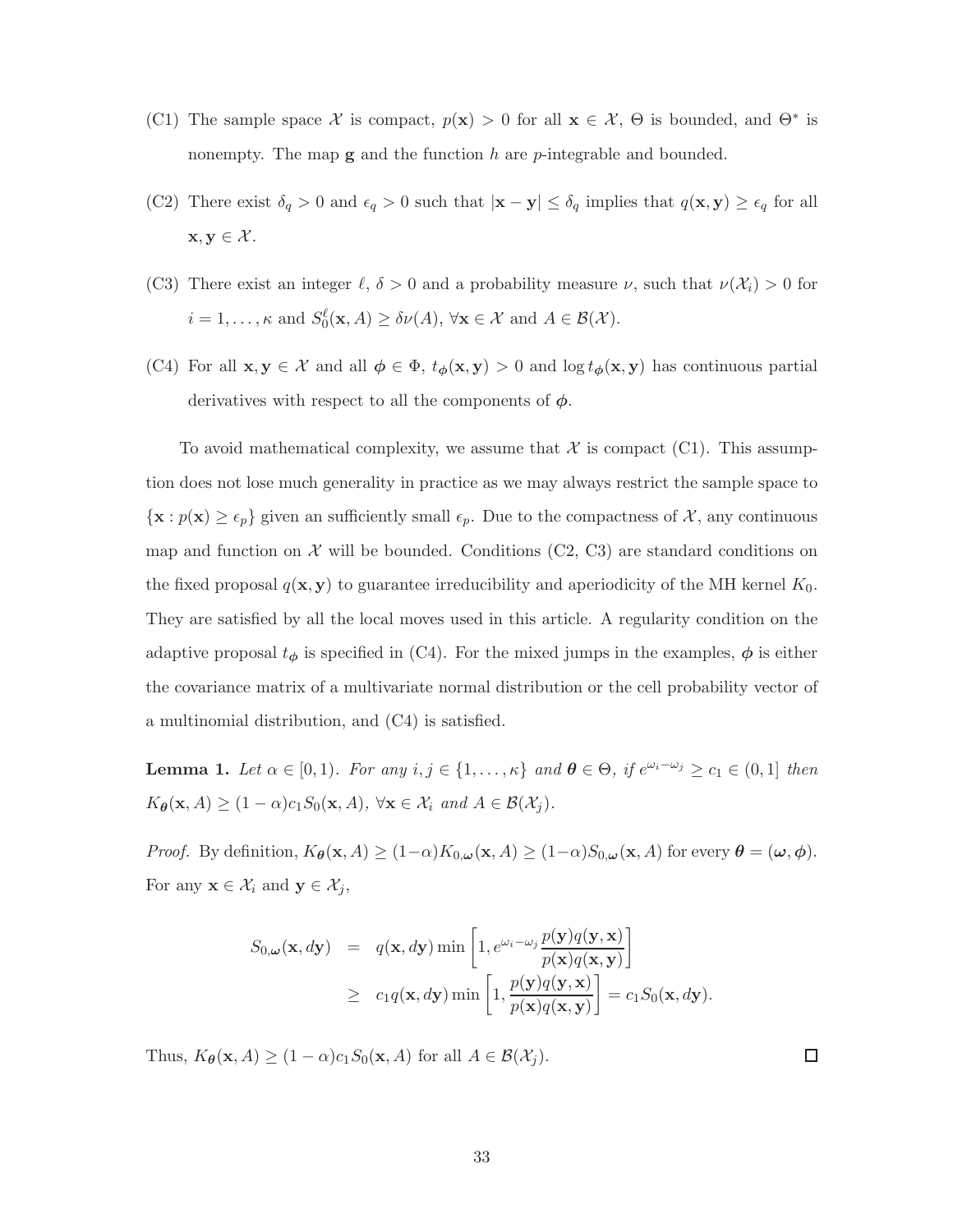**Theorem 2.** *If* (C1)–(C4) *hold, then*  $d(\boldsymbol{\theta}^n, \Theta^*) \stackrel{a.s.}{\longrightarrow} 0$  *and* 

$$
\frac{1}{n}\sum_{t=1}^{n}h(\mathbf{X}^{t})\xrightarrow{a.s}\mu_{h}(\boldsymbol{\omega}^{*}), \text{ as } n \to \infty.
$$
\n(21)

*Proof.* Lemma 1 and (C3) implies that  $\forall \mathbf{x} \in \mathcal{X}_i$ ,  $K_\theta^{\ell}(\mathbf{x}, \mathcal{X}_j) \geq \epsilon_\nu \nu(\mathcal{X}_j) > 0$  if  $e^{\omega_i - \omega_j} \geq c_1$ , where  $\epsilon_{\nu} > 0$ . By Theorem 4.2 of Atchadé and Liu (2010),

$$
\max_{i,j}\limsup_{n\to\infty}|v^n_i-v^n_j|<\infty,~a.s.,
$$

where  $v_i^n = \sum_{t=1}^n \mathbf{1}(\mathbf{X}^t \in \mathcal{X}_i)$ . This implies that the  $\{\gamma_t\}$  defined by the MWL update (Routine 1) will decrease below any given  $\epsilon_{\gamma} > 0$  after a finite number of iterations, i.e.,  $t_c < \infty$ , almost surely. Then, Algorithm [3](#page-31-0) becomes a stochastic approximation algorithm with a deterministic sequence of  $\{\gamma_t\}$ . According to Proposition 6.1 and Theorem 5.5 in Andrieu et al. (2005), we only need to verify the drift conditions (DRI1-3) and assumptions (A1, A4) given in that paper to show the convergence of  $\theta^n$ .

*Verifying the drift conditions.* Let  $D$  be any compact subset of  $\Theta$ , and  $D_1$  and  $D_2$  be the projections of D into  $\Omega$  and  $\Phi$ , respectively. Since  $\mathcal{D}_1$  is compact, there is an  $\epsilon_{\mathcal{D}} \in (0, 1]$ such that  $\min_{i,j} \inf_{\omega \in \mathcal{D}_1} e^{\omega_i - \omega_j} \geq \epsilon_{\mathcal{D}}$ . By Lemma 1 and (C3), there is a  $\delta_{\mathcal{D}} > 0$  such that

$$
\inf_{\theta \in \mathcal{D}} K_{\theta}^{\ell}(\mathbf{x}, A) \ge \delta_{\mathcal{D}} \nu(A), \forall \mathbf{x} \in \mathcal{X}, A \in \mathcal{B}(\mathcal{X}),
$$
\n(22)

where  $\ell$  and  $\nu$  are defined in (C3). This gives the minorization condition in (DRI1). Given (C2) and that  $p_{\omega}, \omega \in \mathcal{D}_1$ , is bounded away from 0 and  $\infty$  under (C1),  $K_{0,\omega}$  is irreducible and aperiodic for every  $\omega \in \mathcal{D}_1$ , according to Theorem 2.2 of Roberts and Tweedie (1996). Consequently, for every  $\theta \in \mathcal{D}$ ,  $K_{\theta}$  is also irreducible and aperiodic as  $\alpha < 1$ . Let  $V(\mathbf{x}) = 1$ for all  $\mathbf{x} \in \mathcal{X}$ . It is then easy to verify other conditions in (DRI1).

Since both **g** and  $\Theta$  are bounded (C1), there is a  $c_2 > 0$  such that for all  $\mathbf{x} \in \mathcal{X}$ ,

$$
\sup_{\theta \in \Theta} |\mathbf{H}(\theta, \mathbf{x})| \le \kappa + |\mathbf{g}(\mathbf{x})| + \sup_{\phi \in \Phi} |\phi| \le c_2
$$
\n(23)

$$
\left|\mathbf{H}(\boldsymbol{\theta}, \mathbf{x}) - \mathbf{H}(\boldsymbol{\theta}', \mathbf{x})\right| \le |\boldsymbol{\phi} - \boldsymbol{\phi}'| \le c_2 |\boldsymbol{\theta} - \boldsymbol{\theta}'|, \forall \boldsymbol{\theta}, \boldsymbol{\theta}' \in \Theta.
$$
 (24)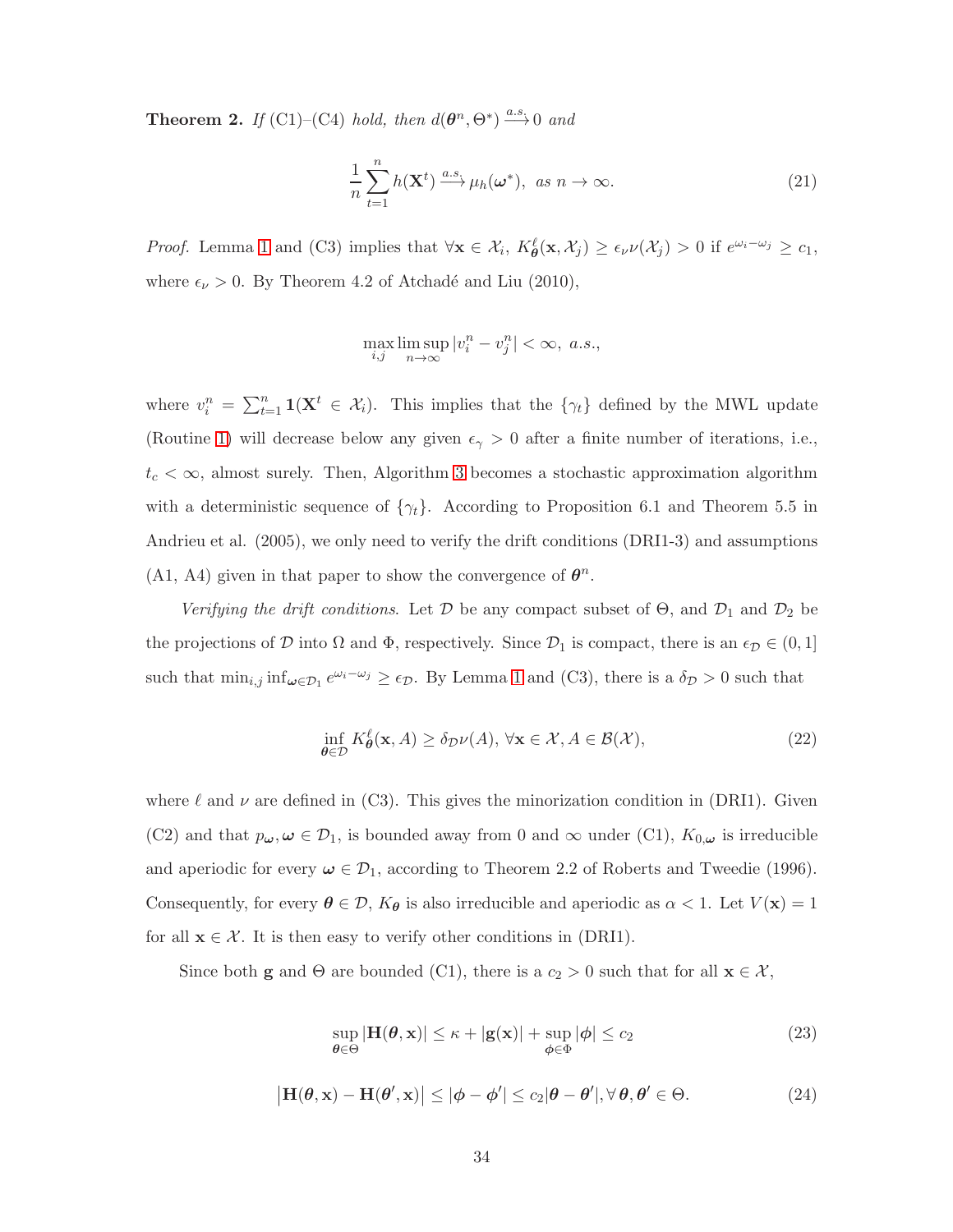These two inequalities imply (DRI2) with  $V(\mathbf{x}) = 1$ .

Condition (DRI3) can be verified by the same argument used in Liang et al. (2007) once we find a constant  $c_3 > 0$  such that

$$
\left| \frac{\partial S_{\theta}(\mathbf{x}, \mathbf{y})}{\partial \theta_i} \right| \le c_3 Q_{\phi}(\mathbf{x}, \mathbf{y}),\tag{25}
$$

for all  $\mathbf{x}, \mathbf{y} \in \mathcal{X}, \boldsymbol{\theta} \in \mathcal{D}$  and all i, where  $\theta_i$  is the ith component of  $\boldsymbol{\theta} = (\boldsymbol{\omega}, \boldsymbol{\phi})$ . Denote by  $\phi_j$ the jth component of  $\phi$ . Straightforward calculation leads to  $|\partial S_{\theta}(\mathbf{x}, \mathbf{y})/\partial \omega_i| \leq Q_{\phi}(\mathbf{x}, \mathbf{y})$ and  $\overline{\phantom{a}}$ 

$$
\frac{\partial S_{\theta}(\mathbf{x}, \mathbf{y})}{\partial \phi_j} = \begin{cases} R_{\theta}(\mathbf{x}, \mathbf{y}) \left[ \partial \log t_{\phi}(\mathbf{y}, \mathbf{x}) / \partial \phi_j \right] \alpha t_{\phi}(\mathbf{x}, \mathbf{y}), & \text{if } R_{\theta}(\mathbf{x}, \mathbf{y}) < 1 \\ \left[ \partial \log t_{\phi}(\mathbf{x}, \mathbf{y}) / \partial \phi_j \right] \alpha t_{\phi}(\mathbf{x}, \mathbf{y}), & \text{otherwise,} \end{cases}
$$

where  $R_{\theta}(\mathbf{x}, \mathbf{y}) = p_{\omega}(\mathbf{y}) t_{\phi}(\mathbf{y}, \mathbf{x})/p_{\omega}(\mathbf{x}) t_{\phi}(\mathbf{x}, \mathbf{y})$ . Condition (C4) with the compactness of  $\mathcal{D}_2$  and X guarantees that

$$
\sup_{\mathbf{x},\mathbf{y}\in\mathcal{X}}\sup_{\phi\in\mathcal{D}_2}|\partial\log t_{\phi}(\mathbf{x},\mathbf{y})/\partial\phi_j|<\infty.
$$

As  $\alpha t_{\phi}(\mathbf{x}, \mathbf{y}) \leq Q_{\phi}(\mathbf{x}, \mathbf{y})$ , (25) holds and (DRI3) is verified.

*Verifying assumptions* (A1, A4). It is assumed in assumption (A1) the existence of a global Lyapunov function for  $\mathbf{F}(\boldsymbol{\theta})$ . Let  $L(\boldsymbol{\theta}) = \frac{c_4}{2} \sum_{i=1}^{\kappa} (Z_i(\omega_i) - \bar{Z}(\boldsymbol{\omega}))^2 + \frac{1}{2} |\boldsymbol{\phi} - \boldsymbol{\mu}_{\mathbf{g},U}(\boldsymbol{\omega})|^2$ , where  $\bar{Z}(\omega) = Z(\omega)/\kappa$ . Using straightforward algebra one can show that

$$
-Z\langle \nabla L, \mathbf{F} \rangle = \sum_{i=1}^{\kappa} c_4 Z_i \cdot (\Delta Z_i)^2 + (\Delta \phi)^{\mathsf{T}} \sum_{u \in U} \Delta Z_u \frac{\partial \mu_{\mathbf{g},U}(\omega)}{\partial \omega_u} + \sum_{u \in U} Z_u |\Delta \phi|^2,
$$

where  $\Delta Z_i = Z_i(\omega_i) - \bar{Z}(\omega)$ ,  $\Delta \phi = \phi - \mu_{g,U}(\omega)$ , and the arguments  $(\omega_i \text{ and } \omega)$  in  $Z_i(\omega_i)$ and  $Z(\omega)$  have been dropped. Since  $\Theta$  is bounded,  $Z_i(\omega_i) > \epsilon_{\Omega} > 0$  for all i. Because **g** is p-integrable,  $\mu_{g,i} \triangleq \mu_{g,\lbrace i \rbrace}(0)$  is bounded for all i and

$$
\left|\frac{\partial \mu_{\mathbf{g},U}(\omega)}{\partial \omega_u}\right| \leq |\mu_{\mathbf{g},u}| + \max_{i \in U} |\mu_{\mathbf{g},i}| \leq 2 \max_{1 \leq i \leq \kappa} |\mu_{\mathbf{g},i}| < \infty.
$$

Thus, choosing a sufficiently large  $c_4$  ensures that  $\langle \nabla L(\theta), \mathbf{F}(\theta) \rangle \leq 0$  for any  $\theta \in \Theta$  with equality if and only if  $\theta \in \Theta^*$ . Furthermore,  $\{\theta \in \Theta : L(\theta) \leq C_L\}$  is compact for some  $C_L$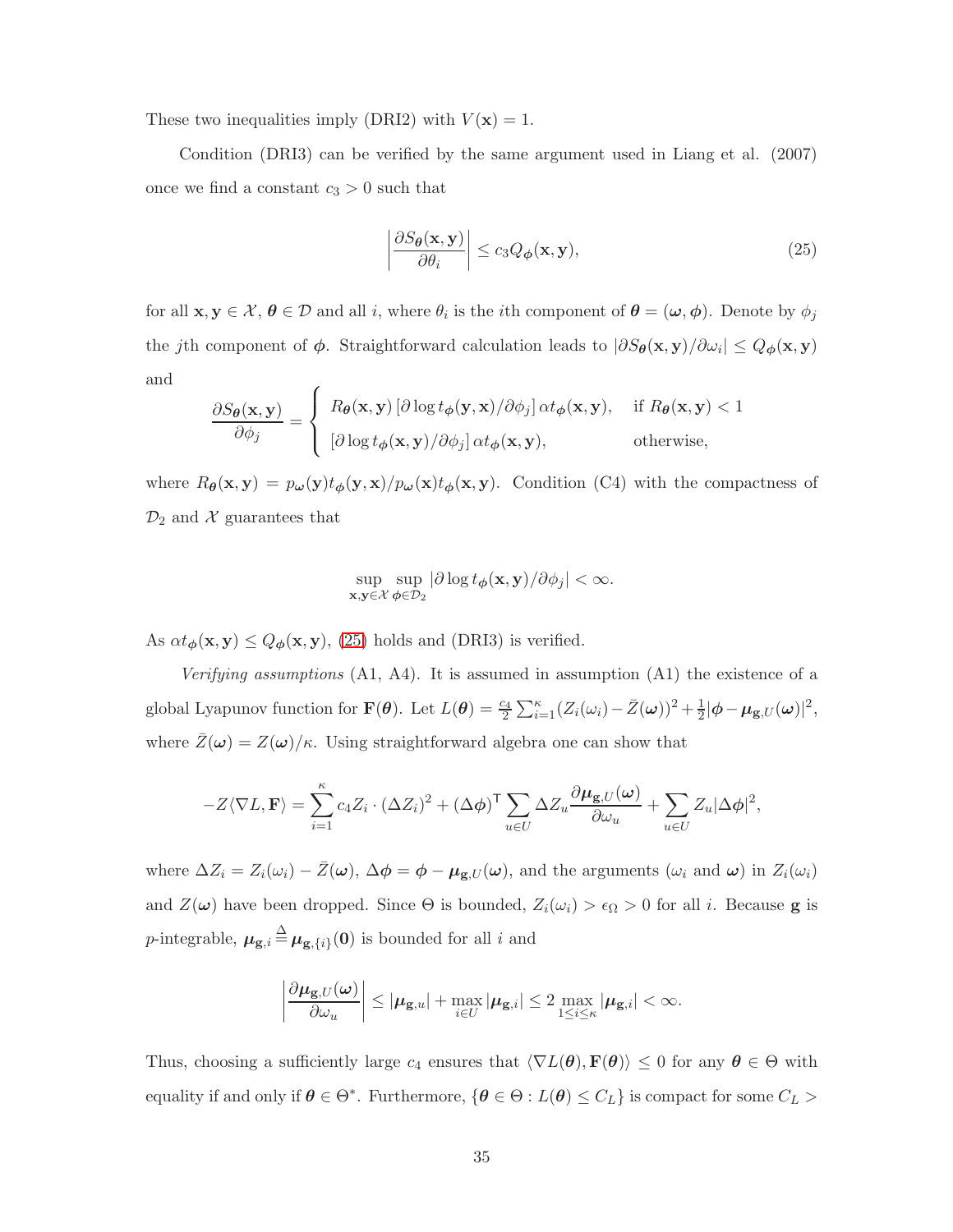0 and the closure of  $L(\Theta^*)$  has an empty interior. Thus, all the conditions in assumption (A1) are satisfied. Since  $|\theta^{t+1} - \theta^t| \leq \gamma_t \sup_{\theta, \mathbf{x}} |\mathbf{H}(\theta, \mathbf{x})| \leq c_2 \gamma_t (23)$  and  $\gamma_t = 1/(t + \xi)$  for  $t > t_c$ , verifying assumption (A4) is immediate. This completes the proof of the convergence of  $\theta^n$ .

The result  $(21)$  can be established similarly as the proof of Proposition 6.2 in Atchadé and Liu (2010). We only give an outline here. The drift conditions imply that for any  $\theta \in \mathcal{D}$ , there exist  $h_{\theta}(\mathbf{x})$ ,  $c_5 > 0$ , and  $b \in (0, 1]$  such that  $h_{\theta} - K_{\theta}h_{\theta} = h - \mu_h(\boldsymbol{\omega})$  and

$$
\sup_{\theta \in \mathcal{D}} (\|h_{\theta}\| + \|K_{\theta}h_{\theta}\|) < \infty,
$$
\n
$$
\|h_{\theta} - h_{\theta'}\| + \|K_{\theta}h_{\theta} - K_{\theta'}h_{\theta'}\| < c_5|\theta - \theta'|^b, \forall \theta, \theta' \in \mathcal{D},
$$

where  $K_{\theta}h_{\theta}(\mathbf{x}) = \int_{\mathcal{X}} K_{\theta}(\mathbf{x}, dy)h_{\theta}(\mathbf{y})$  and for  $f : \mathcal{X} \to \mathbb{R}, ||f|| = \sup_{\mathbf{x} \in \mathcal{X}} |f(\mathbf{x})|$ . See Proposition 6.1 and assumption (A3) of Andrieu et al. (2005). Then, following an essentially identical proof to that of Lemma  $6.6$  in Atchadé and Liu  $(2010)$ , we can show that  $\sum_{t=1}^{\infty} t^{-1} [h(\mathbf{X}^{t+1}) - \mu_h(\boldsymbol{\omega}^t)]$  has a finite limit almost surely. Since  $\mu_h(\boldsymbol{\omega}^t) \stackrel{a.s.}{\longrightarrow} \mu_h(\boldsymbol{\omega}^*)$  as  $t \to \infty$ , Kronecker's lemma applied to the above infinite sum leads to the desired result.

 $\Box$ 

## References

- [1] Andrieu, C., Moulines, E., and Priouret, P. (2005), "Stability of stochastic approximation under verifiable conditions," *SIAM Journal of Control and Optimization*, 44, 283-312.
- [2] Andrieu, C. and Moulines, E. (2006), "On the ergodicity properties of some adaptive MCMC algorithms," *Annals of Applied Probability*, 16, 1462-1505.
- [3] Atchadé, Y.F. and Liu, J.S. (2010), "The Wang-Landau algorithm in general state spaces: applications and convergence analysis," *Statistica Sinica*, 20, 209-233.
- [4] Becker, O.M. and Karplus, M. (1997), "The topology of multidimensional potential energy surface: Theory and application to peptide structure and kinetics," *Journal of Chemical Physics*, 106, 1495-1517.
- [5] Chen, M.H., Shao, Q. and Ibrahim, J.G. (2001). *Monte Carlo Methods in Bayesian Computation*. Springer, New York.
- [6] Cooper, G. F., and Herskovits, E. (1992), "A Bayesian method for the induction of probabilistic networks from data," *Machine Learning*, 9, 309-347.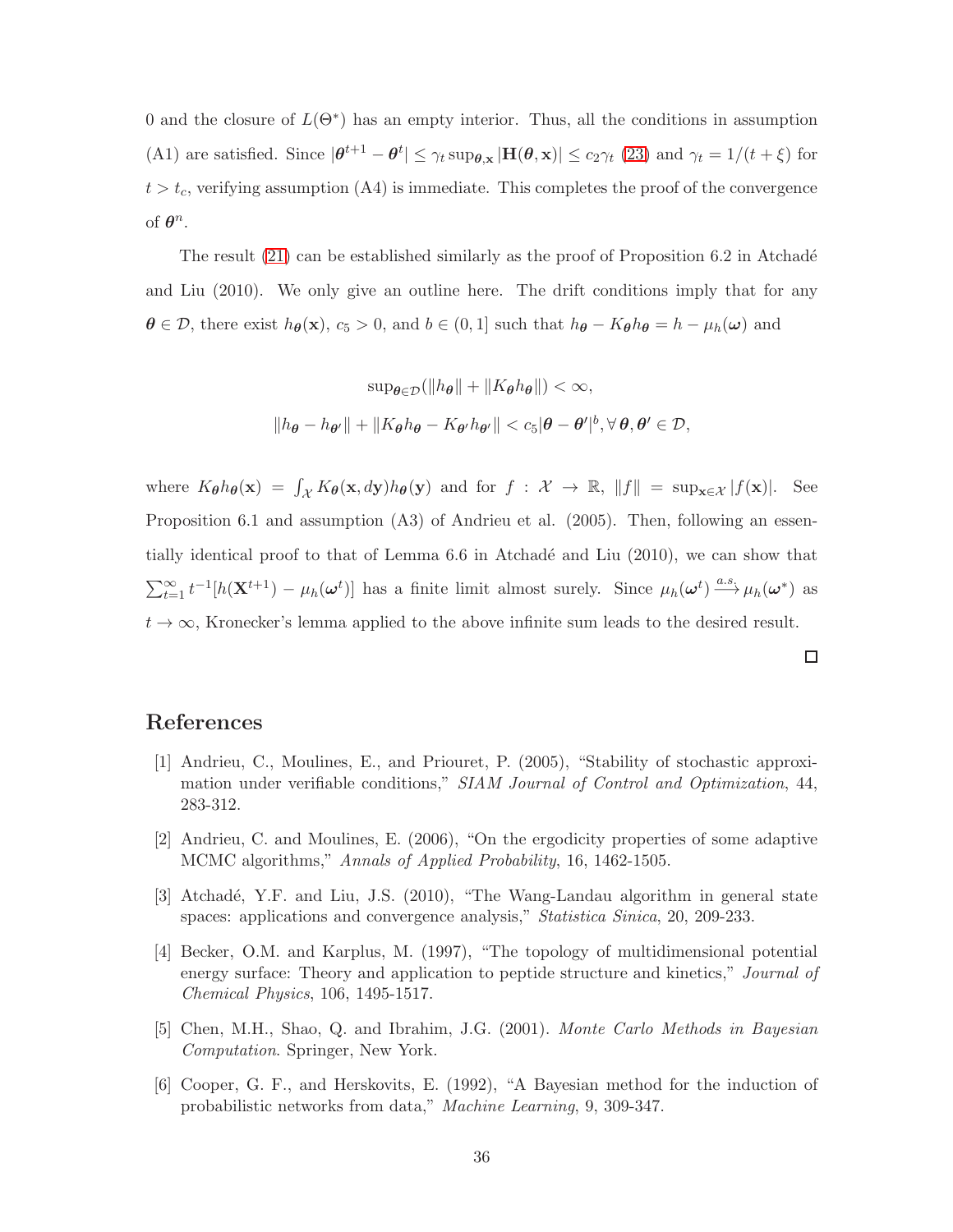- [7] Cooper, G. F., and Yoo, C. (1999), "Causal discovery from a mixture of experimental and observational Data," In *Proceedings of the 15th Conference on Uncertainty in Artificial Intelligence*, San Francisco, CA: Morgan Kaufmann, pp. 116-125.
- [8] Ellis, B and Wong, W. H. (2008), "Learning causal Bayesian network structures from experimental data," *Journal of the American Statistical Association*, 103, 778-789.
- [9] Friedman, N. and Koller, D. (2003), "Being Bayesian about network structure: a Bayesian approach to structure discovery in Bayesian networks," *Machine Learning*, 50, 95-126.
- [10] Gelfand, A. E. and Smith, A. F. M. (1990), "Sampling-based approaches to calculating marginal densities," *Journal of the American Statistical Association*, 85, 398-409.
- [11] Geman S. and Geman D. (1984), "Stochastic relaxation, Gibbs distributions and the Bayesian restoration of images," *IEEE Transactions on Pattern Analysis and Machine Intelligence*, 6, 721-741.
- [12] Geyer, C.J. (1991), "Markov chain Monte Carlo maximum likelihood," In *Computing Science and Statistics: Proc. 23rd Symp. Interface*, E.M. Keramidas ed., Fairfax Station, VA, pp. 156-163.
- [13] Gilks, W.R., Roberts, R.O., and George, E.I. (1994), "Adaptive direction sampling," *The Statistician*, 43, 179-189.
- [14] Gordon, V.S. and Whitley, D. (1993), "Serial and parallel genetic algorithms as function optimizers," *Proc. 5th Int. Conf. Genetic Algorithms*, San Mateo, CA, 177-183.
- [15] Haario, H., Saksman, E., and Tamminen, J. (2001), "An adaptive Metropolis algorithm," *Bernoulli*, 7, 223-242.
- [16] Hastings, W.K. (1970), "Monte Carlo sampling methods using Markov chains and their applications," *Biometrika*, 57, 97-109.
- [17] Hindley, A. and Kolch, W. (2007), "Raf-1 and B-Raf promote protein kinase C  $\theta$ interaction with BAD," *Cellular Signalling*, 19, 547-555.
- [18] Holland, P. W. (1988), "Causal inference, path analysis, and recursive structural equations models," In *Sociological Methodology*, C.C. Clogg ed., Washington DC: American Sociological Association, pp. 449-484.
- [19] Li, Z. and Scheraga, H.A. (1987), "Monte Carlo-minimization approach to the multipleminima problem in protein folding," *Proceedings of the National Academy of Sciences, USA*, 84, 6611-6615.
- [20] Liang, F (2005), "Generalized Wang-Landau algorithm for Monte Carlo computation," *Journal of the American Statistical Association*, 100, 1311-1327.
- [21] Liang, F., Liu, C., and Carroll, J. (2007), "Stochastic approximation in Monte Carlo computation," *Journal of the American Statistical Association*, 102, 305-320.
- [22] Liang, F. (2009), "On the use of stochastic approximation Monte Carlo for Monte Carlo integration," *Statistics and Probability Letters*, 79, 581-587.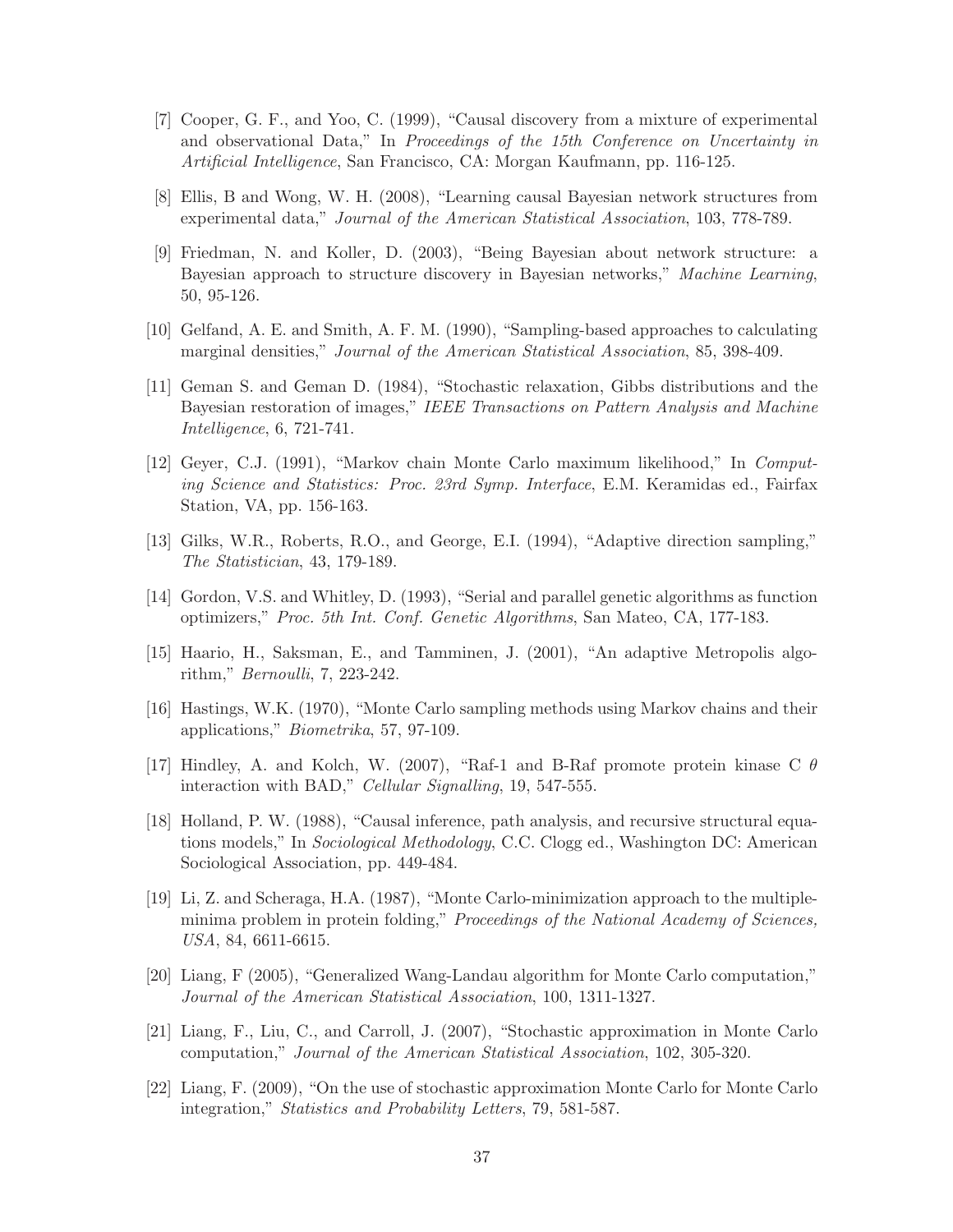- [23] Liang, F and Zhang, J. (2009), "Learning Bayesian networks for discrete data," *Computational Statistics and Data Analysis*, 53, 865-876.
- [24] Liu, J.S. (2008). *Monte Carlo Strategies in Scientific Computing* (2nd edition), Springer, New York.
- [25] Liu, J.S., Liang, F., and Wong, W.H. (2000), "The multiple-try method and local optimization in Metropolis sampling," *Journal of the American Statistical Association*, 95, 121-134.
- [26] Metropolis, N., Rosenbluth, A.W., Rosenbluth, M. N., Teller, A. H. and Teller, E. (1953), "Equations of state calculation by fast computing machines," *Journal of Chemical Physics*, 21, 1087-1091.
- [27] Neyman, J. (1990), "Sur les applications de la thar des probabilities aux experience Agaricales: Essay des principle," [English translation of excerpts by D. Dabrowska and T. Speed], *Statistical Science*, 5, 463-472.
- [28] Pearl, J. (1993), "Graphical models: causality and intervention," *Statistical Science*, 8, 266-273.
- [29] Pearl, J. (2000), "The logic of counterfactuals in causal inference," *Journal of the American Statistical Association*, 95, 428-435.
- [30] Roberts, G.O. and Tweedie, R.L. (1996), "Geometric convergence and central limit theorems for multidimensional Hastings and Metropolis algorithms," *Biometrika*, 83, 95-110.
- [31] Robins, J. (1986), "A new approach to causal inference in mortality studies with sustained exposure periods: Application to control of the healthy worker survivor effect," *Math Modeling*, 7, 1393-1512.
- [32] Robins, J. (1987), "A graphical approach to the identification and estimation of causal parameters in mortality studies with sustained exposure periods," *Journal of Chronic Diseases*, 40, 1395-1615.
- [33] Rubin, D. (1978), "Bayesian inference for causal effects: The role of randomization," *Annals of Statistics*, 6, 34-58.
- [34] Sachs, K., Perez, O., Peer, D., Lauffenburger, D. A., and Nolan, G. P. (2005), "Causal protein-signalling networks derived from multiparameter single-cell data," *Science*, 308, 523-529.
- [35] Spirtes, P. Glymour, C. and Scheines, R. (1993) *Causation, Prediction, and Search* (2nd ed.), Cambridge, MA: MIT Press.
- [36] Tanner, M.A. and Wong, W.H. (1987), "The calculation of posterior distributions by data augmentation," *Journal of the American Statistical Association*, 82, 528–550.
- [37] Wang, F. and Landau, D.P. (2001), "Efficient multiple-range random-walk algorithm to calculate the density of states," *Physical Review Letters*, 86, 2050-2053.
- [38] Wales, D.J. and Bogdan, T.V. (2006), "Potential energy and free energy landscapes," *Journal of Physical Chemistry B*, 110, 20765-20776.